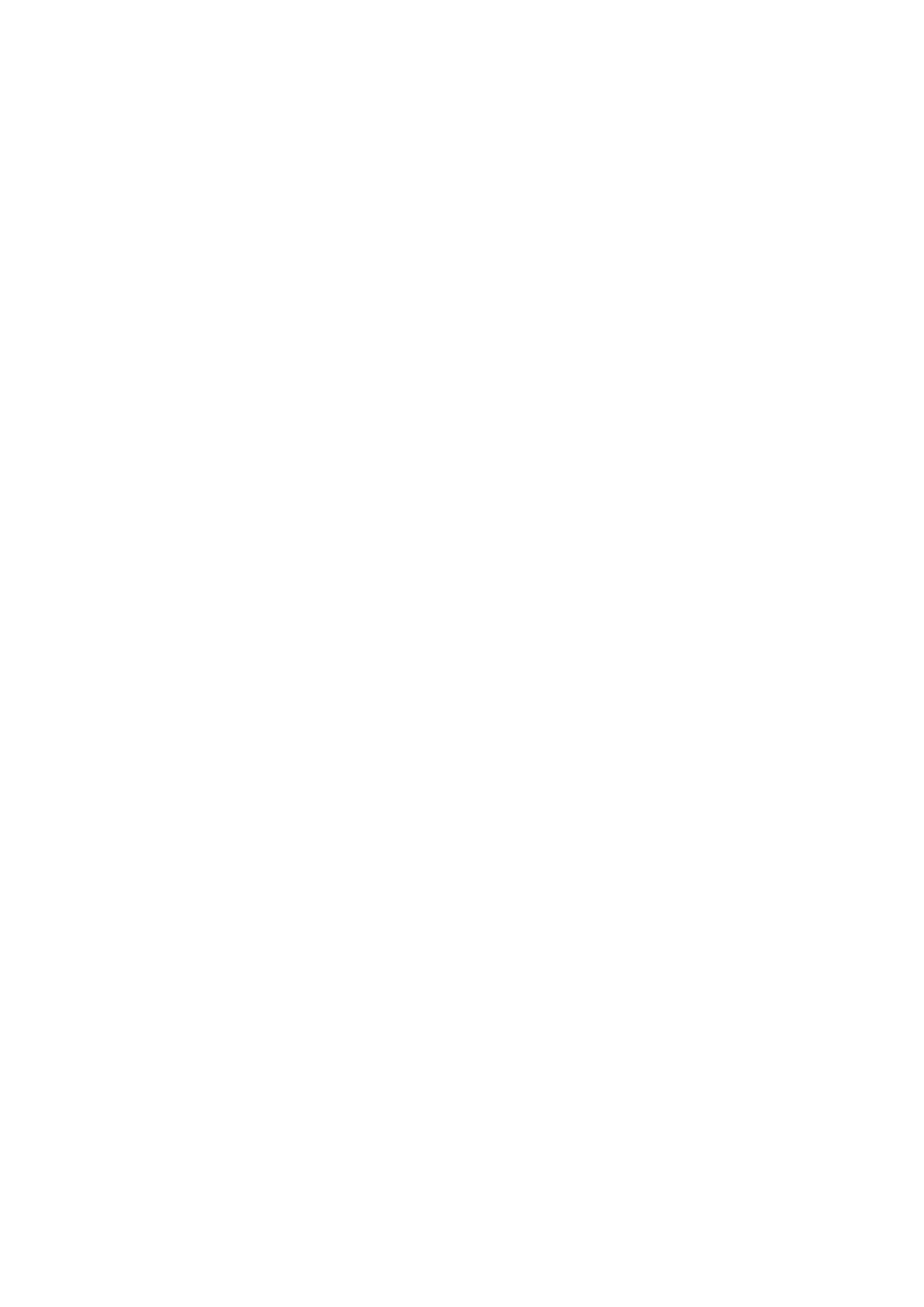## **Increasing the uptake of primary and community long-term conditions services in Black and Minority Ethnic (BME) communities in Nottingham - an exploratory research study**

Interim Report

### **Research Team:**

Jess Bamonte Nadia Bashir Punita Chowbey Chris Dayson Tony Gore Mubarak Ismail Lindsey McCarthy

November 2015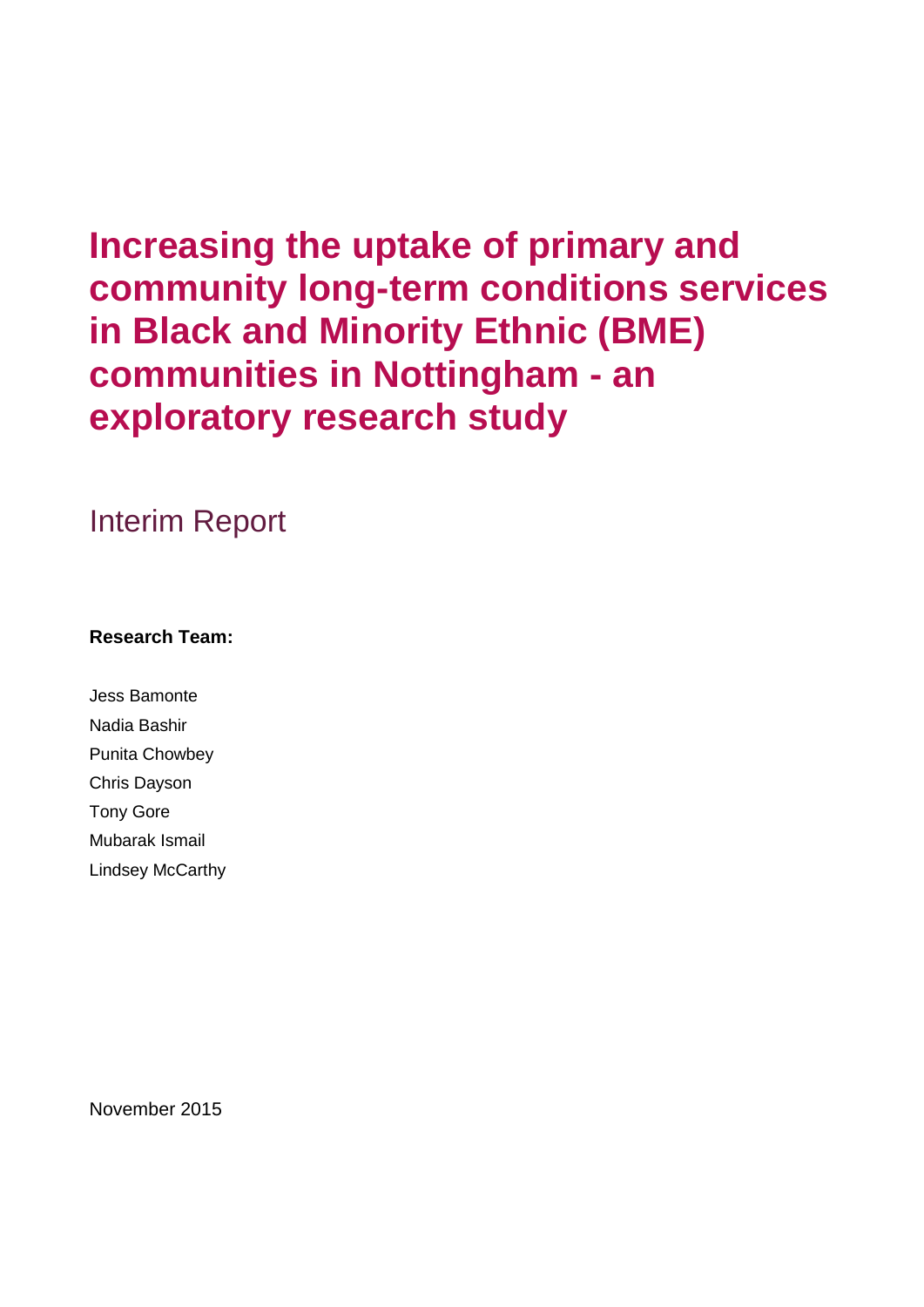# **Acknowledgements**

This research is being undertaken by a team from the Centre for Regional Economic and Social Research (CRESR) and Centre for Health and Social Care Research (CHSCR) at Sheffield Hallam University, on behalf of NHS Nottingham Clinical Commissioning Group. The Research Team would like to thank representatives of the public, voluntary and community sectors who have given up their time to contribute to the study to date. We are particularly grateful to members of the Research Steering Group - Rachel Illingworth, Dawn Jameson and Dr Manik Arora - for their ongoing support for the study. This phase of the study has NHS research governance approval from Nottingham University Hospitals Trust (Ref: 15RS004), NHS Nottingham Clinical Commissioning Group (Ref: 300615) and NHS Nottingham CityCare Partnership.

#### **Contact information**

|          | For the Research Team                                                                            |          | For NHS Nottingham City CCG                           |
|----------|--------------------------------------------------------------------------------------------------|----------|-------------------------------------------------------|
| Name:    | Chris Dayson<br>Senior Research Fellow                                                           | Name:    | Rachel Illingworth<br>Head of Research and Evaluation |
| Address: | Unit 10 Science Park<br><b>City Campus</b><br><b>Howard Street</b><br>Sheffield<br><b>S1 1WB</b> | Address: | 1 Standard Court<br>Park Row<br>Nottingham<br>NG1 6GN |
| Tel:     | 0114 2253539                                                                                     | Tel:     | 0115 8839556                                          |
| Email:   | c.dayson@shu.ac.uk                                                                               | Email:   | rachel.illingworth@nottinghamcity.nhs.uk              |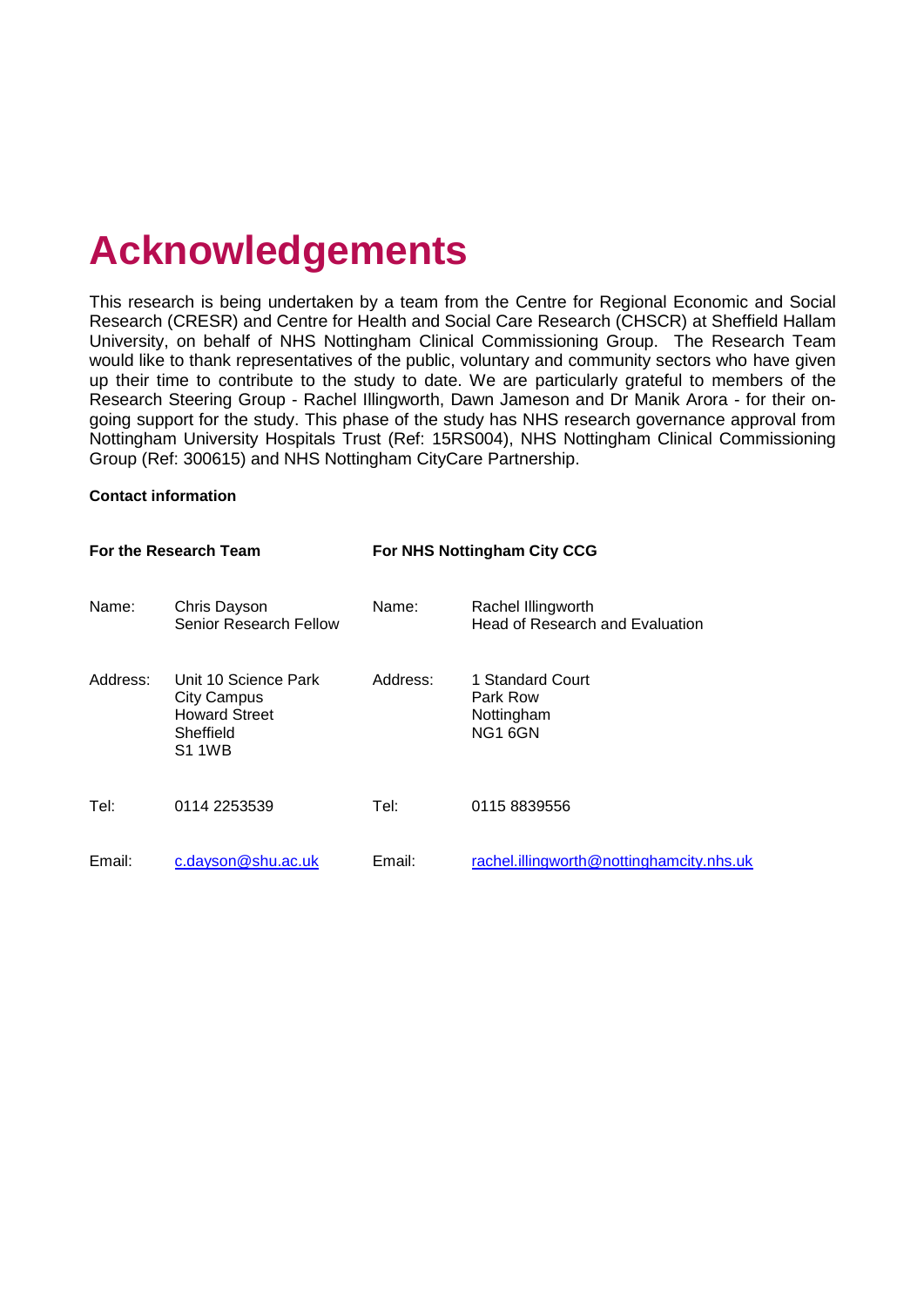## **Contents**

| 1. |  |
|----|--|
| 2. |  |
|    |  |
|    |  |
| 3. |  |
|    |  |
|    |  |
|    |  |
|    |  |
| 4. |  |
|    |  |
|    |  |
| 5. |  |
|    |  |
|    |  |
|    |  |
|    |  |
|    |  |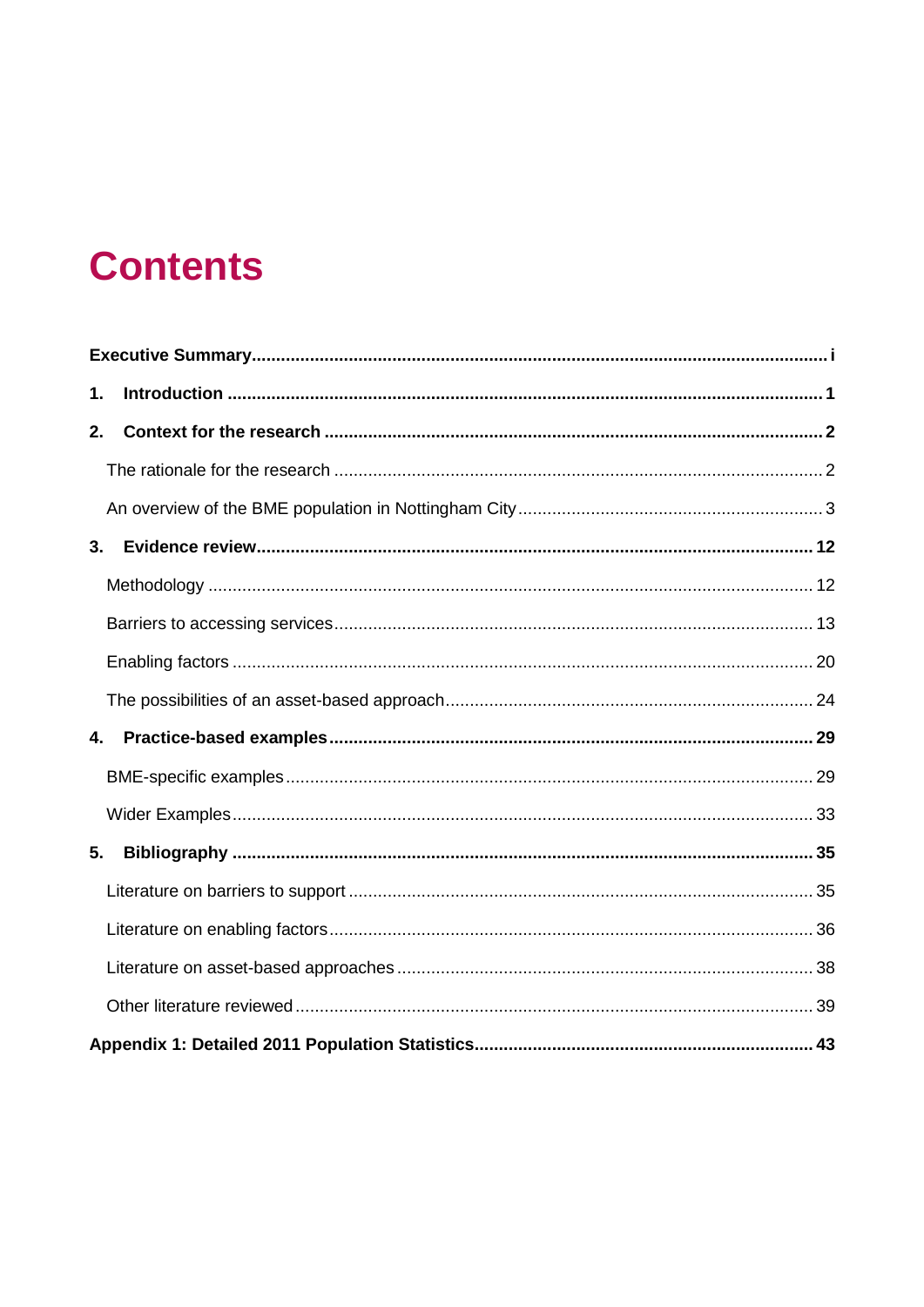## <span id="page-5-0"></span>**Executive Summary**

This report provides the interim findings of an exploratory research study into the uptake of primary and community diabetes and respiratory long-term conditions services amongst Black and Minority Ethnic (BME) communities in Nottingham City. This interim report is based on a review of secondary data and literature. A number of important findings have emerged that will be of interest to local commissioners and their partners; these findings will also shape the direction of the study going forward.

- 1. Nottingham City has a **large BME population** which accounts for just over one third (35 per cent) of the total population, having increased from just under a fifth (19 per cent in 2001). Although, overall, BME residents are less likely than non-BME residents to report poor health, this is due to the younger age profile of BME residents, and masks an underlying trend amongst older BME residents (aged 50+) which indicates they are **more likely than non-BME residents of the same age to report poor health**. These demographic and health trends mean long-term condition support services for these communities are important and will grow in importance in the future.
- 2. There is a wealth of literature on the *barriers to* and *enablers for* BME communities accessing health-related services. This evidence comes from a mixture of conditionspecific studies and studies into health conditions more generally, but the majority of lessons are likely to be transferable across conditions.

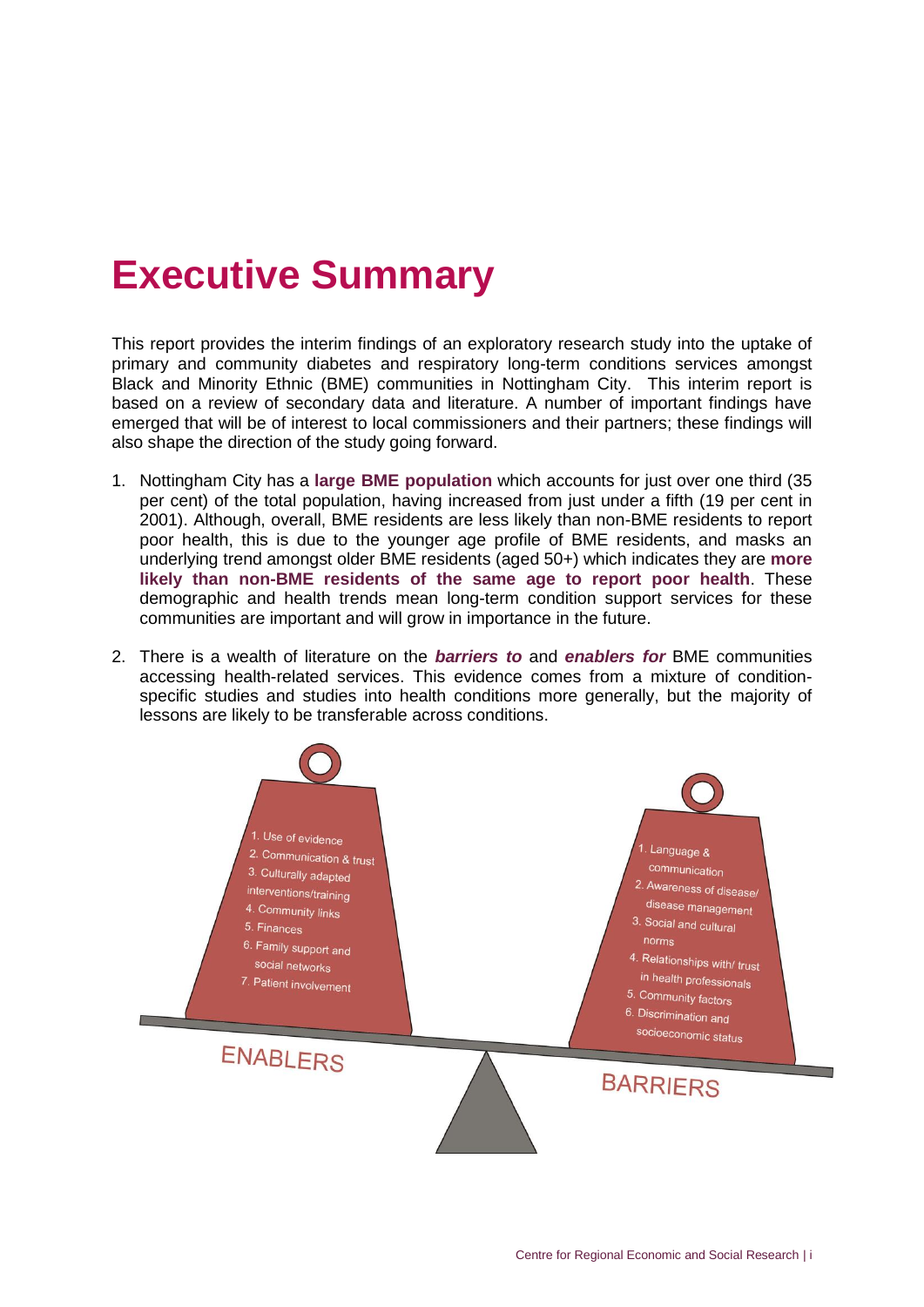3. Asset-based approaches to health advocate **promoting and developing the individual and community-level factors that support good health and well-being** whilst ameliorating the symptoms and consequences of poor health. The evidence reviewed in this study highlights five key inter-linked assets that contribute to health and well-being.



*Adapted from Hopkins and Rippon, 2015*

Although policy makers and practitioners in health and social care have advocated in favour of asset-based approaches in growing numbers in recent years, this support has not been backed by significant levels of additional resource or strategic investment. Indeed, critics of the current interest in such approaches argue that it could be used as a smokescreen for ongoing reductions in statutory provision of public health, care and welfare services. Instead, these critics argue that involving members of the public in health service design and delivery should be embraced as a **mechanism for reducing barriers to the resources necessary for good health**, and should be framed as a key strategy for increasing equity in health.

4. There is potential to **reframe the research** around four stages suggested as necessary for the strategic development of an asset-based approach to health.



*Adapted from Hopkins and Rippon, 2015*

A series of underpinning research questions can be assigned to each stage and explored during the qualitative phase of this study.

5. The research has identified **a range of practice-based examples** to applying various principles of asset-based approaches to support people from BME and non-BME communities in accessing health-related services. There is much **transferable learning from these case studies** on which the CCG could draw as it seeks to embed an asset-based approach to working with and supporting BME people with long-term conditions to increase their uptake of services provided through primary and community care.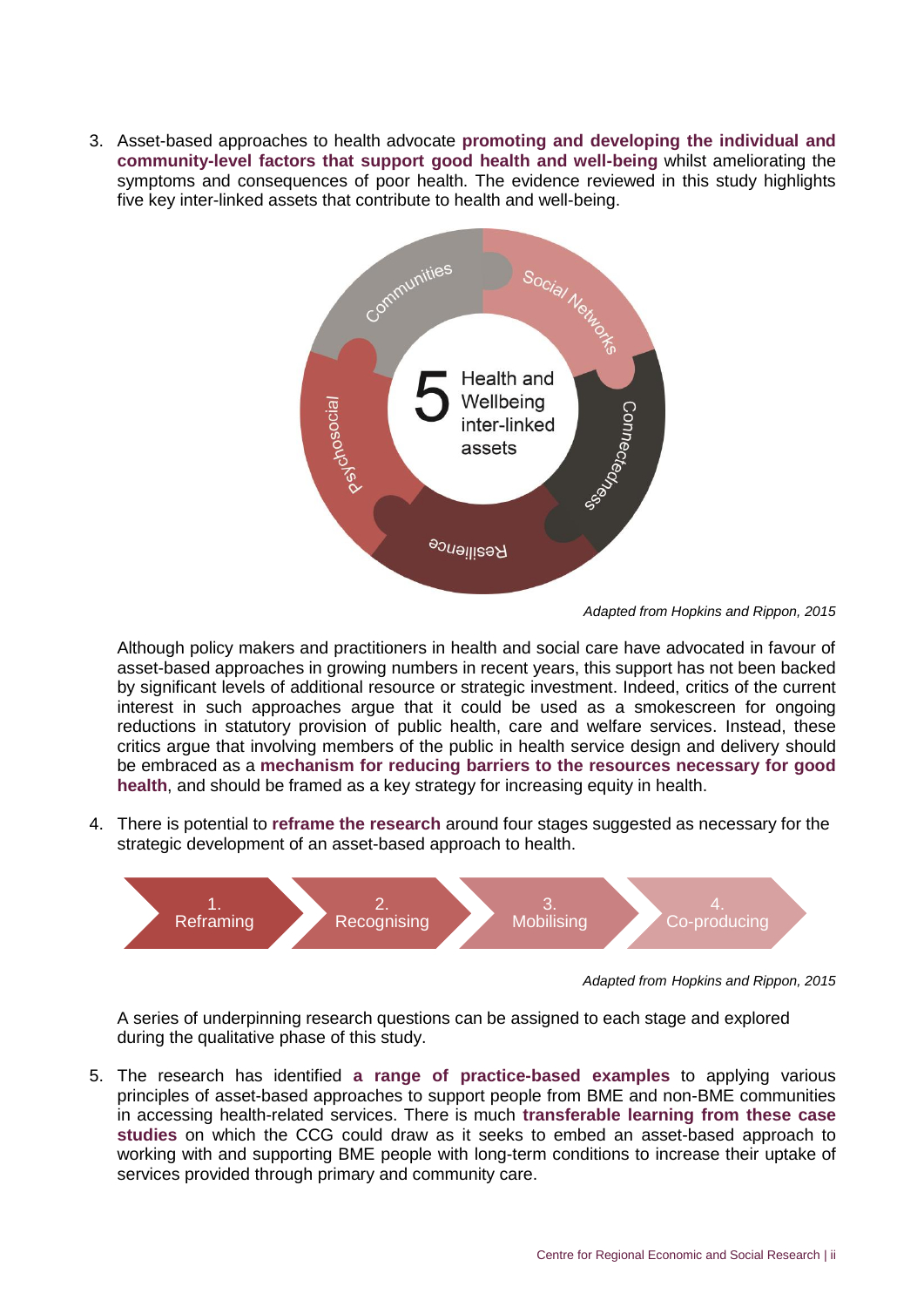<span id="page-7-0"></span>

This report is the first output from an exploratory research study into the uptake of primary and community diabetes and respiratory long-term conditions services in Black and Minority Ethnic (BME) communities in Nottingham City. The study has been commissioned by NHS Nottingham City Clinical Commissioning Group ('the CCG') and is being undertaken by a team from two research centres at Sheffield Hallam University: the Centre for Regional Economic and Social Research (CRESR) is leading the research with support from the Health and Social Care Research Centre (HSCRC).

The CCG has commissioned this study to inform how they can best work in partnership with local BME communities to increase the uptake of community and long-term conditions services in Nottingham. In particular, they want to better understand any barriers and enabling factors from the perspective of BME communities to support the development of effective commissioning strategies that meet their needs and promote and support increased service uptake. The study is therefore framed around four research questions:

- What are the blocks and barriers to patients from BME communities with long-term conditions accessing and taking up existing long-term condition services?
- How should the CCG, GP practices and service providers engage with BME communities most effectively, including through an asset-based approach?
- What changes need to be made to the way services are delivered?
- What are the next steps for commissioners to support a sustained increase in uptake of long-term conditions services by BME communities?

The study is being undertaken in two phases:

- Phase 1 is an evidence review, covering UK and international literature and including published academic papers and a wider body of 'grey' material from policy and practice. Secondary data have also been analysed and a number of stakeholder interviews undertaken to provide contextual information and to inform the next phase of the study.
- Phase 2 involves in-depth qualitative research to explore the local context further and identify what the CCG, GP practices and service providers need to do differently to ensure increased uptake.

This report is the outcome of Phase 1 of the research. It addresses the first two research questions above, and aims to provide the CCG and its partners with a better understanding of the barriers, challenges, and best practice associated with the delivery of long-term conditions services to people from BME communities, with a view to supporting the development of workable solutions that encourage greater uptake of these services in the future. The focus of the report is therefore about learning what has worked well elsewhere and why, with a view to stimulating debate with the CCG and its partners about how this learning can be applied in a Nottingham City context.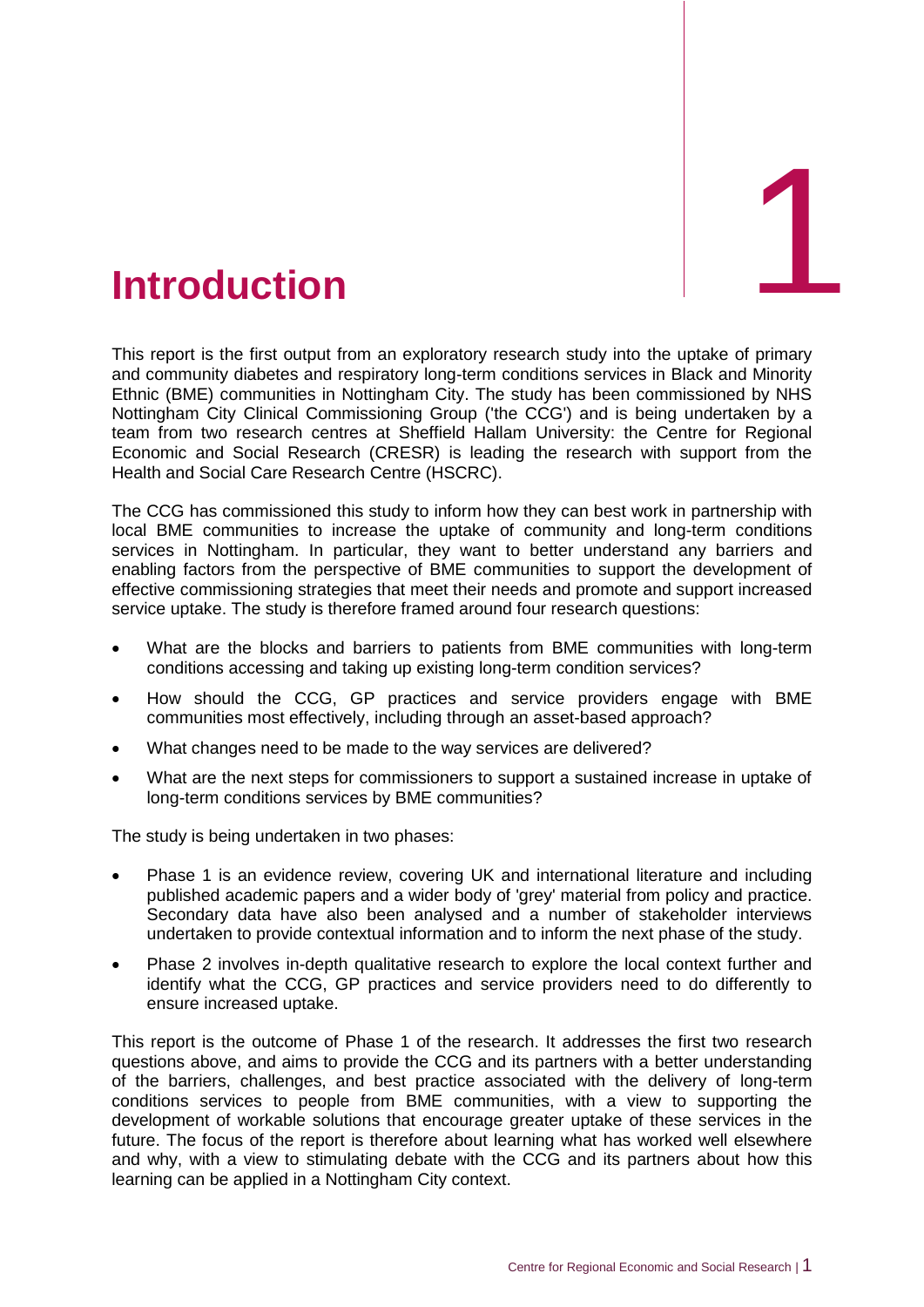

# <span id="page-8-0"></span>**Context for the research**

This chapter aims to provide some context for the research study. It outlines the CCG 's rationale for commissioning the research before drawing on 2011 Census data, alongside other administrative data sources such as the JSNA, to provide an overview of the BME population in Nottingham City. Data presented include information about the composition of the BME population in the City as a whole and at Care Delivery Group (CDG) level; analysis of the health status of the BME population in different CDGs; and discussion of data on the extent to which the BME population is currently accessing key long-term condition services.

#### <span id="page-8-1"></span>**The rationale for the research**

Enhancing the quality of life for people with long-term conditions - with a focus on diabetes and respiratory conditions - is one of six strategic priorities set out in the CCG's commissioning strategy for 2013-16. The strategy recognises that Nottingham City has high numbers of people with long-term conditions, and that this is expected to rise due to the ageing population and the impact of wider lifestyle factors, such as smoking or being overweight. In this context the CCG has identified diabetes and respiratory conditions as particularly problematic because, although there are a number of services already in place, local people with these conditions continue to have poor outcomes. As a result, the focus of the long-term conditions priority in the CCG's commissioning strategy is to deliver transformational improvements in health outcomes for patients with diabetes and respiratory conditions. This includes an emphasis on commissioning services which are targeted at a community level, in particular Black and Minority Ethnic (BME) groups where there are higher than average numbers of people with long-term conditions and poorer health outcomes.

Existing commissioned services focus on smoking, weight management and healthy living, and glucose control, but there is growing recognition within the CCG that these services could be more effective for people from BME communities if they utilised an 'asset-based' approach to overcome barriers and facilitate access for those individuals not currently engaging with the support available. The CCG has already taken important steps in this direction, through its commissioning of Self-Help Nottingham to facilitate peer-led groups for people from BME communities with long-term conditions, and through the process of recommissioning diabetes services, which included a number of consultation events for service users from different BME communities across the City.

Through this research the CCG hopes to build a broader evidence base about the barriers and enabling factors for people from BME communities requiring diabetes and respiratory services through which a wider and more effective range of asset-based approaches can be developed. This report provides an important first step in this process by identifying the main barriers and enabling factors evident in the literature, and providing some practical examples of how asset-based approaches might be used to overcome these.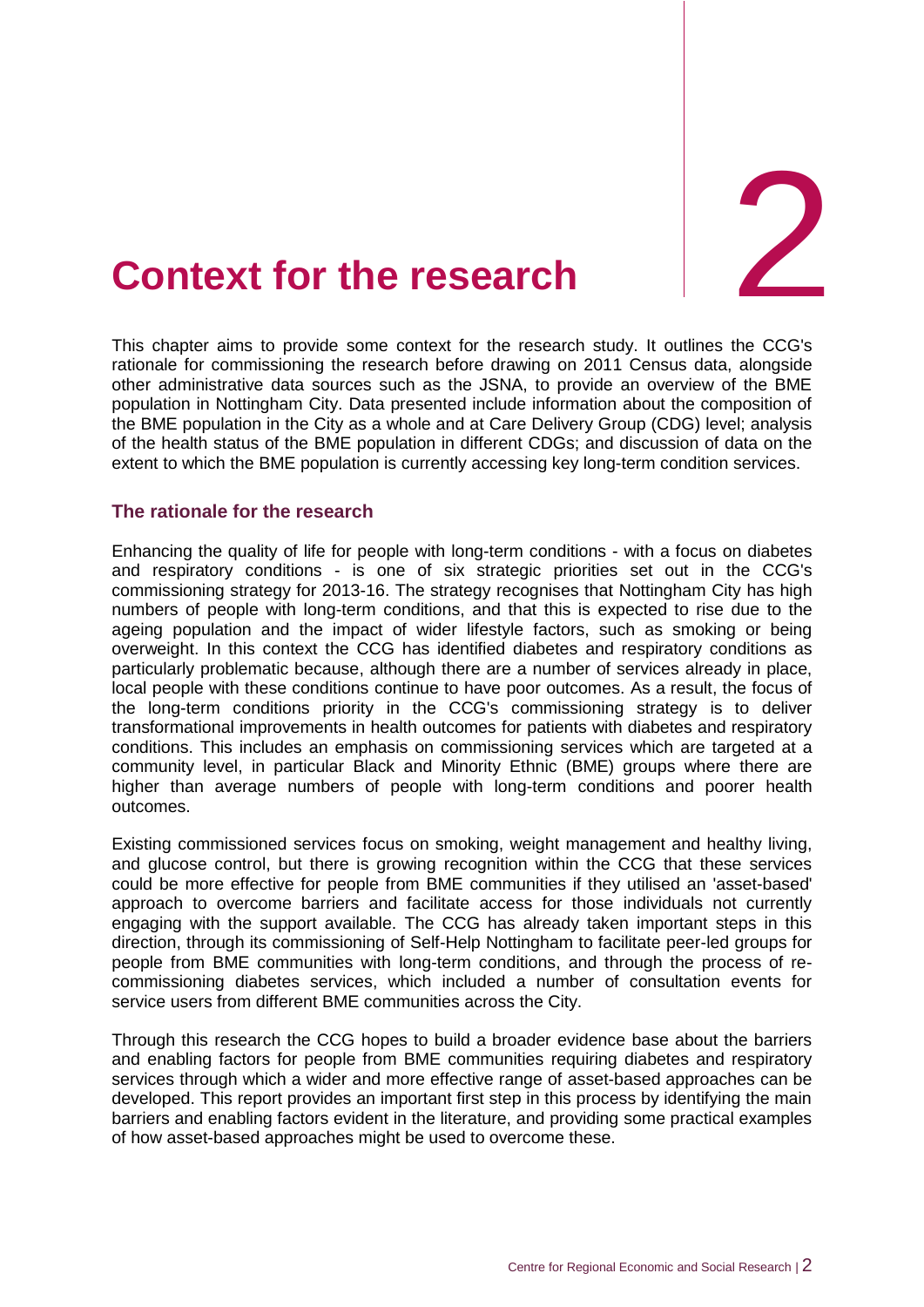#### <span id="page-9-0"></span>**An overview of the BME population in Nottingham City**

#### *Demographic and geographic characteristics*

According to the 2011 Census, 35 per cent of the population in the Nottingham City are from BME groups: this represents an increase from 19 per cent in 2001. The largest proportion of BME residents are Asian or Asian British (13 per cent), followed by Black African/Caribbean (7 per cent), people of mixed or multiple ethnicity (7 per cent) and people from non-British White backgrounds (6 per cent). Figures 1 and 2 provide an overview of the concentration of the BME population across Nottingham City by Ward and by Care Delivery Group (CDG). They shows that the BME population is concentrated in the centre of the City, in parts of CDGs 3, 4, 5 and 6, notably the Leen Valley, Arboretum, Berridge and St Ann's Wards, which each have more than 40 per cent of the population from BME populations. It also shows that a large area of the south of the City, in parts of CDGs 4, 6 and 7, particularly the Wollaton East and Lenton Abbey, Radford and Park, Dunkirk and Lenton, Bridge and Dales Wards, have between 30 and 40 per cent of their residents from BME populations. CDG 4 has the highest overall proportion of BME residents (39 per cent), followed by CDG 6 (35 per cent) and CDG 5 (33 per cent).

More detailed analysis of the 2011 Census by CDG is presented in Appendix 1. It reveals a number of community-level variations by specific ethnic group:

- CDG 3 has a concentration of residents from Pakistani communities
- CDG 4 has concentrations of residents from the Indian, Pakistani, Black African and Chinese communities
- CDG 6 has concentrations of residents from the Pakistani, Black African and Black Caribbean communities

Although not covered by the tables, the Nottingham City JSNA $<sup>1</sup>$  notes that the 'other' White</sup> group listed in the Census, which includes people from the post-2004 EU Accession countries, notably Poland, are concentrated around specific Wards in CDGs 4, 5, 6 and 8. Similarly, evidence from a survey of migrants from the EU Accession countries<sup>2</sup> suggests that the main concentrations are in CDGs 4 and 6.

-

<sup>&</sup>lt;sup>1</sup>See [http://jsna.nottinghamcity.gov.uk/insight/Strategic-Framework/Nottingham-JSNA/Related](http://jsna.nottinghamcity.gov.uk/insight/Strategic-Framework/Nottingham-JSNA/Related-documents/Demography-chapter.aspx)[documents/Demography-chapter.aspx.](http://jsna.nottinghamcity.gov.uk/insight/Strategic-Framework/Nottingham-JSNA/Related-documents/Demography-chapter.aspx)<br><sup>2</sup><sup>1</sup>A Study of A2 and A8 Migraphs in Nat

<sup>&#</sup>x27;A Study of A2 and A8 Migrants in Nottingham', University of Salford (for One Nottingham), April 2009.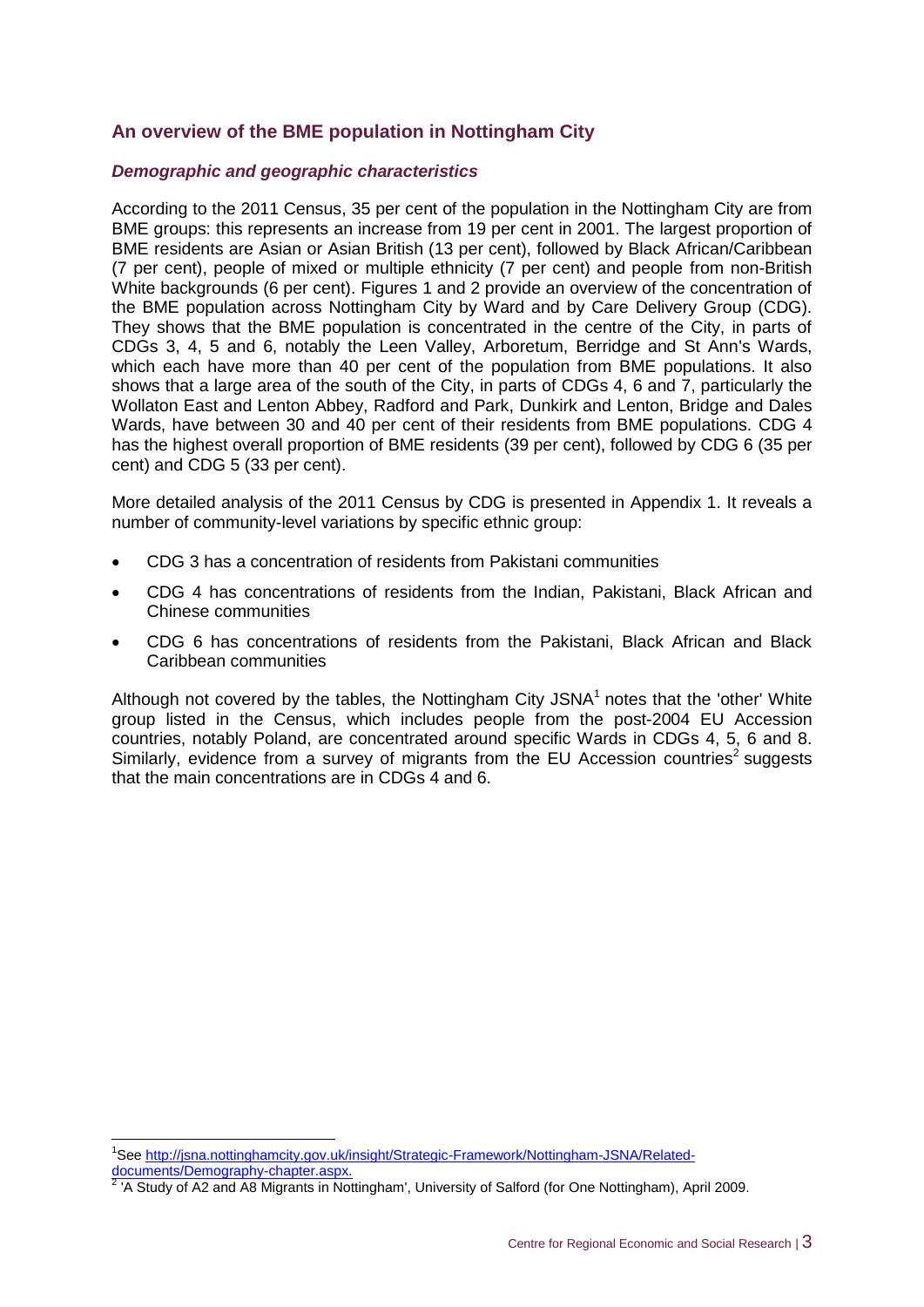

#### **Figure 1: Overview of Nottingham City BME population by Ward and Care Delivery Group (CDG)**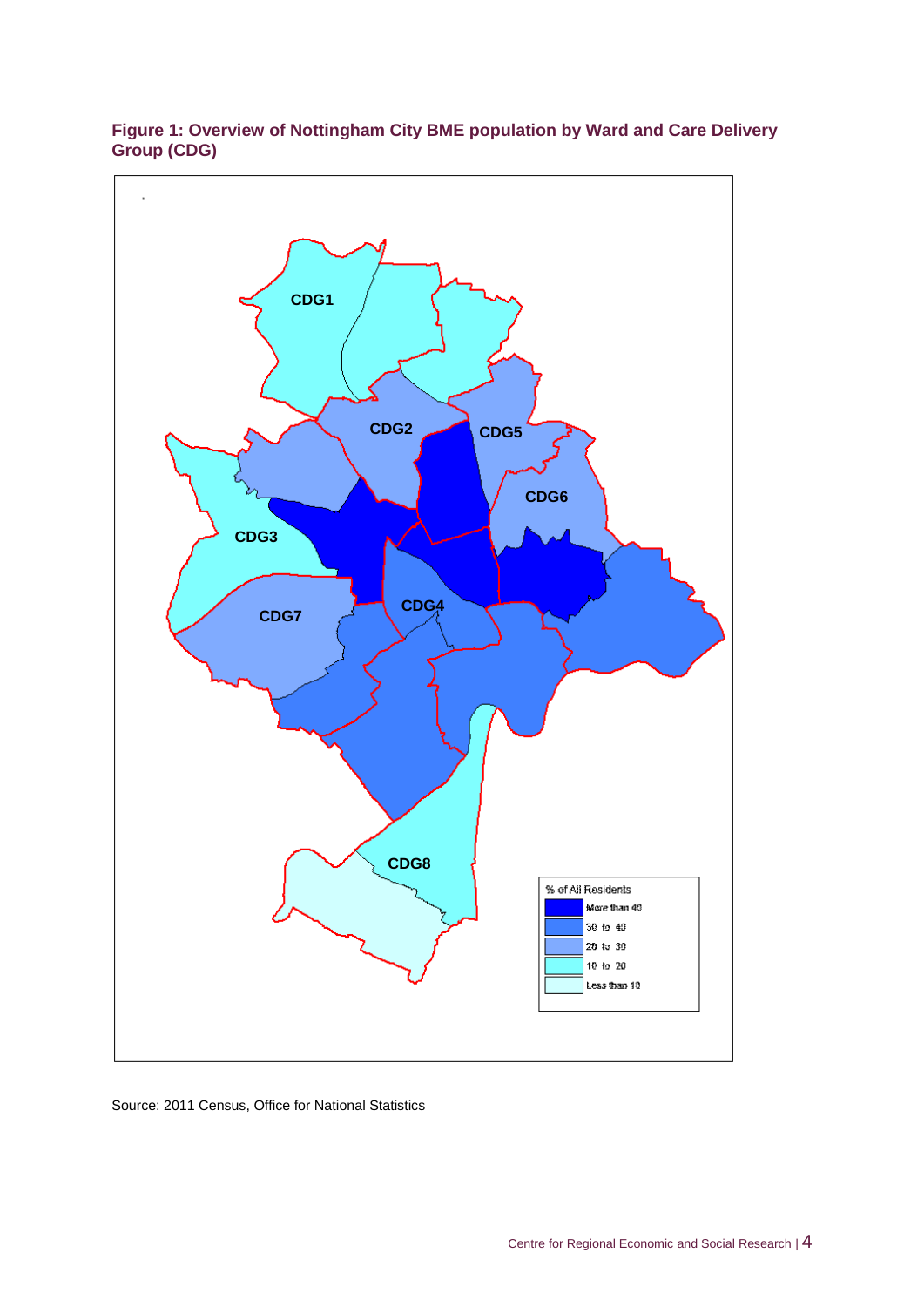

#### **Figure 2: Overview of Nottingham City BME and non-BME residents by CDG**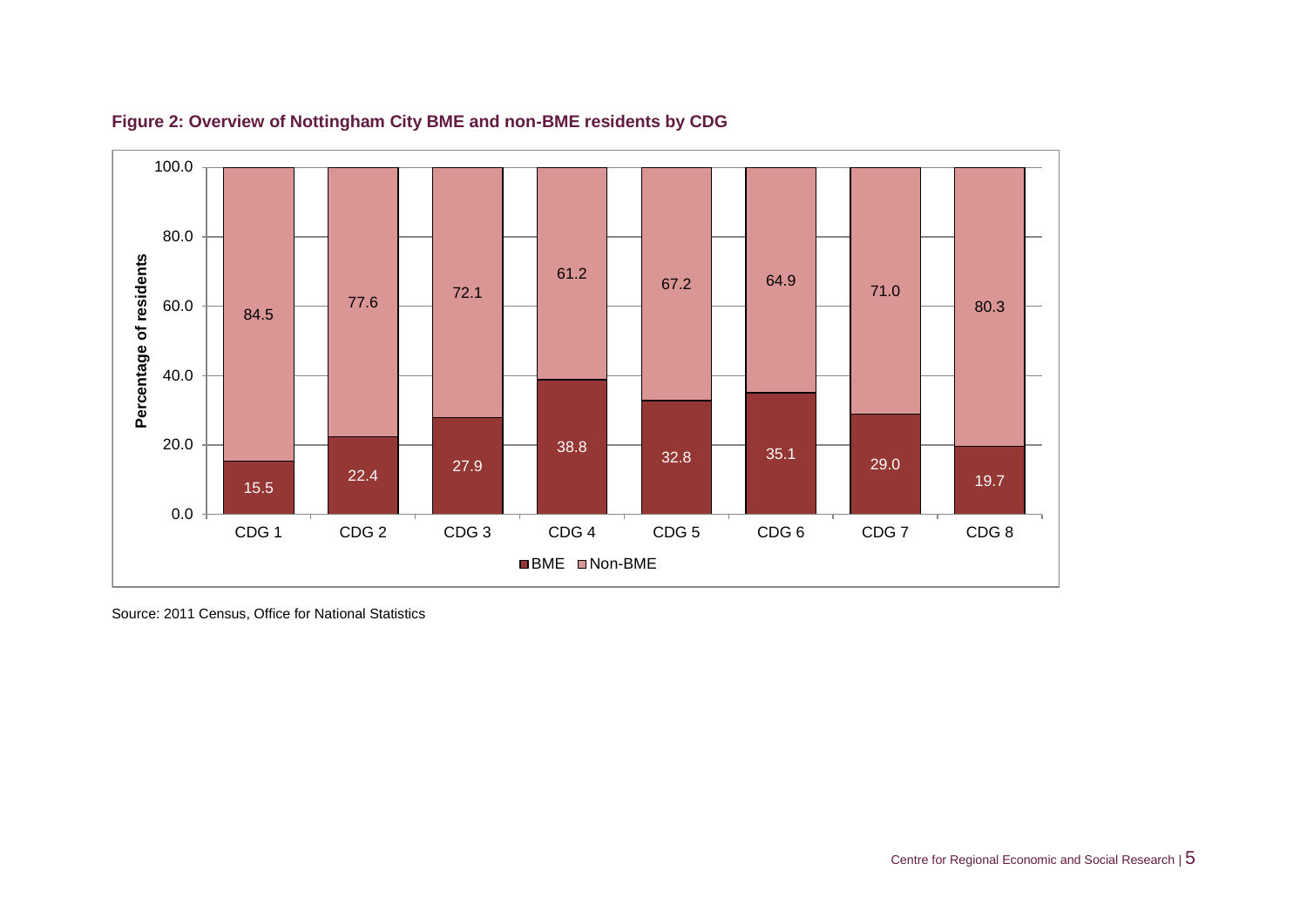#### *Health status*

The 2011 Census also provides insights into the health status of residents from BME communities: this includes residents who report having 'limiting long-term health problems' and those who say they have 'bad' or 'very bad' health. Figure 3 provides an overview of the number of BME and non-BME residents per thousand residents with 'limiting long-term health problems', including by CDG area. Figure 4 provides an overview of the proportion of BME and non-BME residents with 'bad' or 'very bad' health, including by CDG area. Perhaps surprisingly, these figures suggest that, overall, members of BME populations in Nottingham City were less likely to report limiting long-term conditions and poor health than non-BME groups. This pattern is repeated across the CDGs, with the exception of CDG 4, which is the CDG with the highest total BME population, where BME residents are more likely to report poor health than non-BME residents.

More detailed analysis by age group reveals a very different picture. Amongst the older age groups in each CDG, particularly those aged 65 and over, BME residents were more likely to report poor health. This is illustrated by figures 5 and 6 which show the number of BME and non-BME residents per thousand residents aged 65 or over with 'limiting long-term health problems' and the proportion of BME and non-BME residents aged over 65 with 'bad' or 'very bad' health, including by CDG area.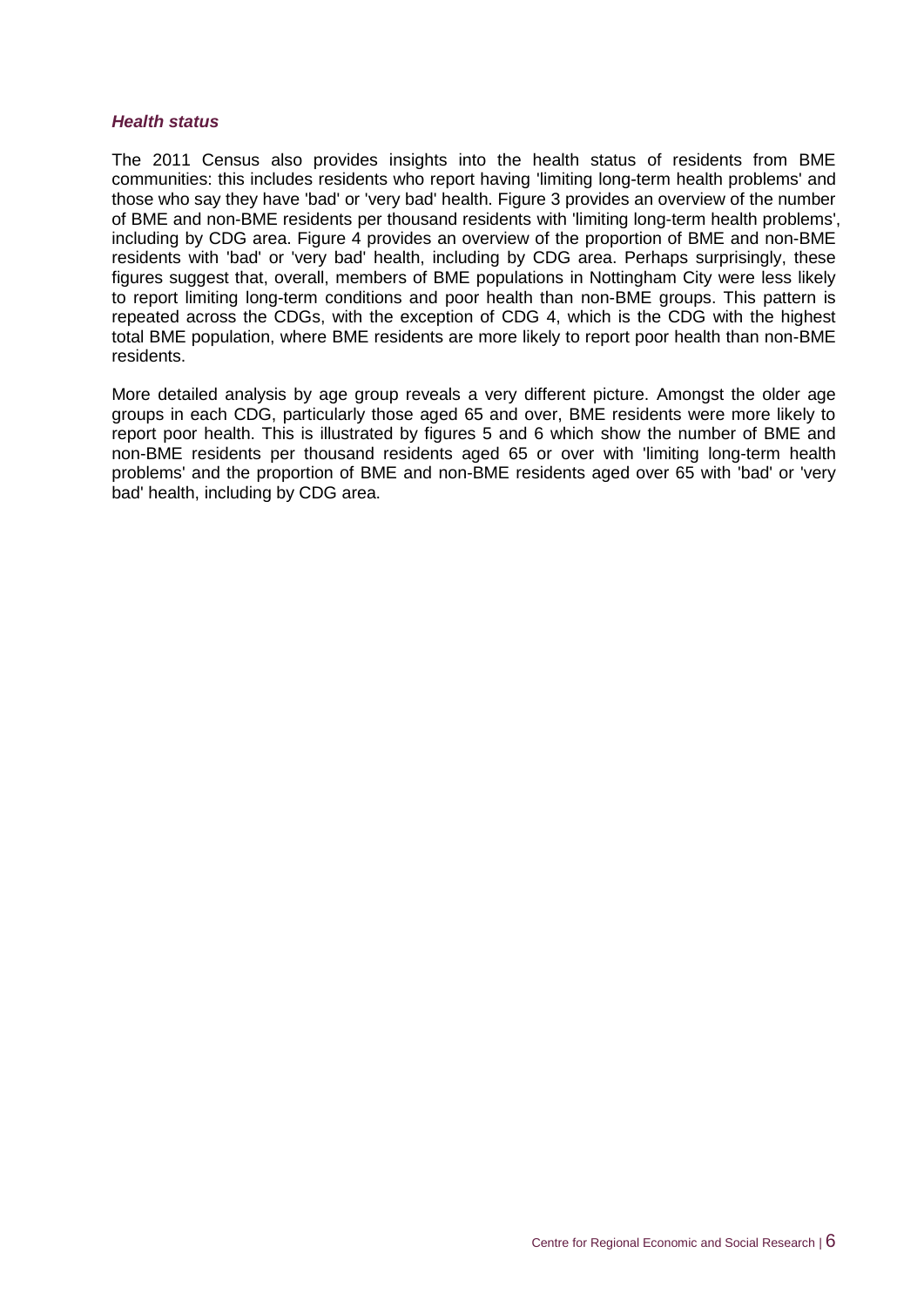

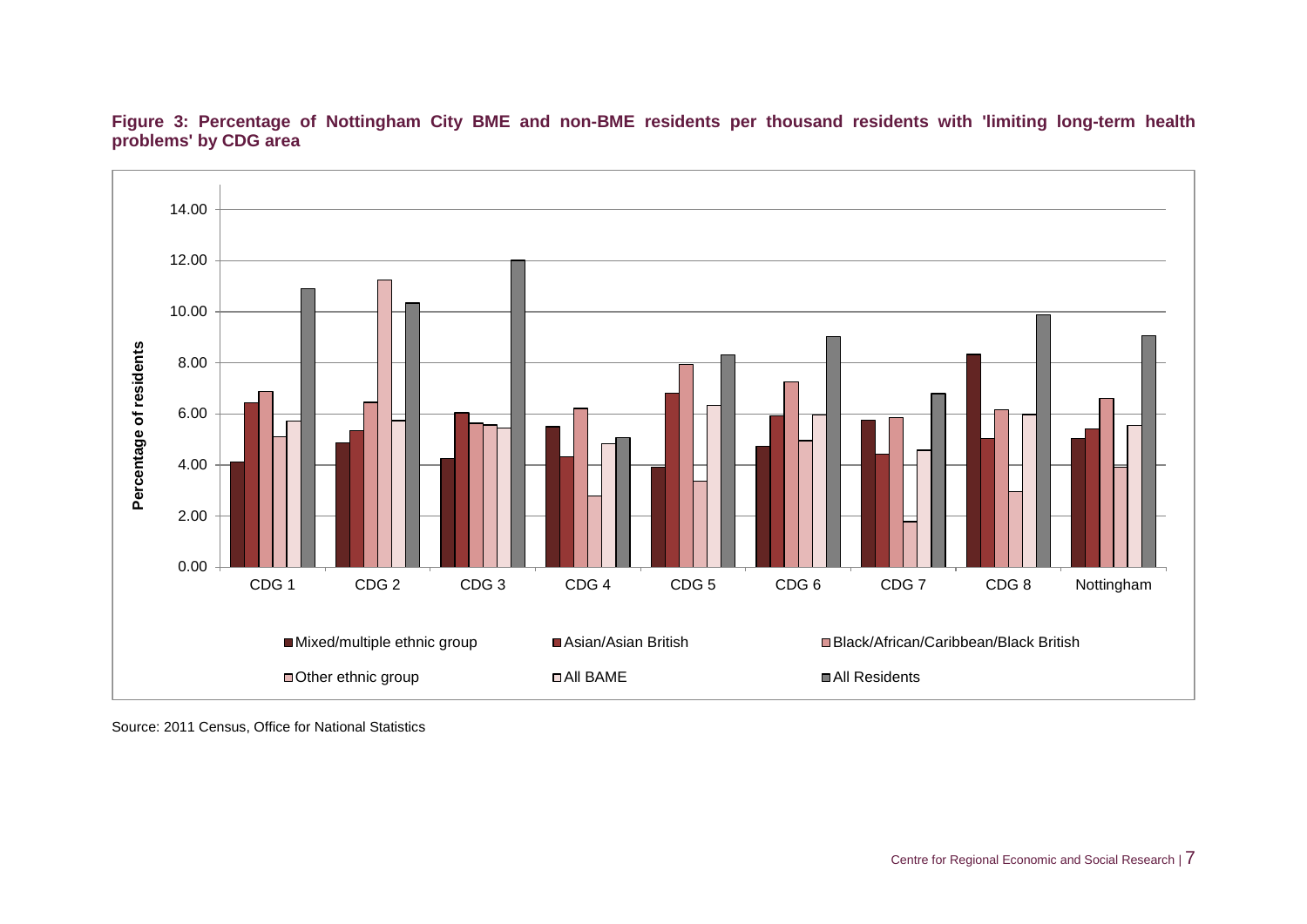

#### **Figure 4: Number of Nottingham City BME and non-BME residents with 'bad' or 'very bad' health per thousand residents by CDG area**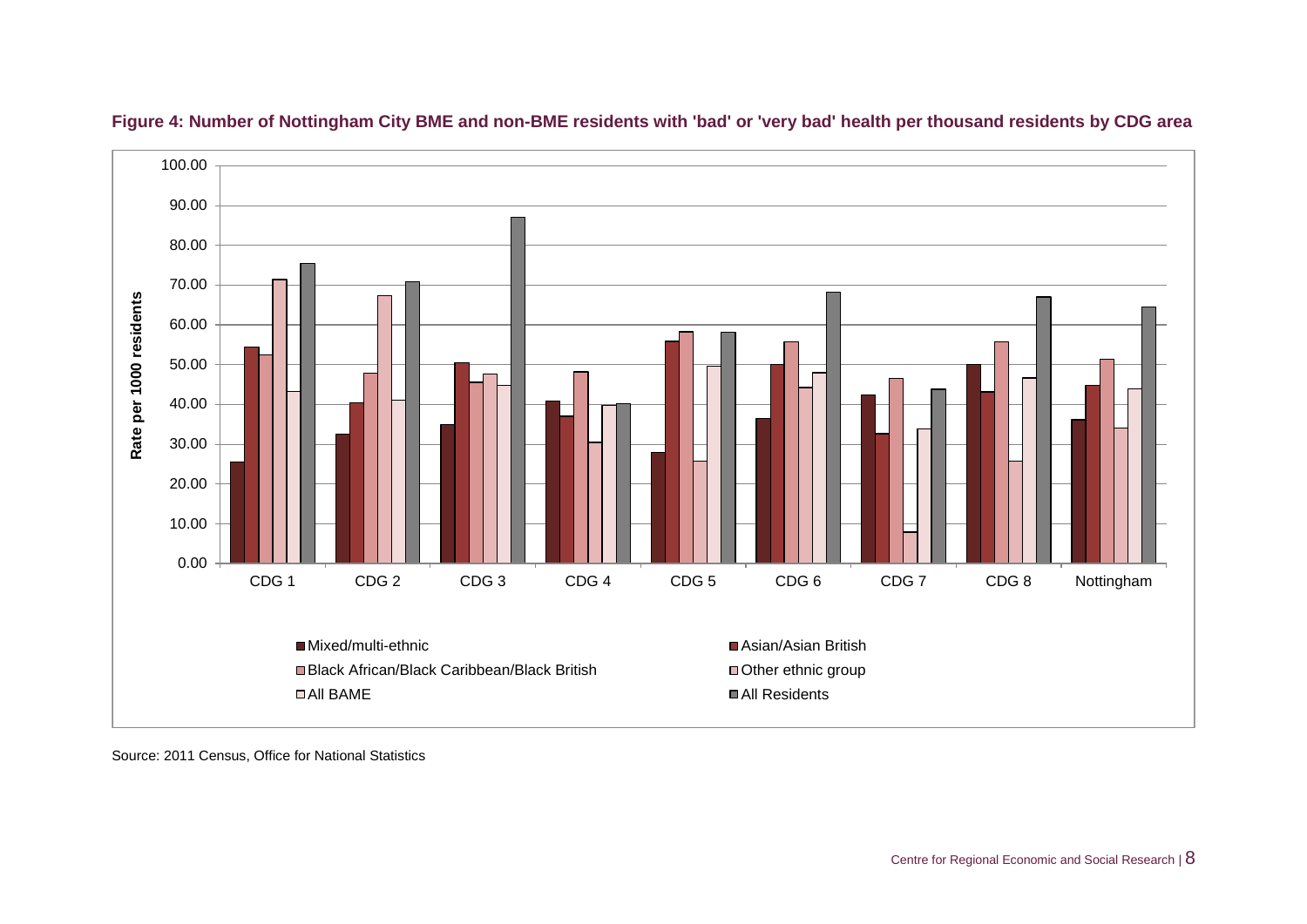

**Figure 5: Proportion of Nottingham City BME and non-BME residents per thousand residents age 65 and over with 'limiting long-term health problems' by CDG area**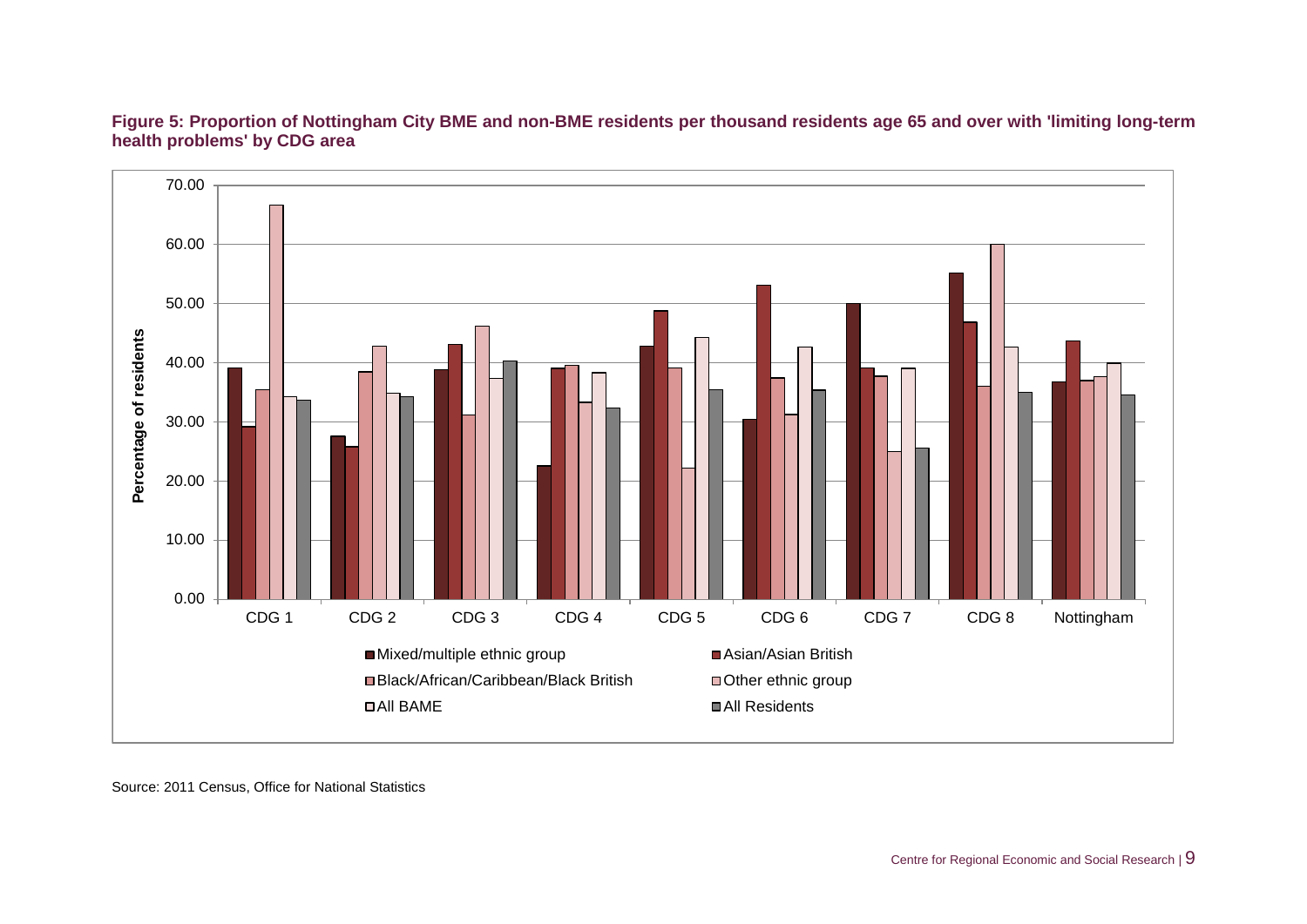

**Figure 6: Number of Nottingham City BME and non-BME residents aged 65 and over with 'bad' or 'very bad' health per thousand residents by CDG area**

Source: 2011 Census, Office for National Statistics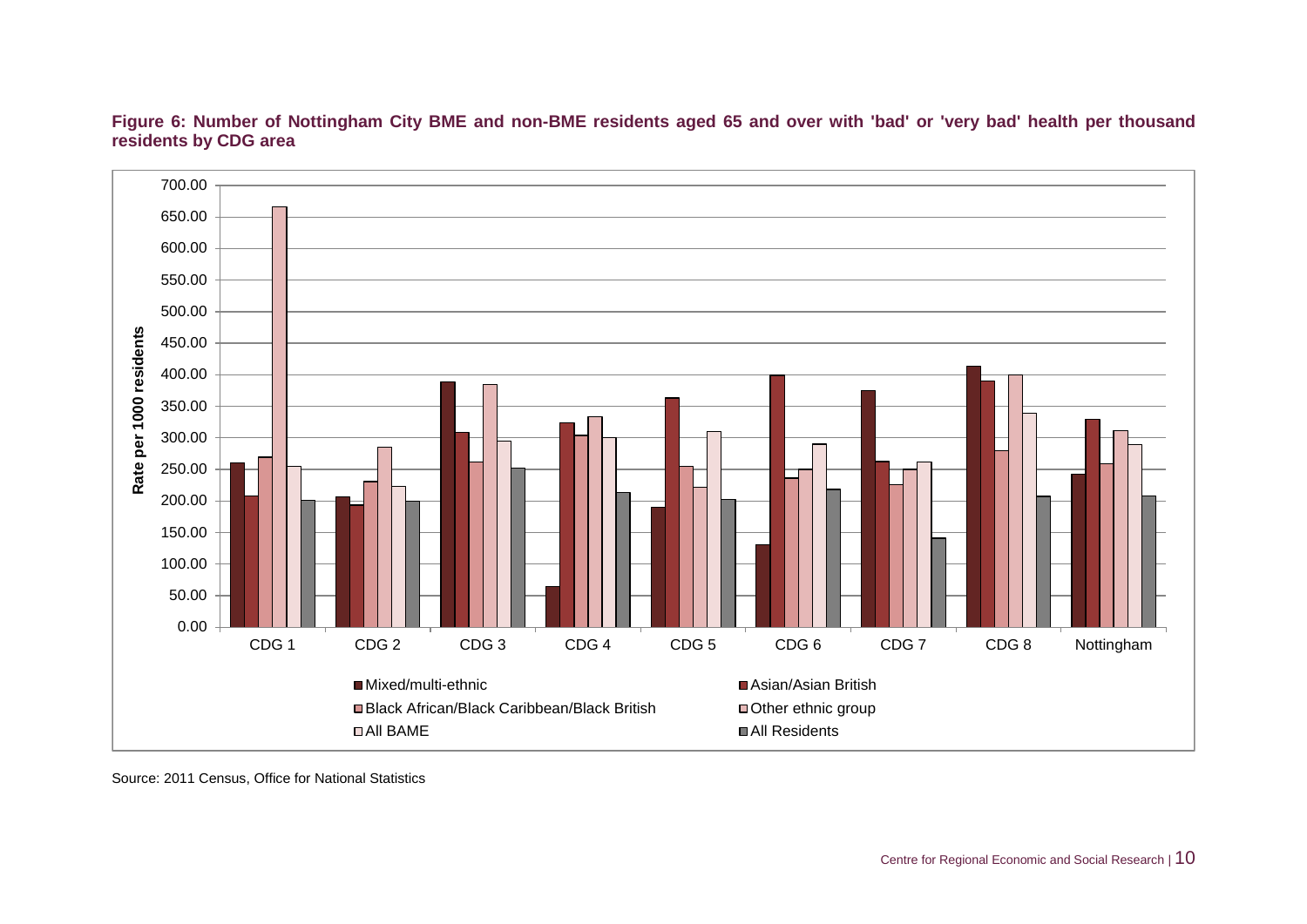#### *Access to services*

Nottingham CityCare Partnership, who deliver a range of community-level nursing and healthcare services across Nottingham City, provided data on the ethnic composition of the caseload for three of the main long-term condition services commissioned by the CCG: Diabetes Specialist Nursing; the Integrated Diabetes Service; and the Integrated Respiratory Service. An overview of these data is provided in table 1. However, these data are provided with a major caveat as the ethnicity is unknown for more than half (59%) of service users. CityCare have recently introduced some functionality into their clinical system which prompts the clinician if the ethnicity field is blank or recorded as unknown. This ought to improve the reliability of these data over the course of the study which is important, as in order to understand whether uptake of these services by BME residents increases as a result of a move towards asset-based approaches, the CCG will need an accurate baseline against which measure progress.

|                             |       | <b>Diabetes</b><br><b>Specialist</b><br><b>Nursing</b> |                | Integrated<br><b>Diabetes</b><br><b>Service</b> |     | <b>Integrated</b><br><b>Respiratory</b><br><b>Service</b> | <b>All Services</b><br>Combined* |             |
|-----------------------------|-------|--------------------------------------------------------|----------------|-------------------------------------------------|-----|-----------------------------------------------------------|----------------------------------|-------------|
|                             | n     | Per<br>cent                                            | n              | Per<br>cent                                     | n   | Per<br>cent                                               | n                                | Per<br>cent |
| <b>White British</b>        | 298   | 71%                                                    | 179            | 84%                                             | 297 | 91%                                                       | 774                              | 81%         |
| Other White                 | 22    | 5%                                                     | $\overline{7}$ | 3%                                              | 14  | 4%                                                        | 43                               | 4%          |
| Pakistani/British Pakistani | 42    | 10%                                                    | 8              | 4%                                              | 9   | 3%                                                        | 59                               | 6%          |
| Indian/British Indian       | 10    | 2%                                                     | $\overline{7}$ | 3%                                              | 3   | 1%                                                        | 20                               | 2%          |
| Other Asian                 | 11    | 3%                                                     | 3              | 1%                                              | 1   | 0%                                                        | 15                               | 2%          |
| <b>Black African</b>        | 3     | 1%                                                     | 4              | 2%                                              | 1   | 0%                                                        | 8                                | 1%          |
| <b>Black Caribbean</b>      | 30    | 7%                                                     | 4              | 2%                                              | 1   | 0%                                                        | 35                               | 4%          |
| <b>Other Black</b>          | 3     | 1%                                                     | 0              | 0%                                              | 1   | 0%                                                        | 4                                | 0%          |
| Total (Ethnicity known)     | 419   |                                                        | 212            |                                                 | 327 |                                                           | 958                              |             |
| Ethnicity unknown           | 1,053 | 72%                                                    | 107            | 34%                                             | 209 | 39%                                                       | 1369                             | 59%         |
| Total (All service users)   | 1,472 |                                                        | 319            |                                                 | 536 |                                                           | 2,327                            |             |

#### **Table 1: Overview of long-term condition service users by ethnicity (Nottingham CityCare Partnership caseload)**

Source: Nottingham CityCare Partnership, July 2015

\*This combined figure is likely to include multiple instances of the same individual if they have accessed more than one service.

Table 1 shows that across all three services, of the service users whose ethnicity was known, only about a fifth (19 per cent) were from BME groups. This is considerably less than the 35 per cent figure for the Nottingham City population as a whole, and if it is an accurate representation of the caseload as a whole, it suggests that people from BME communities with long-term conditions are not accessing services at the same rate as non-BME residents.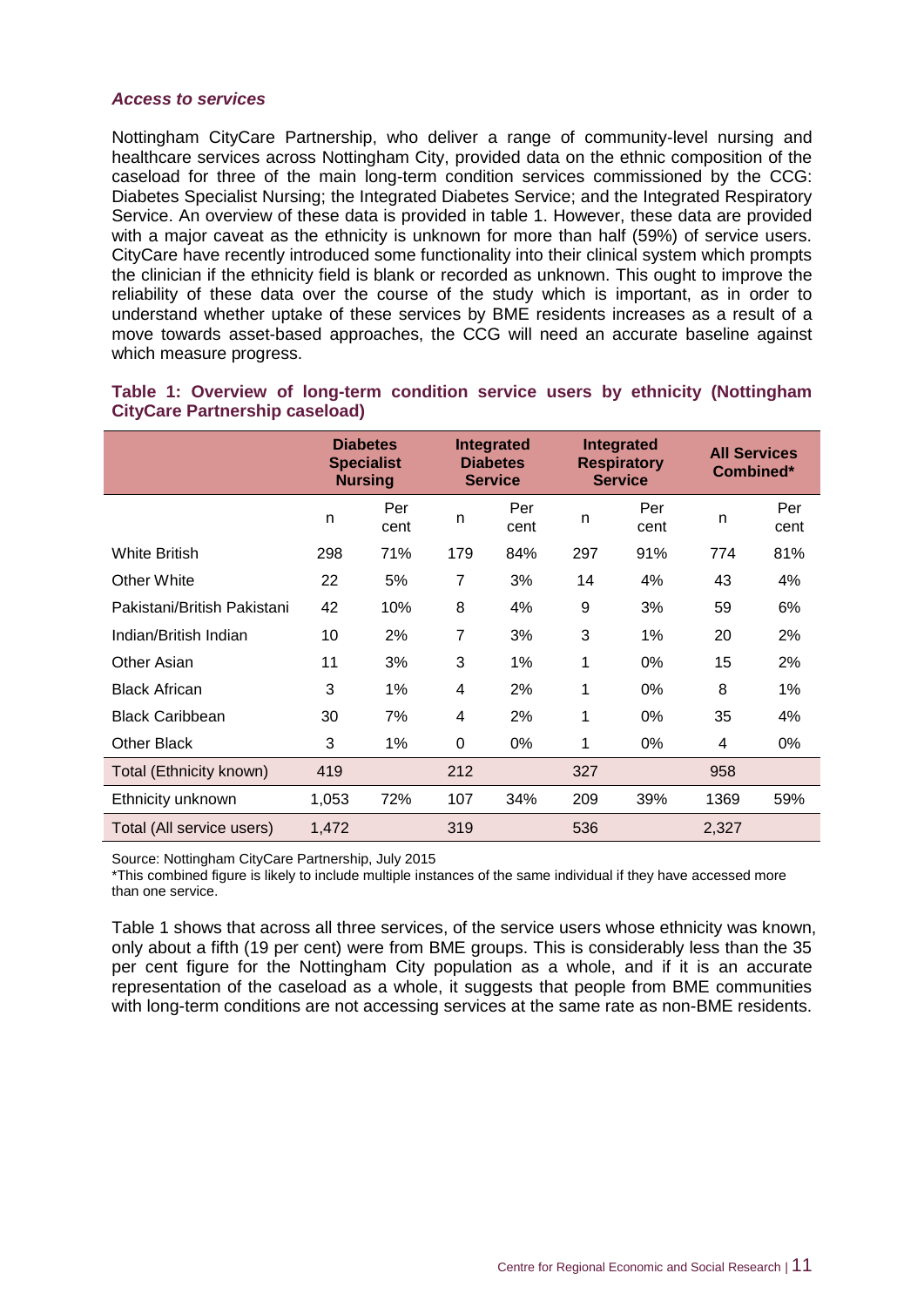<span id="page-18-0"></span>

This chapter provides the findings of the evidence review undertaken by the Research Teams. It begins by briefly outlining the review methodology before presenting thematic analysis of the barriers and enabling factors associated with people from BME communities' access to long-term conditions services. It then moves on to discuss asset-based approaches and how, based on this evidence, they might be used to improve the uptake of services by BME residents.

#### <span id="page-18-1"></span>**Methodology**

The evidence review utilised a 'rapid evidence assessment' (REA) framework to examine the over-arching research question of *'what works in increasing the uptake of primary and community long-term conditions services in Black and Minority Ethnic (BME) communities'*. This involved a review of academic, grey and practitioner literature, including, where relevant, evidence from overseas and from allied fields. Although the CCG's commissioning focus is on diabetes and respiratory conditions, the scope of the review encompassed other conditions, and long-term conditions as a broader concept, to ensure the widest range of evidence and learning was captured. Overall, the review identified a wealth of relevant literature associated with the *barriers to* and *enablers for* BME people accessing health services for general long-term conditions as well as specific conditions such as mental health problems and diabetes. However, there was less evidence identified in the area of respiratory conditions, although the lessons from other conditions are transferable in many cases. In a separate exercise, key literature around the role of asset-based approaches in health and social care was identified and reviewed.

In total, more than 100 published papers, reports and documents were reviewed. An overview of the number of documents reviewed by theme is provided in table 2.

|                                                           | <b>Barriers</b> | <b>Enablers</b> | Asset-based<br>approaches | <b>Total</b> |  |
|-----------------------------------------------------------|-----------------|-----------------|---------------------------|--------------|--|
| No. of documents reviewed                                 | 91              |                 | 17                        | 109          |  |
| No. of documents graded high<br>for relevance and quality | 18              | 21              | n/a                       | 39           |  |
| No. of other documents<br>reviewed                        | 54              |                 | 17                        | 72           |  |

#### **Table 2: Overview of evidence reviewed by theme**

Note: some documents covered both barriers and enablers and are counted in both columns.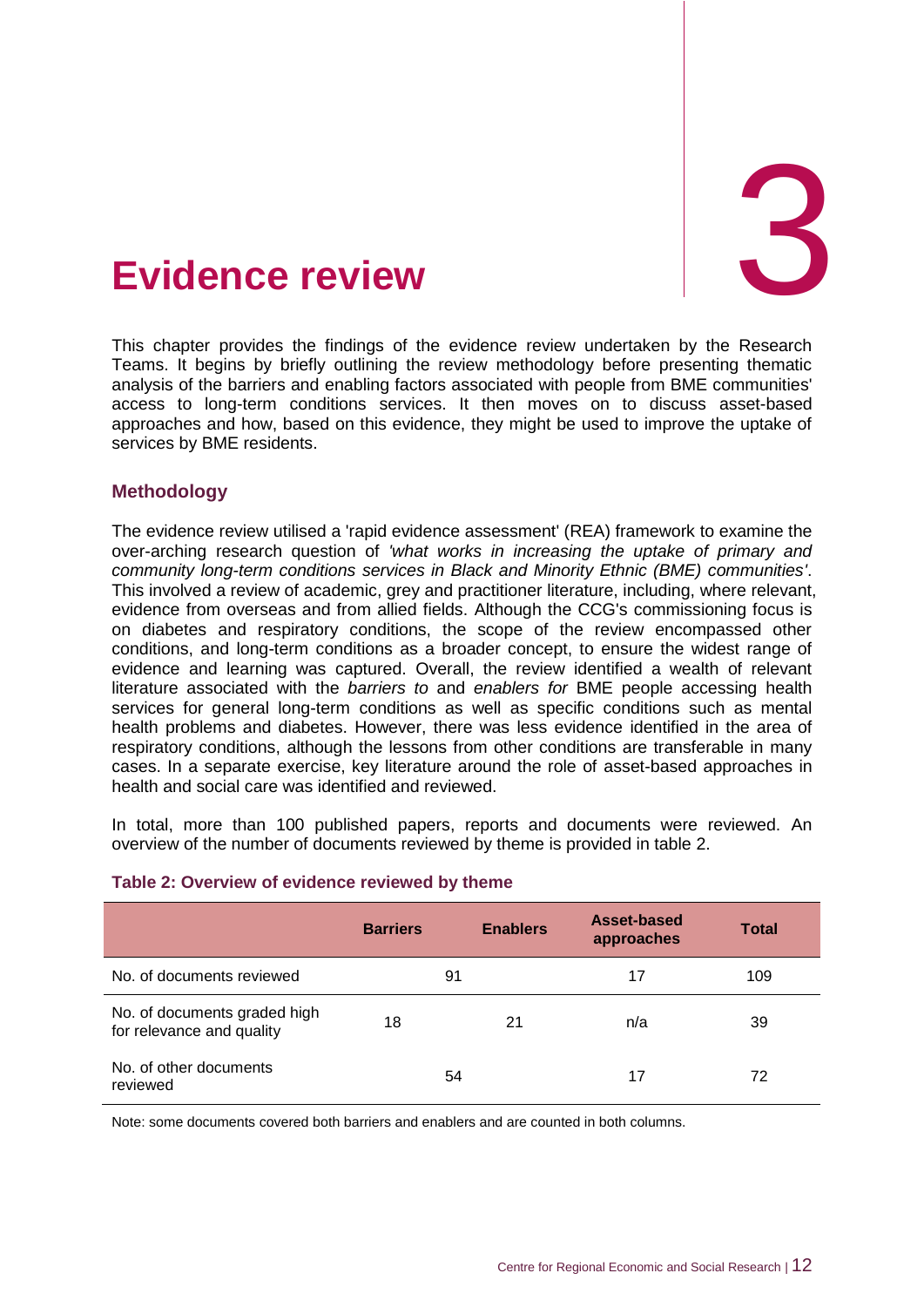#### <span id="page-19-0"></span>**Barriers to accessing services**

This section draws the key themes to have emerged from the literature regarding the barriers for BME people accessing health-related services. Although each theme is presented as distinct, it is important to note that they are multiple and complex in nature and are often interrelated, meaning they cannot be understood or addressed in isolation.

#### *Language and communication barriers*

One of the principal barriers to the uptake of primary and community long-term conditions services among BME groups is language. A lack of sensitivity to language differences on the part of the care providers acts as a barrier to the uptake of services, especially for those whose first language is not English. Issues around language also affect care providers' ability to recognise disease.

Research by Mainous *et al.* (2006) documents the relationship between English language skills, and diabetes and hypertension. Their research focuses on language skills among foreign-born South Asians in England and the prevalence of diagnosed diabetes, hypertension, undetected elevated blood glucose and high blood pressure in a nationally representative sample. A greater prevalence of detected and undetected disease was found among young foreign-born South Asian adults compared to those born in the UK. Poor English language skill was 'significantly associated with undetected elevated blood glucose among Bangladeshis' (pp. 335). The article attests to the importance of being culturally sensitive to language differences within ethnic minorities in order to better detect and respond to any potential barriers.

Language barriers partly accounted for differences in emergency ward use observed between Asian/Pacific Islanders and Hispanics compared with Whites and Blacks in a USbased study by Vargas *et al.* (2004). The research found that groups with language barriers were more likely to use outpatient services where translation services were more readily available.

The use of interpreters does, however, have its own complexities. As Knifton (2012) found across the three communities in his study – Scottish citizens with Pakistani, Chinese and Indian heritage – interpreters also constituted a barrier to uptake of services as they were viewed as a compromise to confidentiality and with a sense that it would be difficult to convey emotions accurately. Instead, participants would frequently seek advice from religious leaders from within their community with whom they could easily communicate. As Knifton (2012: 293) states, 'for a high proportion of respondents, religious leaders were seen as the first and foremost point of contact and support, particularly for those with Muslim, Hindu and Sikh heritage'.

Allmark *et al.* (2010) identify the barriers influencing the uptake of provision among BME people and categorise them as: personal factors, local factors and systemic factors. These are seen as interrelated. They reviewed evidence from a range of sources, including official government websites, academic databases and non-academic sources to determine reasons behind low satisfaction with the Pension, Disability and Carers Service (PDCS) and the low uptake of benefits among BME people who are eligible for them. Although evidence related to the PDCS was scarce, they found less direct, but relevant factors, which can be generalised to provide explanations about the low uptake of other services among BME people. Language difficulty is indeed highlighted as a significant factor, but they emphasise that where certain factors interrelate, the issue might further intensify. For instance, an individual with a language problem (a personal factor) might struggle to access provision when simultaneously faced with a systemic factor, such as inadequate provision to address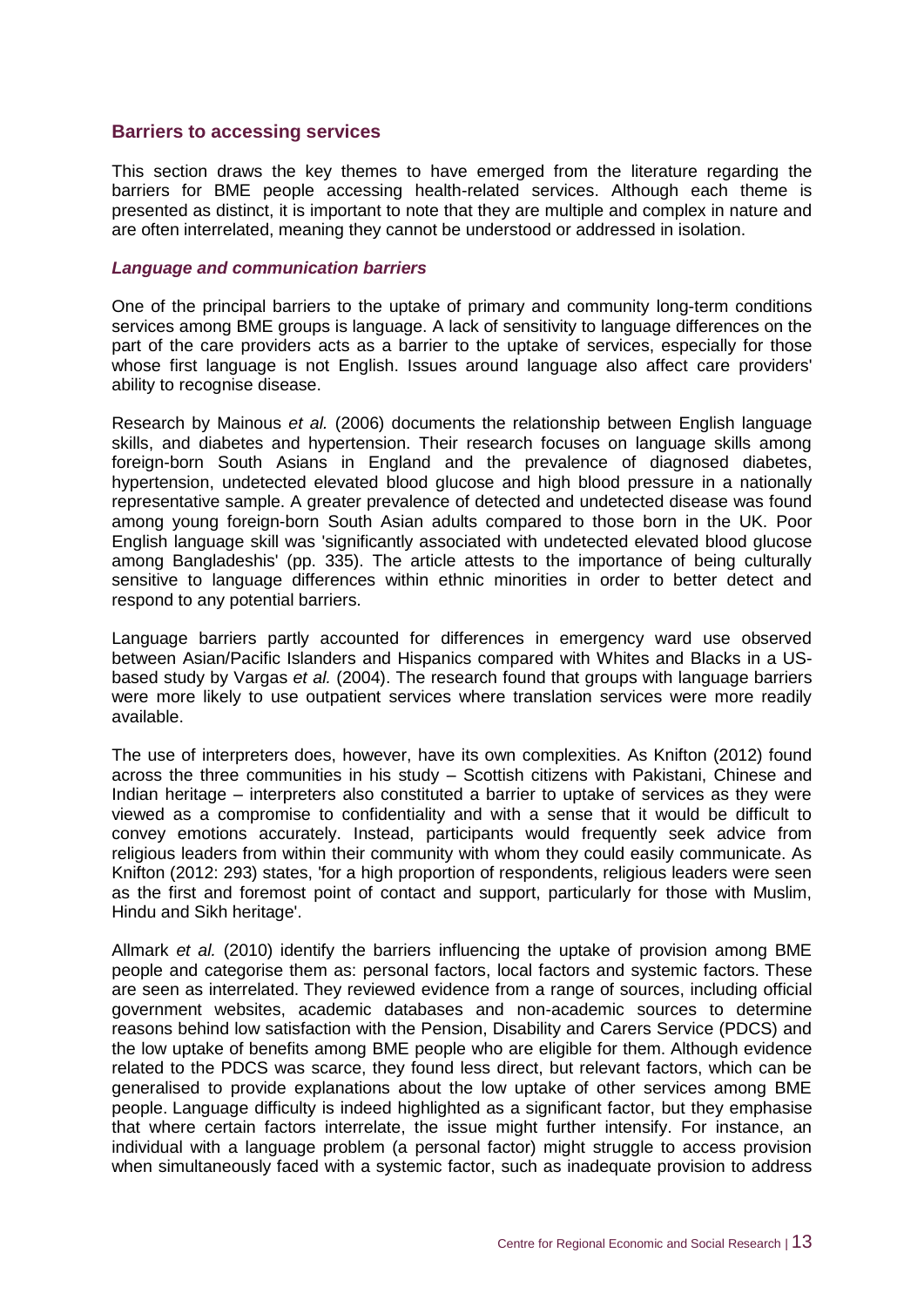that language problem. The authors assert that poor English language skills become a greater challenge and deter those negotiating access to provision, for a number of reasons: when translation and interpretation services are poor; when overly complex terminology is used which is difficult to interpret or translate; or, if during the process, terminology with a negative cultural meaning is used – such as 'disability'.

The lack of uptake of long-term conditions services can be due to the inappropriateness of health information and materials for ethnic minorities – if, for instance, they are not available in minority languages then many patients will know very little about their disease and its management (Raleigh, 1997). As one study by Hawthorne (in Raleigh, 1997) shows, if diabetic patients from BME groups know less about their disease, they are less likely to engage with services aimed at its management.

Unsuitability of advertising and educational materials was a prevalent theme in the literature. The language used in the materials for Scotland's anti-stigma campaign was explored in a focus group with BME communities in a study by Knifton (2012). A number of problems with the campaign materials were discussed, and identified as: materials were printed in the English language and were unavailable in translated formats; they used cryptic, subtle and indirect wording; they failed to include multi-racial images; few materials reached the BME communities and little attention was paid to advertising through press, radio and television stations accessed by many BME groups.

A review of evidence by Wilson *et al.* (2012) further explores language and communication issues between care providers and patients as barriers to accessing healthcare services for BME groups. They found that the adequacy of information in terms of improving access to services was problematic in terms of cultural relevance and format, particularly for speakers of other languages. Further studies (Ledda *et al*., in Wilson *et al*., 2012) emphasised the need for caution when adapting materials; in their study, Black African patients over the age of 60 preferred multi-ethnic materials whilst younger patients preferred materials adapted to specifically Black African culture.

Failure to consider cultural, community and religious needs and circumstances in communication of health materials, campaigns and information excludes a significant number of people within BME communities who may have less confidence with the English language. This is likely to exclude those who need that information the most.

#### *Awareness of disease and disease management*

It is important to note that variability in patients' problem-solving skills is determined by clinical factors and self-management behaviour, not by race or ethnicity (Glasgow *et al.,* in Wilson *et al.*, 2012). Where differences have been noted across ethnicities it is in knowledge and understanding, with several studies highlighting poorer baseline knowledge, particularly by Bangladeshi (Rankin and Bhopal, in Wilson *et al.*, 2012), and African/Caribbean patients (Brown *et al*., in Wilson *et al*., 2012). Other studies have found that this lack of baseline knowledge is by no means due to a lack of willingness on the part of patients to understand their illness; patients in fact wanted to learn more if adequate channels of learning were in place (Greenhalgh, in Wilson *et al*., 2012).

Gerrish, Ismail and Naisby (2010), in a community participatory study of the socio-cultural factors influencing the understanding of TB within the Somali community in Sheffield, found that lack of knowledge about the disease acted as a barrier to seeking treatment to begin with. Many patients did not recognise the significance of their symptoms and so did not seek proper medical advice. As Chowbey *et al.* (2008) state, any preventative measure, response to an eating disorder (or indeed, any illness), and the uptake of a service related to it, will be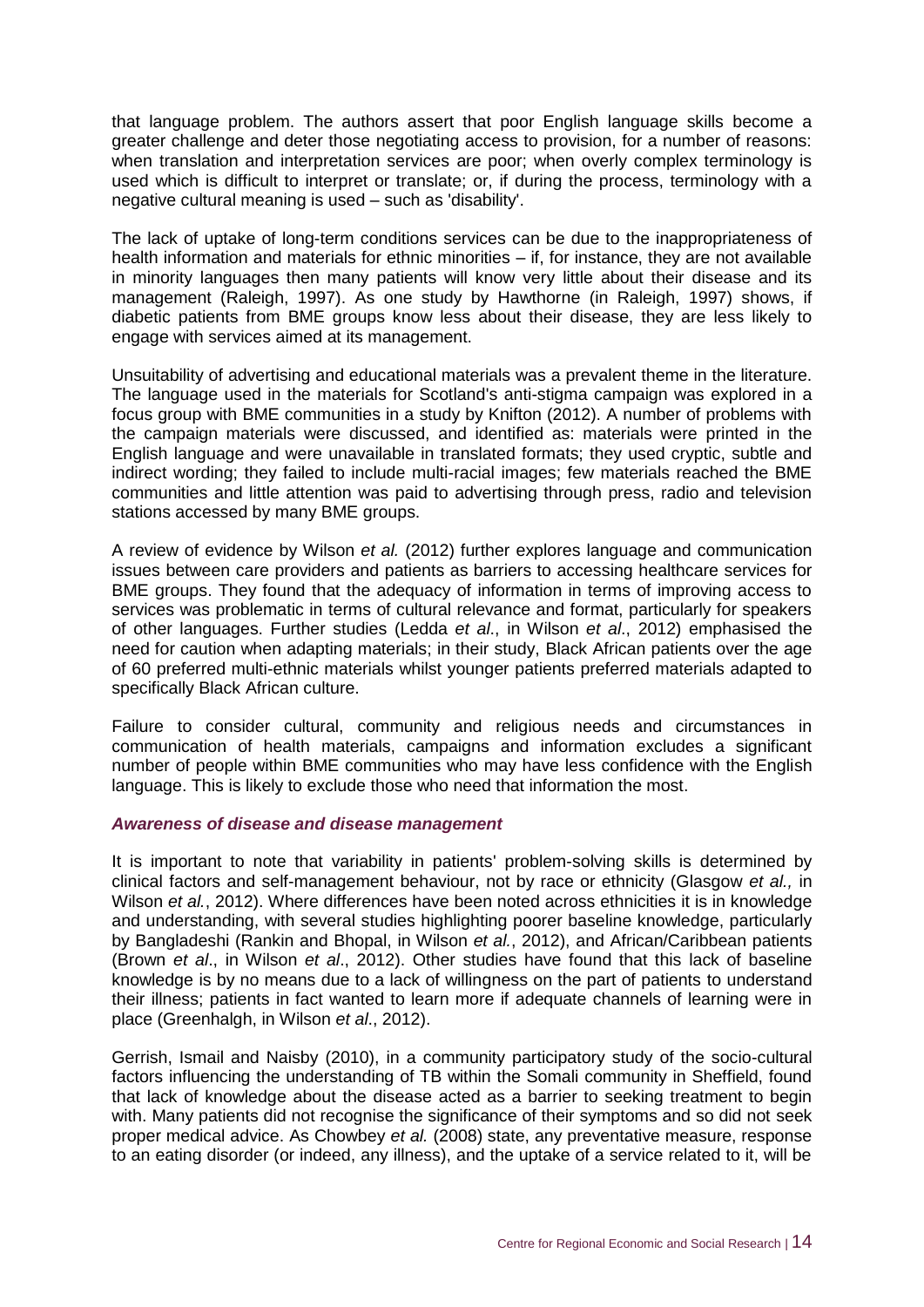ineffective if it is not recognised as such by a community. Indeed, recognition of a disease as a problem is an essential first step in seeking and engaging with treatment.

A lack of awareness of disease is compounded, in some cases, by certain perceptions of services. Participants in Chowbey *et al*. (2008) knew that services must exist in their locality but were sceptical of how accessible they would be for BME communities. Older generations were unaware that certain services existed due to a lack of mobility and an inability to travel beyond places within walking distance.

Råberg Kjøllesdal *et al.* (2011) explored perceptions of diabetes risk factors among Pakistani immigrant women as part of their explanatory model of the disease, and the changes in these perceptions after a culturally adapted intervention. Most women enrolled in the intervention programme perceived that consumption of sugar could increase the risk of diabetes, and that vegetables were the food items most commonly regarded as important to include in the diet in order to prevent diabetes. However, they also found that 12 per cent of the women could not identify any diabetes risk factors at all. Awareness of the importance of weight in the development of diabetes was also low. As the authors state, 'the proportion not knowing any remedy that could reduce or increase the risk of diabetes is disquieting' (pp. 292). This research is important in suggesting an extensive need for education about the causes of diabetes. Knowledge and awareness increased among the women during or after the intervention, suggesting that a culturally adapted intervention may succeed in equipping Pakistani women with knowledge to prevent or manage diabetes in their own life.

In relation to the awareness of eating disorders, it was older members of the BME groups involved in the study (Pakistani, Bangladeshi, African, Caribbean, Somali and Yemeni), who had migrated to the UK, who were more likely to lack general knowledge and awareness of the issue - in other words, a clear divide existed between younger and older generations (Chowbey *et al*., 2008). Younger generations were largely more informed about eating disorders, receiving the majority of information from school and the media. A number of study participants felt that this lack of awareness has led to an under-reporting of eating disorders in BME communities. Eating disorders may therefore remain 'hidden' among BME groups.

#### *Social and cultural norms*

As Kohli and Dalal (1998) argue, people look beyond medical explanations when trying to understand their disease; they also try to understand the disease through their social and cultural context. As well as medical practitioners, family members, friends and social networks all play a role in jointly constructing an understanding of the disease. The study by Kohli and Dalal (1998) – based in India with 132 Hindu women – focused on examining the content of causal explanations of illness given by cervical cancer patients. Patients primarily attributed their cancer to God's will, fate, and karma, instilling in them an attitude of acceptance of their own and other's suffering. It is thus important that health practitioners understand the assumptions and theories that patients tie to their disease.

Research by Salway *et al.* (2007) identifies a number of complex factors which discouraged individuals from four different ethnic groups (Bangladeshis; Pakistanis; White British; and Black Africans) from claiming Disability Living Allowance (DLA). Although focusing on the take-up of a benefit, the research contains knowledge and insight around barriers faced by BME groups which are transferable to the uptake of LTC services. Evidence of 'concealment' of ill-health was found across all ethnic groups – though closer inspection revealed differences in the motivations and meanings attached to this concealment. While White British respondents attributed concealment to family or personal character, BME respondents were more likely to relate it to expected norms for their ethnic community. For instance, among the Pakistani and Bangladeshi respondents, concealment was associated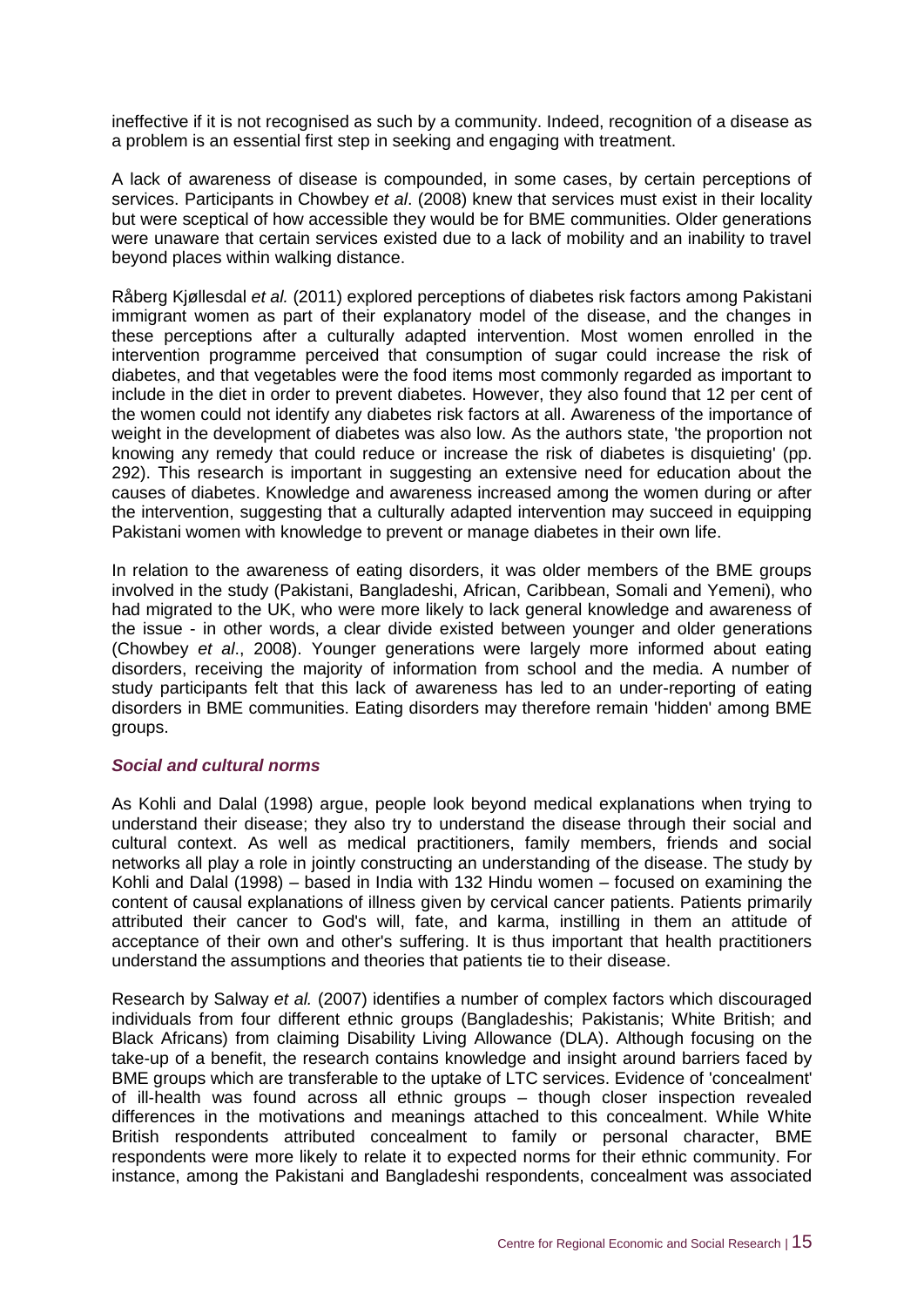with the 'feminine ideal of bearing distress in silence and gaining strength, maturity and high moral status through suffering' (2007: 921). Concealment was reinforced by the notion of a 'moral community', and concern that information would spread quickly through the community leading to gossip and stigmatisation.

Degrees of concealment also varied across ethnic groups. Among the Pakistani and Bangladeshi communities, with the rise of a discourse around 'Asian diets' and 'Asian diseases', diabetes and heart disease were less problematic and less concealed. Among Ghanaians, however, as a community discourse on long-term health conditions has only just begun to emerge, the tendency to conceal all types of health condition was very strong. The authors also acknowledge the importance of structural factors, including migration histories and settlement patterns. For Ghanaians, the pressure to work and to generate an income to send home to family members often overrode the importance of revealing a health condition and engaging with support and care (if it meant income generation might be compromised). The extent to which the long-term health condition was perceived to be incompatible with valued social roles was also of note. Bangladeshi and Pakistani men in their 40s and 50s accepted more readily the identity of someone with a long-term health condition, whereas White British men felt greater discomfort with this identity (Salway *et al.,* 2007).

In a similar vein to the study cited above, several participants from the Somali community hid their TB from others. This concealment stemmed from the belief that TB was regarded as stigmatising within the Somali community, and the fear that healthcare practitioners would share information with family members, employers or the rest of the community (Gerrish, Naisby and Ismail, 2012).

As those from BME backgrounds are likely to inhabit two cultural discourses about disease, tension could also occur where the perceptions of disease are conflicting (Hjelm *et al*., in Boman *et al*., 2015). This issue was raised by the Boman *et al.* (2015) study which found that adolescents with immigrant backgrounds inhabited cultural discourses where perceptions of disease sometimes differed from the dominant one. The adolescents were exposed to the knowledge and norms of the medical profession with which they had contact, and to their parents' and wider families' cultural perceptions of disease and treatment. Inevitably, this pull in different directions has implications for individuals' management of their condition and which healthcare services they decide to take up, if any.

Several community beliefs emerged as barriers to seeking treatment in a study by Knifton (2012). This research explored perceptions of mental health treatment and services among the three largest BME communities in Scotland – citizens with Pakistani, Chinese and Indian heritage. Amongst older and 'first generation' populations, in all three communities, 'recovery-pessimism', or the sense that 'there is no cure' was common. Respondents of Muslim, Hindu and Sikh heritage perceived mental health problems as 'the will of God', inheritance, or spirits, so that medication was not considered as a cure.

Similarly, in Chowbey *et al.* (2008), seeking medical help for eating disorders was delayed by religious beliefs. Key informants interviewed in this study noted that many people in the Pakistani community preferred to seek help from a 'Pir' (a figure believed to have spiritual healing powers) rather than a health professional. This preference stemmed from their belief that their illness came from the will of Allah or possession by evil spirits.

Studies reviewed in Wilson *et al.* (2012) found some use of herbal medication in South Asian cohorts (Hawthorne, in Wilson *et al*., 2012), and a preference for natural remedies in a focus group discussion with African and Caribbean participants (Brown *et al.*, in Wilson *et al*., 2012). Wilson *et al.* (2012) were keen to point out, however, that there is little to suggest that these were widespread views amongst patients or substantially affected self-management behaviour.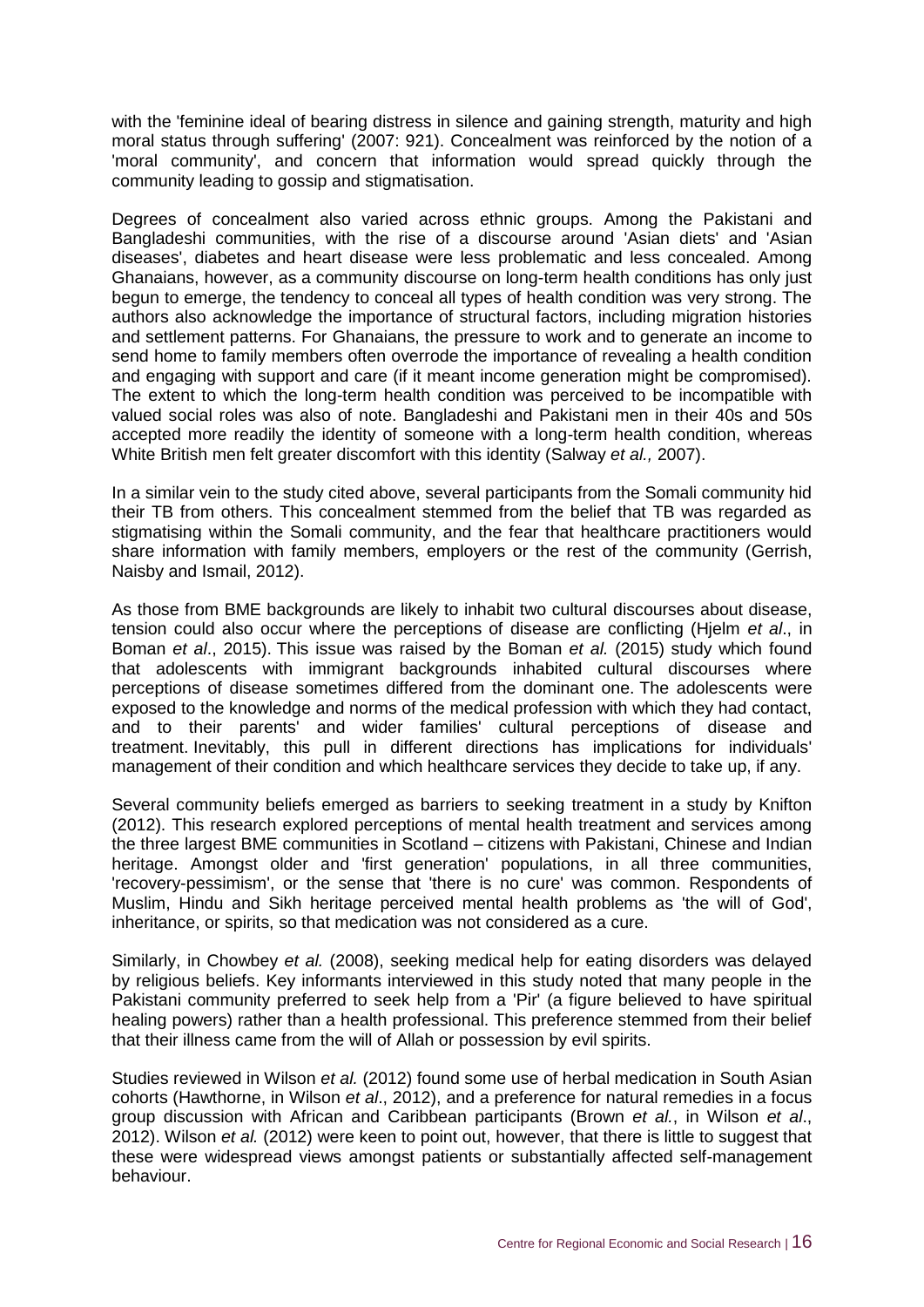As Kohli and Dalal (1998: 125) explain, 'many patients feel confident about the beliefs they hold and employ these beliefs accordingly while complying to the treatment regimen'. Acknowledging the role of culture and beliefs in their communications with patients, health practitioners may encourage better treatment regimens and adherence to medical advice: 'a little effort on the part of health practitioners to take cognisance of the patient's perspective will go a long way in augmenting recovery' (Kohli and Dalal, 1988: 126). Some beliefs are deep-seated, and are thus – as Gerrish, Naisby and Ismail (2012) acknowledge – difficult to challenge, especially if reinforced by community norms. Challenging misconceptions and deconstructing perceived stigmas attached to certain diseases remains a difficult yet vital element in practitioners' interaction with patients.

#### *Relationships with and trust in healthcare professionals*

As Raleigh (1997) highlights, compliance with recommended dietary, lifestyle, and medical advice depends on good rapport between patients and healthcare professionals. A range of studies concur that doctor-patient communication and patient satisfaction influence adherence to recommendations. While self-managed care is known to be a facilitator it may simultaneously act as a barrier if support is not implemented correctly. Raleigh (1997) notes that the quality of care for BME patients is variable, and that poor doctor-patient communication often results in poor metabolic and blood pressure control. Since day-to-day management is mostly in the hands of the patients themselves health professionals need to be familiar with the culture, customs, and sensitivities of their BME patients (Raleigh, 1997). Part of this sensitivity means ensuring that advice and treatment are integrated into traditional diets and lifestyles.

Evidence demonstrates that communication patterns between patients and doctors influence patients' health outcomes (Basáñez *et al.*, 2013). By examining patients' perceptions of their physician's attentiveness, Basáñez *et al.* (2013) found that perceptions did indeed make a difference to the patient's general health status. Notably, differences of perceptions were found across ethnic groups: Hispanics and African Americans perceived their physicians as significantly less attentive to them as did Caucasians. Whilst an in-depth explanation for this finding was beyond the remit of this article, the research highlights the importance of physicians' communication skills and cultural sensitivity in encouraging patient adherence. Evidence of intergroup bias and prejudice was also found – in that physicians provided 'equally at risk' patients with different recommendations, and this advice varied by ethnic group.

In Chowbey *et al.* (2008), English-speaking BME persons expressed frustration at struggling to communicate effectively with health professionals; the information that they provided was misinterpreted and their needs were not understood. This was attributed to the lack of cultural awareness and sensitivity of health professionals and highlighted as an institutional barrier to the uptake of services. Related to this, they found that some service providers were keen to meet the needs of patients from different ethnic backgrounds, but expressed uncertainty and lacked confidence in themselves due to a lack of training. The authors suggest that the level of cultural competence training of staff is likely to determine the cultural appropriateness of services and consequently how well those from BME communities engage with them.

Chowbey *et al.* (2008) emphasise that if an organisation's workforce is not representative of the people it serves it may act as a barrier to service access. In other words, BME professionals should be part of a workforce which aims to meet the needs of BME people, so that they are better understood, as well as sending out a clear message about embracing diversity and ensuring equal access to services among the population it serves. However, the authors stress that 'choice' in service provider is more important as some people from BME communities would choose not to receive support from a professional of the same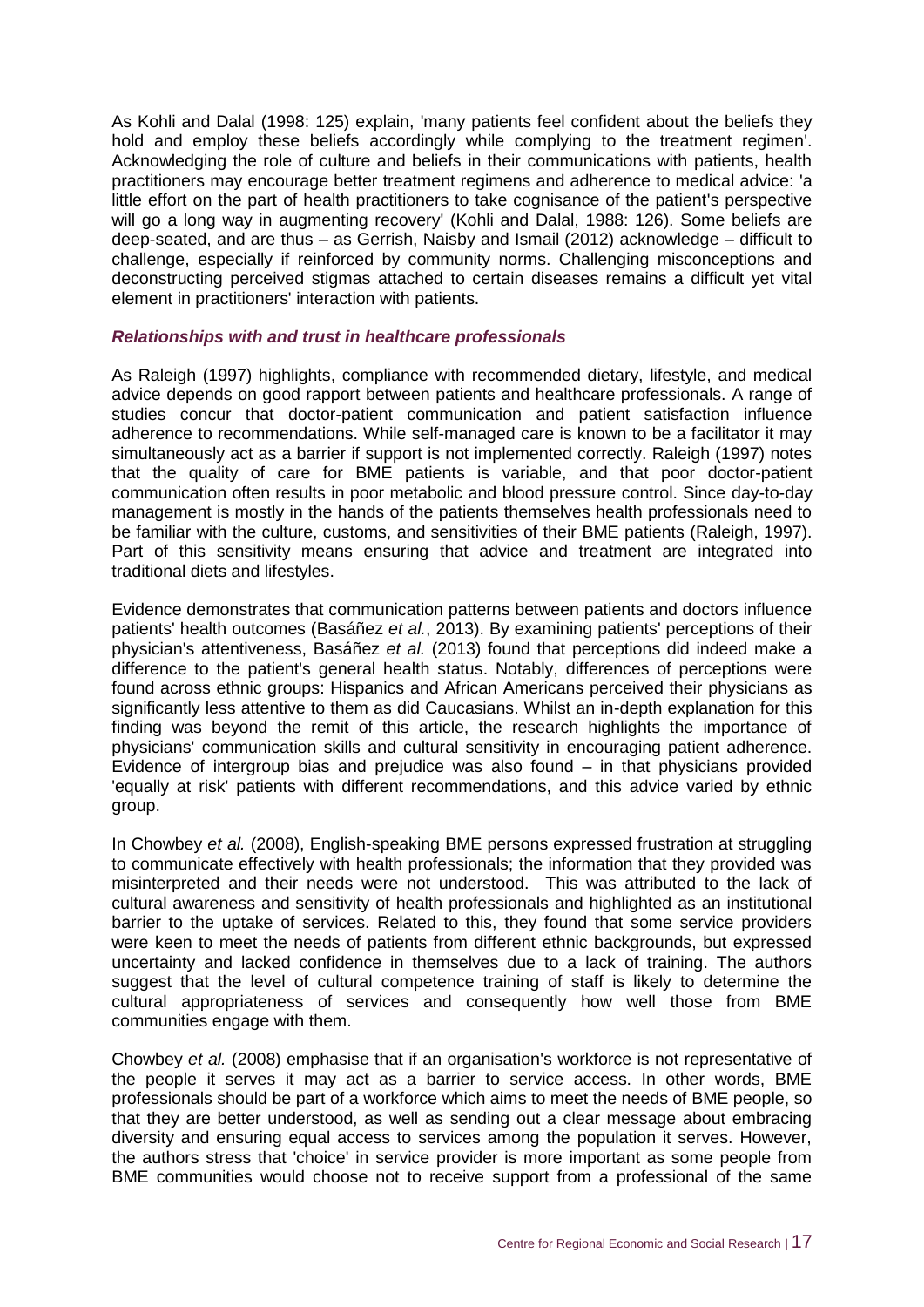ethnic background due to concerns about confidentiality, 'being judged' or being 'too close' (pp. 42) whereby assumptions are made about an individual based on their 'insider knowledge' of an ethnic group/community.

Wilson *et al.* (2012) cite several studies which have explored barriers around communication more specifically at different levels of healthcare provision. Cortis (2004) argues that in terms of nursing, it is often due to a poor understanding of Pakistani culture and the underuse of interpreting services. In medical consultations, perceptions of physicians as authority figures make some patients feel misunderstood (Bissell *et al*., 2004). Some evidence suggests that advice is perceived as contradictory or inadequately adapted to certain BME groups (Wilson *et al.*, 2012).

A lack of trust in healthcare professionals emerged as a barrier for some sections of the communities studied by Knifton (2012). Participants explained how they were fearful of 'being asked too many questions'; and expressed a lack of trust in personal information remaining confidential. Likewise, in Gerrish, Ismail and Naisby (2010), a lack of trust in their general practitioner was cited as an obstacle to seeking treatment for TB by many in the Sheffield Somali community: 'some participants thought that some GPs did not have sufficient understanding of TB and its implications for Somali people' (pp. 26). A lack of trust is also identified by Chowbey *et al.* (2008) as a community-level barrier, and one which can lead to the low uptake of services by people from BME communities. This can be a lack of trust in a particular organisation or service due to hearing about previous negative experiences or individuals' concern about their confidentiality being compromised. Apprehension about confidentiality acts as a barrier to accessing support, particularly where certain health conditions are stigmatised within specific BME communities – for instance, mental health problems and eating disorders. Concealment and stigma are interrelated, and both lead to a reluctance to engage with services.

One alternative explanation for the low uptake of specific long-term conditions services is provided by Boman *et al*. (2015), which reveals adolescents' perceptions about the different professionals involved in their care. All of them viewed the doctor as *'most important'* for their care, compared to other professionals, due to his/her knowledge of diabetes and how best to manage it. In their view, the doctor epitomises the 'all-knowing' authority on the body and the treatment of diabetes. The adolescents reported that the majority of their discussions were with their doctor who asked many questions, imparted information, and provided solutions. The nurses, on the other hand, were perceived as serving a welcoming and socialising function, to alleviate any unease and performed assistive roles, such as taking blood tests. The function of dieticians was correctly described, but the adolescents could not remember their last contact with them. Essentially, the doctor was viewed as integral to their care, and all trust was placed in him/her.

#### *Community-level barriers*

Chowbey *et al.* (2008) highlight that the bigger and more visible a BME community is in an area, the more resources there are directed to that particular community – for example, in the provision of appropriate interpreting and translation services. The larger community is also likely to have more 'spokespersons' (pp. 32) than the smaller BME communities living there, hence, raising a greater awareness of their needs, and leading to a greater demand for services from that particular community. However, when people from less visible BME communities are in contact with services they encounter the additional barrier of service providers lacking an awareness of their specific culture, needs, and expectations. Further, community organisations often channel most of their resources into the majority BME group, which in turn, leads to a high uptake of their services by that group, excluding (often unintentionally) others from accessing them.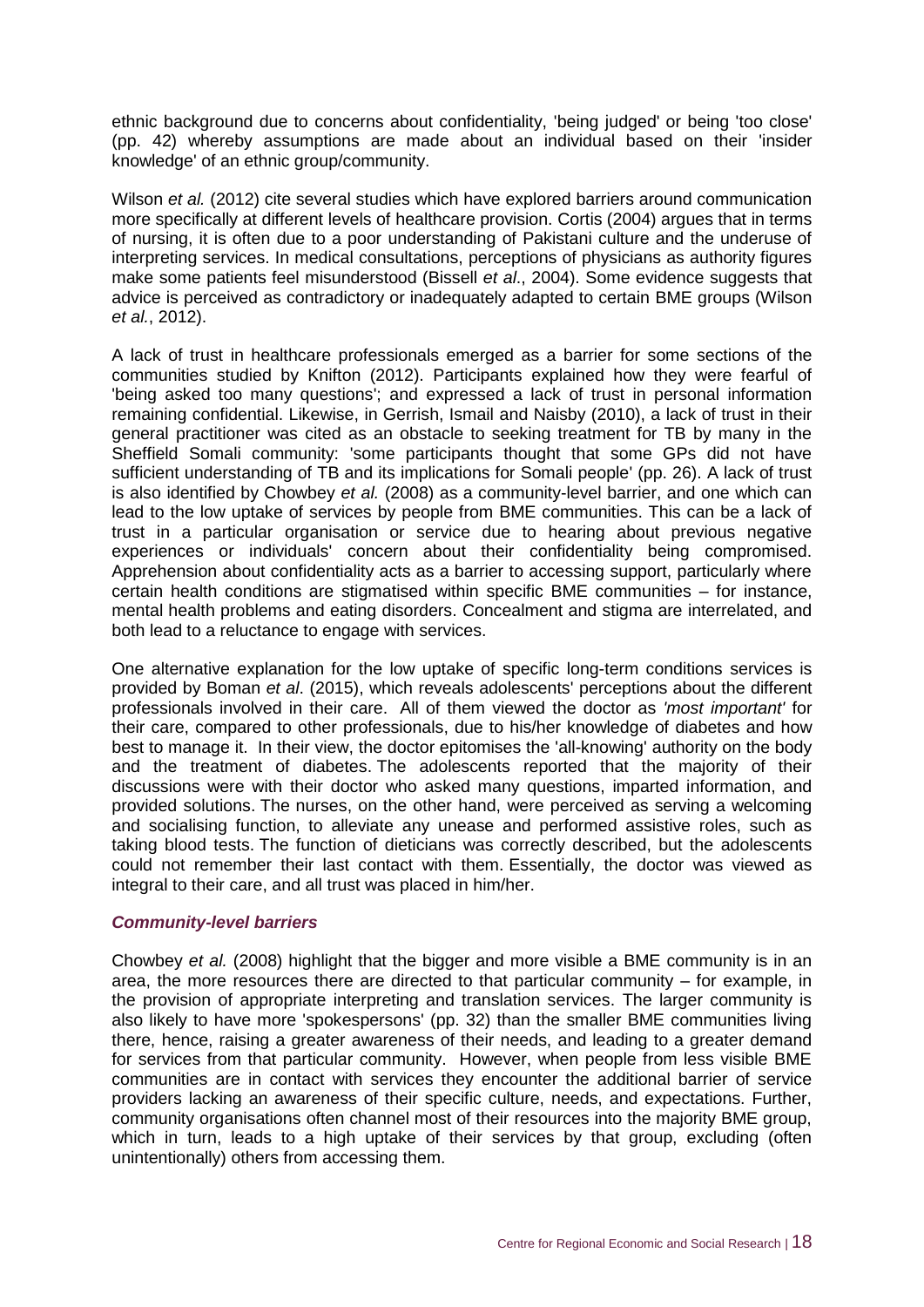People from BME communities who are keen to pursue a healthier lifestyle may be restricted by the services that are available to them. A difficulty in finding community facilities and services, which are inexpensive/free and culturally appropriate within their local communities, such as women-only gyms, can present a barrier to improving health outcomes. In their research, Chowbey *et al.* (2008) learned that some BME groups are reluctant to access facilities outside of their local communities, particularly those that are costly, and they stressed that heath education on healthy lifestyles and well-being should acknowledge the 'limited resources and facilities available to people at community level' (pp. 34). This point can be expanded to assert that health education should be realistic and informed by the resources available to the communities they aim to educate, for those communities to effectively engage with the content, and to continue to be engaged with the programme of education they are undertaking. The *type* of services being offered in a given community can also make a difference to uptake. A systematic evidence review of lay-led self-management interventions for BME populations (Sidhu *et al.*, 2014) found five studies which addressed barriers to service uptake. One of these (Choudhury *et al.*, in Sidhu *et al.*, 2014) associated high levels of drop-out with the length of the intervention. A six-session intervention was subsequently reduced into a one-day workshop in a (successful) attempt to improve completion rates.

#### *Discrimination and socioeconomic status*

Health is not always a priority, particularly for those people from BME groups experiencing severe social and economic disadvantage, which, coupled with other issues – such as commitments to family nearby and abroad, immigration issues and so on – add layers of complexity (Chowbey *et al*., 2008). Individuals struggling to make ends meet on a small – sometimes insecure – income, may, for example, have difficulty paying for travel to health appointments, where public transport may be inconvenient, and taxis too expensive. Multiple pressures and obligations can also make it difficult for people to keep appointments.

Some research has sought to understand patient perceptions of racial discrimination in healthcare as a barrier to care, as well as a cause of health disparities. Peek *et al.* (2011) investigated associations between self-reported healthcare discrimination and the following diabetes outcomes: (1) quality of care, (2) self-management and (3) complications. While Peek *et al.* (2011) found that self-reported racial/ethnic discrimination in healthcare was associated with worse diabetes care and more diabetes complications, healthcare discrimination was unrelated to self-management (self-glucose monitoring, self-foot examinations, and participation in diabetes education). This suggests that factors beyond patients' own behaviours may be the main source of differential healthcare outcomes.

For more disadvantaged groups, the burden of self-managing a long-term health condition will likely be greater when added to existing life demands (Pesantes *et al*., 2015); these groups have fewer opportunities to put the treatment suggested to them into practice. Wilson *et al.* (2012) came across evidence highlighting the influence of socioeconomic status and perceived discrimination on health status. This included a study by Bhopal *et al.* (in Wilson *et al.,* 2012) which showed the heterogeneity within South Asian groups, with relative disadvantage of Pakistani and Bangladeshi groups, and significant correlation between disadvantage, ethnicity and health status.

Negative healthcare experiences among African Americans posed an ongoing barrier to achieving a common understanding with their clinicians about the role of medication use in their overall diabetes management (Piette *et al.,* 2010). Negative medication beliefs were consistently more common among African American than White patients, and were tied up in perceptions and experiences of racial discrimination in their healthcare.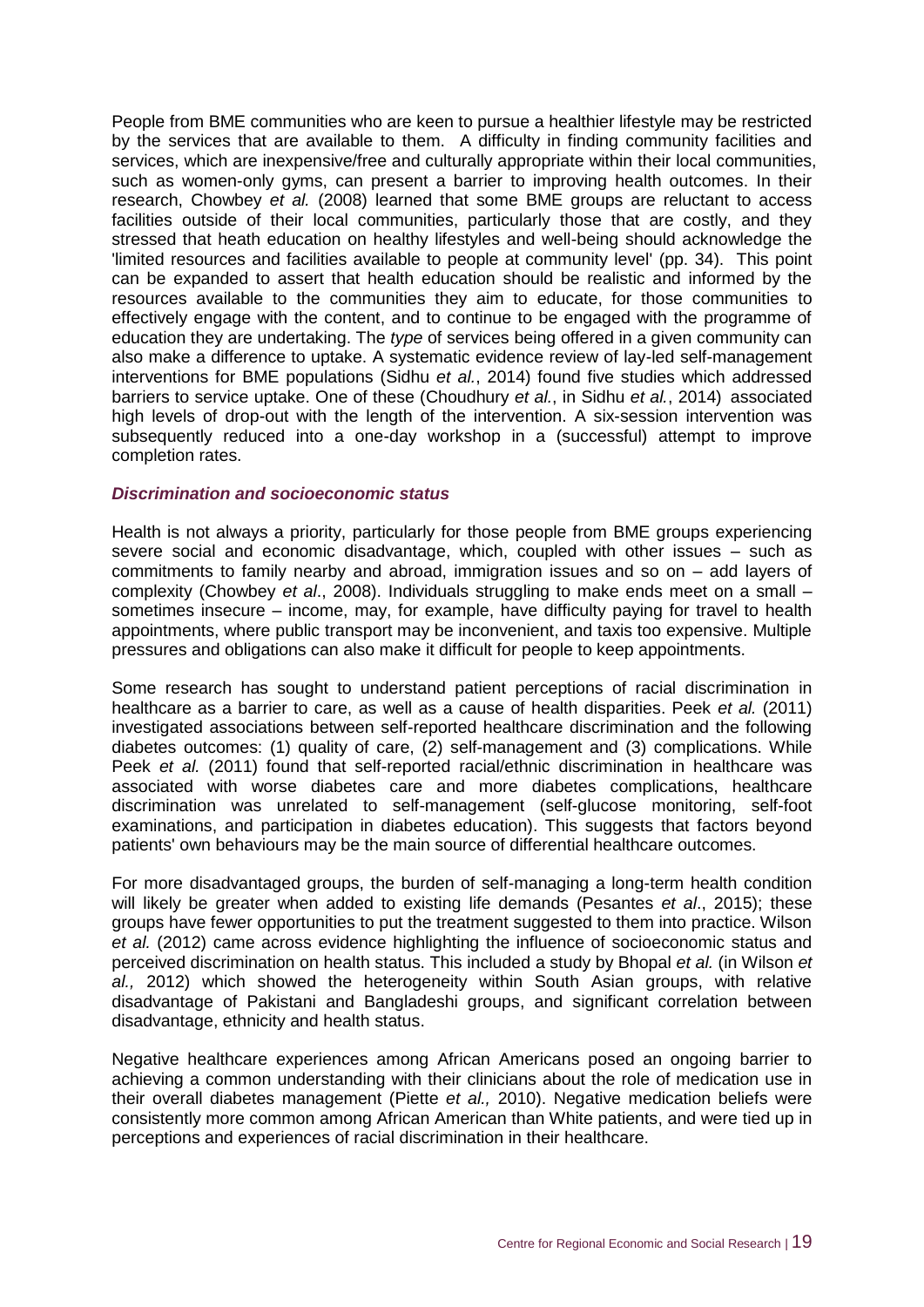#### <span id="page-26-0"></span>**Enabling factors**

This section builds on the barriers section by highlighting the main themes within the literature about the types of enabling factors that have improved or have the potential to improve the way that BME people access health-related services. It should be noted that enabling factors are inevitably linked to the barriers they seek to overcome, but for the purposes of this report that have been separated for the sake of clarity and understanding.

#### *Use of evidence*

The limited research on ethnicity and health fails to adequately represent the needs of BME groups (Health Survey for England, 1999; 2004; Salway 2014). Research shows creative use of evidence by some local authorities in putting together an evidence base that can inform decisions on health of diverse populations at a local level. Turner *et al.* (2012) document the efforts of Nottingham dementia team. Given the lack of data on dementia, the team in Nottingham used local intelligence to conclude that BME individuals were underrepresented within Nottinghamshire in dementia services. To create an evidence base, they conducted head counting in wards to show occupancy and extrapolated national-level statistics to estimate dementia locally by ethnicity. Although, it was not a scientifically rigorous study, but raised awareness of dementia and made a case for targeted interventions to meet the needs of diverse populations of Nottinghamshire (for more information, please see Turner *et al.*, 2012).

#### *Communication and trust between patients and healthcare providers*

Doctors' and patients' communication, including the communication skills of healthcare providers and the availability and accessibility of the appropriate interpretation services, have a big influence on patient and health outcomes. Mainous *et al.* (2006) argue that being able to convey appropriate information to patients and enabling them to become more health literate is a crucial role for the physician, particularly with patients of low educational attainment, immigrants, and racial and ethnic minorities.

The availability of interpreters and bilingual providers, along with cultural diversity training for healthcare staff and culturally appropriate health education, could go a long way towards providing culturally specific healthcare and consequently towards improving health in BME groups. The assistance of professional interpreters (Povlsen *et al.*, 2005) or bilingual educators (Jones *et al.*, 2001) is an important strategy for communicating health information to ethnic groups (Campos, 2006). Further, culturally-appropriate terminologies and culturallyvalidated materials are critical for early and correct diagnosis. Understanding of cultural phrases and idioms can help individuals to better engage with health providers.

#### *Culturally adapted interventions and training*

Culturally adapted interventions have been shown to be effective in improving patient outcome; though there is limited evidence of different types of cultural competency techniques and their effectiveness, and evidence on implementation (Brach and Fraserirector, 2000). There are a small number of case studies published that add knowledge to the specific elements of intervention needed to effectively and sensitively educate other cultures. More research is required into identifying which strategies or components of cultural interventions are most effective in achieving positive health outcomes for children, adolescents and/or their families from ethnic groups. This study identified that the perspectives adopted in the delivery of cultural interventions for ethnic groups fell into four categories: (1) translation into native language of ethnic groups; (2) accommodation of beliefs, myths and practices of ethnic groups; (3) acculturation of interventionists; and (4) adopting a collaborative approach to intervention development with ethnic groups.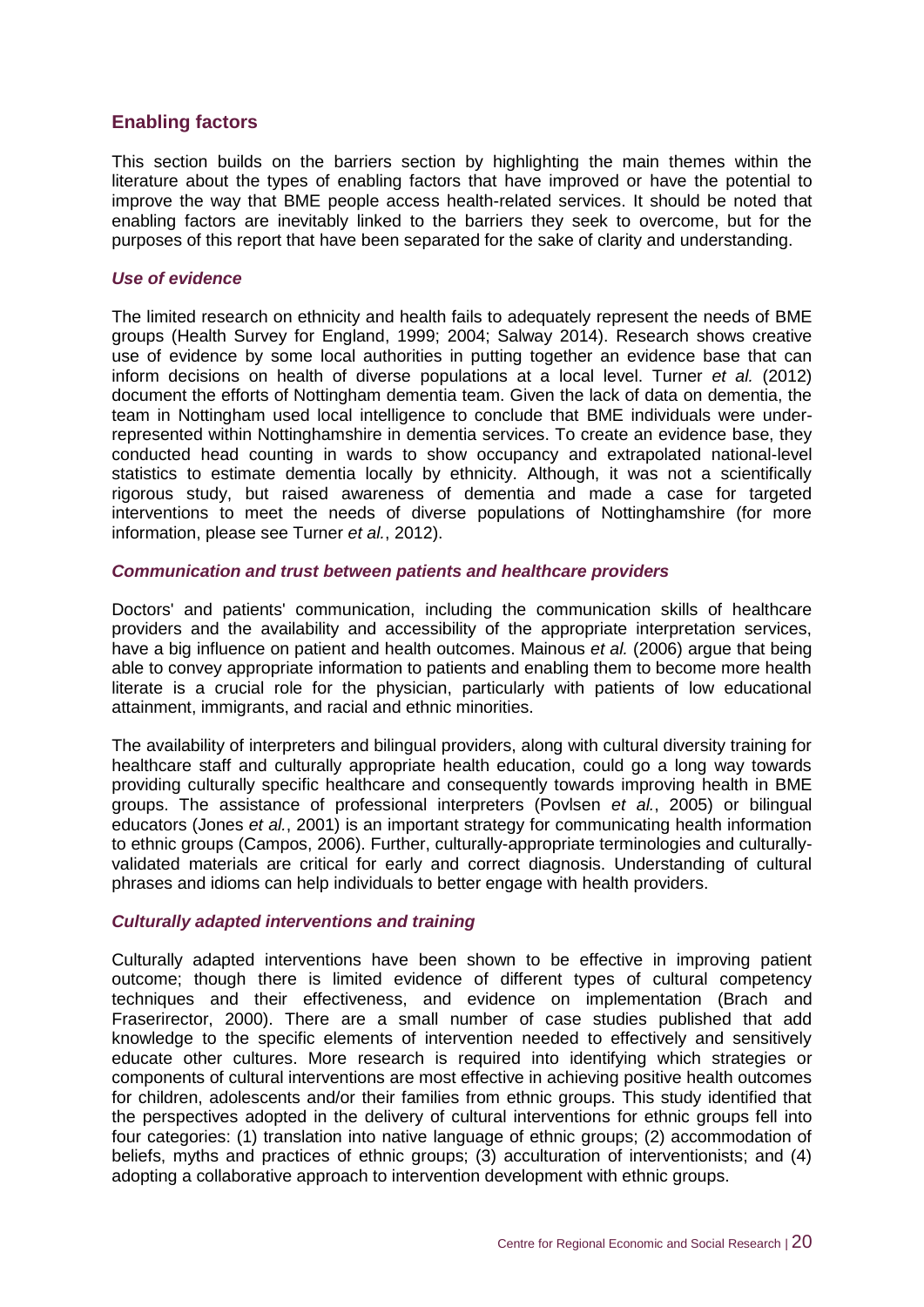Delivering an intervention in the native language of ethnic groups is an important cultural strategy because language is considered to be an obvious barrier in the provision of healthcare to ethnic groups (Caballero, 2006). According to Whittemore (2007), the availability of health services in the language of those receiving care marks the beginning of 'culturally competent healthcare'. Although language is important as a cultural strategy for communicating health information to ethnic groups, it needs to be complemented with strategies for promoting health literacy. Health literacy concerns an individual's capacity to understand and process health information necessary to function in the healthcare environment (Caballero, 2006) and is dependent on an individual's reading and numerical skills including the capacity to accurately interpret the meaning of terminology used in healthcare (Campos, 2006). However, in order to engage with ethnic groups during the course of an intervention, there is a need to accommodate their beliefs, values and behaviours in order to provide cultural context and meaning to the healthcare information delivered (Kreuter *et al.*, 2003).

A Danish study into the barriers to diabetes education, by Povlsen *et al.* (2004) recommends that for the educational support provided by healthcare professionals to be effective it should 'match' and be tailored to the educational qualifications and needs of the BME groups targeted for such interventions. Concepts such as anatomy might be communicated intelligibly, but might not necessarily be understood. Therefore, healthcare professionals should adjust the educational level of their diabetes education to meet individual needs. This may require healthcare professionals to undertake additional training themselves to be adequately skilled, for example, in different methods of delivery, and knowledgeable of the religious, cultural, and social norms and attitudes within different ethnic communities on health and illness. For patients to understand and develop the ability to manage diabetes, the educational programmes have to be fit for purpose and move away from the notion of 'one size fits all'.

Chowbey *et al*.'s (2008) study on the needs of BME people with eating disorders revealed that professionals involved in the care of BME groups lacked knowledge about their specific needs and preferences, impacting on uptake of services. This barrier has implications for service delivery and practice for a wide range of professions dealing with BME communities, and can be addressed through the provision of cultural competence training, which is ongoing and reflects changing local BME populations, circumstances, and health needs. In line with the authors' discussion on training needs, the staff that they spoke to who had previous cultural competence training agreed that there was a need for further training, recognising that 'addressing issues of diversity and equality should be ongoing, not onceand-for-all concerns' (pp. 44).

In the same vein, they point out the importance of understanding the diversity that exists within BME groups, which, although collectively categorised as 'BME', consist of people from various ethnic backgrounds with different customs, beliefs, and social and cultural norms. To engage effectively with these groups, they stress that staff should avoid generalisations and stereotypes of different ethnic groups. This does not translate into the impractical undertaking that staff gain an in-depth knowledge of all the diverse communities which constitute the BME groups that they work with, but instead, 'being open, listening carefully, asking questions and being non-judgemental' (Chowbey *et al*., 2008: 44).

To overcome issues around trust and to instil confidence in BME people before they access a particular service, Chowbey *et al.* (2008) emphasise the importance of adequately preparing individuals prior to their arrival, so they are aware of what will be involved, and be given the opportunity to ask questions to alleviate any uncertainty or anxiety about a service. During the process of preparation, rapport and trust can be built, to ensure individuals feel comfortable and less apprehensive about accessing the service. The researchers also propose that information about what to expect from services is imparted through various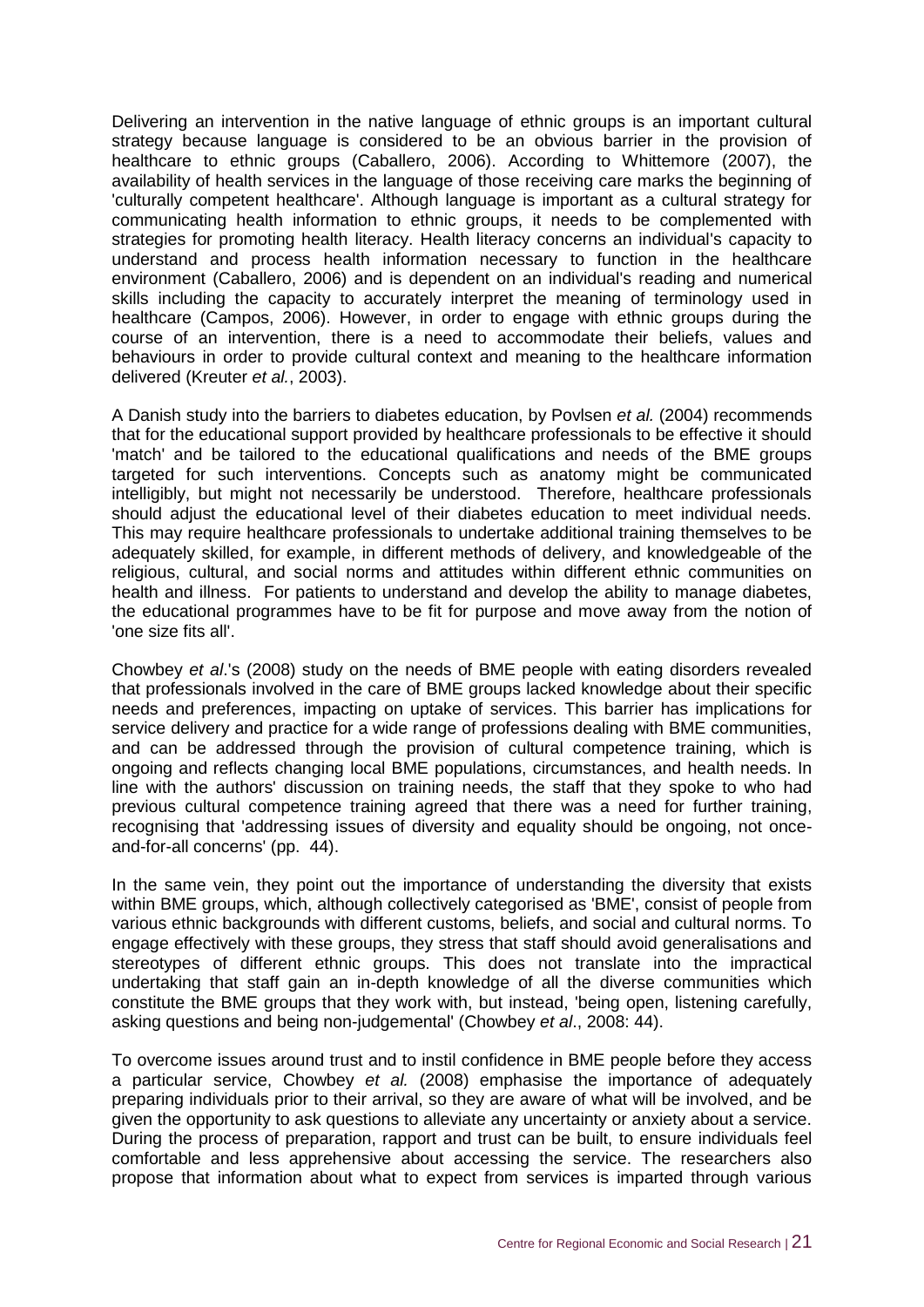mediums – for instance, a phone call, recorded information, audio/video testimonials and so on – and not simply be provided as written material.

The diversity within BME groups is also reflected in the multiplicity of family structures and the different dynamics within them. Obligations and inter-dependency may vary within these structures according to, for example, age, gender, and cultural and religious beliefs. Chowbey *et al.* (2008) recommend that service providers gain an understanding of how these obligations and dynamics may hinder or support the uptake of services, but warn against making assumptions and generalisations about individuals and their family set-ups, and instead advise providers to make an effort to find the required information.

Increasingly, the potential drawbacks of using translated publicity materials has been recognised (Chowbey *et al.*, 2008). Materials translated into local community languages can be costly, poorly translated, or ineffective if the people at whom they are targeted are largely illiterate in their mother tongue. In some BME communities, there is a high rate of illiteracy in the mother tongue, in addition to poor language skills in English. However, specific strategies can be employed to share health and service information with some of these hardto-reach groups – for instance, using other mediums, such as local community radio, audio/video recordings and so on. Chowbey *et al.* (2008) suggest that only limited translated material in local community languages be used – for welcome statements or for signposting purposes – which let BME groups know that the services are inclusive of groups who do not speak English as their first language. Further, they stress that where images are used for publicising health services, these should reflect the ethnically diverse population the services aim to serve, sending out a clear message that the services are also intended for those from BME communities. And, when publicising health services, 'testimonies' from BME service users should be drawn on to create a level of identification and to convey the inclusivity of health services.

#### *Community links*

The development of community-level links and an outreach strategy is seen as an effective way of reaching BME people who are not accessing services. Chowbey *et al.* (2008) recommend that outreach work is ongoing and contacts be made with key community-based organisations. Usually, due to their long track records and expertise in working with minority ethnic groups, such organisations have a thorough understanding of the issues affecting specific BME communities, and their socio-cultural and religious needs. A sizeable client base is usually built up on trust. Health providers can capitalise on the captive audiences that local community-based organisations attract, to raise awareness of their services and explore wider possibilities such as taking their services there. By establishing links, opportunities can be created for staff to learn generic lessons from such organisations, which can be applied to specific issues – the low uptake by BME communities of particular health services, for instance. Moreover, the links may open up opportunities for health providers to gain in-house diversity training, and allow them access to networks where people with substantial experience of working with BME communities come together.

The knowledge that is shared in relation to outreach work by Chowbey *et al.* (2008) is transferable, and a range of providers can learn from it. For example, outreach work with BME communities can achieve a number of outcomes for service providers: raise awareness of services; raise the profile of long-term conditions services so that more BME people get involved, and subsequently help shape the services according to need; as well as changing socio-cultural norms and attitudes towards long-term conditions.

Chowbey *et al.* (2008) recognise the influence of key figures (sometimes referred to as community leaders) within BME communities, who are often consulted on a wide range of issues affecting the communities for which they are often 'spokespersons', and it is these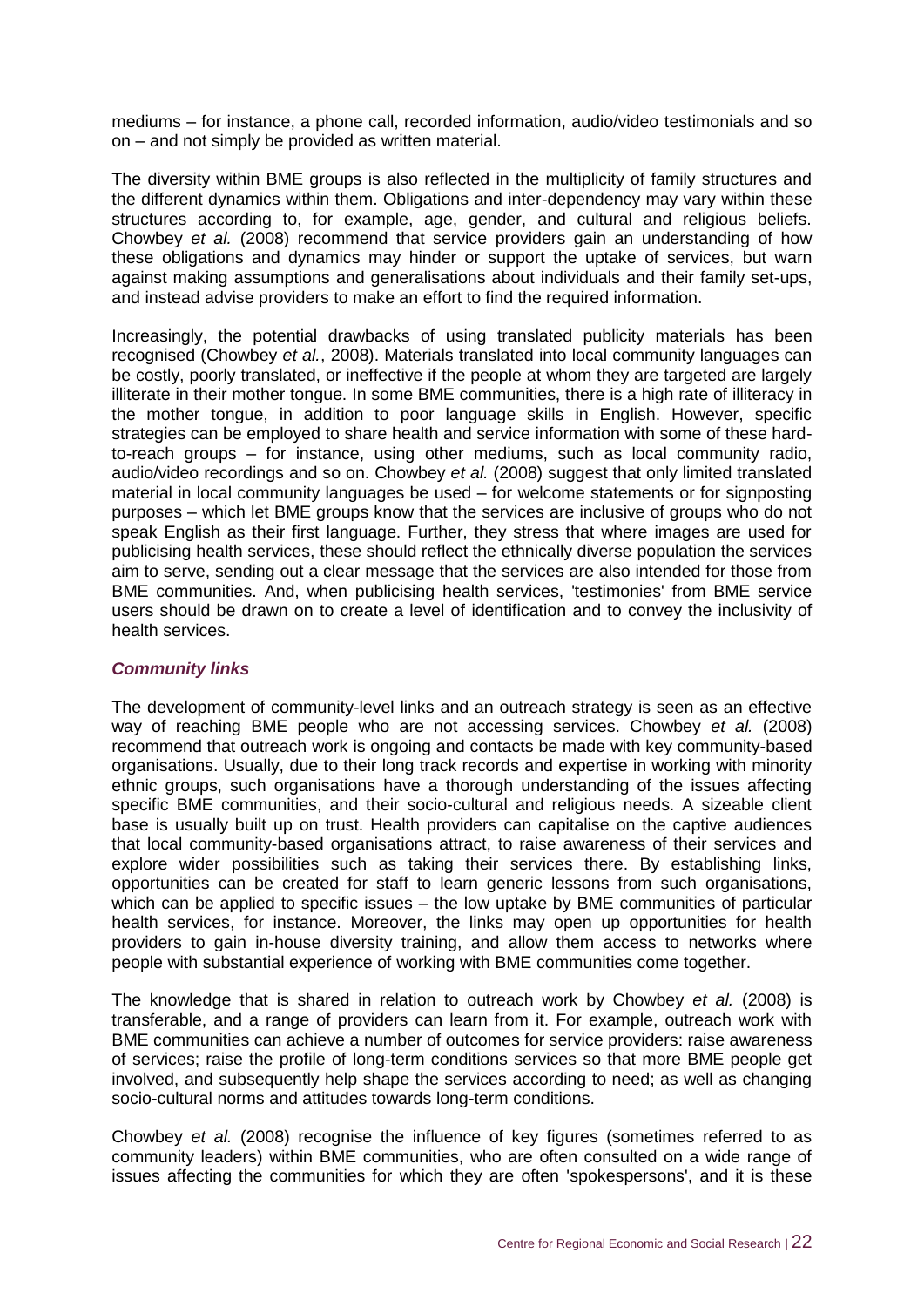key figures that service providers are advised to engage with. By establishing strong relationships with key figures from BME community organisations service providers increase their opportunities for accessing the traditionally hard-to-reach members of communities who usually place their trust in community leaders and follow their advice and guidance.

#### *Finances*

Finances are closely linked to health outcomes (Marmot, 2010; Karlsen and Nazroo, 2002). Poor health outcomes have material consequences which make individuals and families even more vulnerable (Harriss, 2008). Economic position not only influences structural positioning such as education and employment options but also influences more immediate and health relevant gains such as fitness membership and healthy eating (Weaver *et al.*, 2014). Accessibility to health services are deterred by costs of transportation. The Consumer Council in its research with 366 people who completed the questionnaire found transportation costs as one of the central challenges for people in accessing healthcare services (The Consumer Council, 2013). It recommends meeting the transportation needs of the service users to enhance access to health and social care.

#### *Family support and social networks*

Family, including members of extended family, play a crucial role during illness. Harriss (2008) demonstrates financial dependence of sick individuals on family and extended family for expenses such as payment for specific domestic expenditures like bills, items in the weekly shopping, or regular gifts. Influence of family on self-care behaviour has been demonstrated. In the USA, middle-aged and older African Americans with hypertension perceived family support – including reminders, seeing others take medication, and family member approval – as facilitating medication adherence (Ogedegbe *et al.*, 2004). Other evidence indicates family members' engagement in promoting healthy behaviours, such as exercise (Becker *et al.*, 1998; Lin *et al.*, 2007). However, the support extended to all family members was constrained by the resources available to the household (Harriss, 2008). It is important to recognise the role of family members, and extend adequate support. At the same time, constraints on households and the changing nature of family obligations and expectations require a flexible approach based on an individual's unique circumstances.

The health benefits of strong social networks have been evidenced (Department of Health, 1999). The White Paper, Healthy Lives, Healthy People: Our strategy for Public Health for England (Department of Health, 2010) acknowledges the powerful influence of social networks on individual behaviour 'as part of building capable and confident communities, areas may wish to consider grant funding for local communities to take ownership of some highly focused preventive activities, such as volunteering, peer support, befriending and social networks' (Department of Health, 2010: 56). For example, friends play an important role in cases of ill-health; older Chinese adults rely on neighbours and friends, in addition to family, for health-related help; and utilise this broad social network for help with transportation, language assistance, and decision making (Pang *et al.*, 2003). Social networks play an important role in signposting people to find out information about accessing benefits (Salway *et al.*, 2007).

Self-help groups and community-based organisations (Raleigh, 1997) are identified as serving an important function for sharing experiences and information to raise awareness of diabetes and cultural issues and explanations related to the condition, which may allow patients to better understand and manage their diabetes. Usually formed on the basis of commonalities, and to address specific issues, such groups hold specific knowledge, for example, on BME groups: their needs; cultural norms and values, and are able to deliver information and services, in a culturally appropriate way.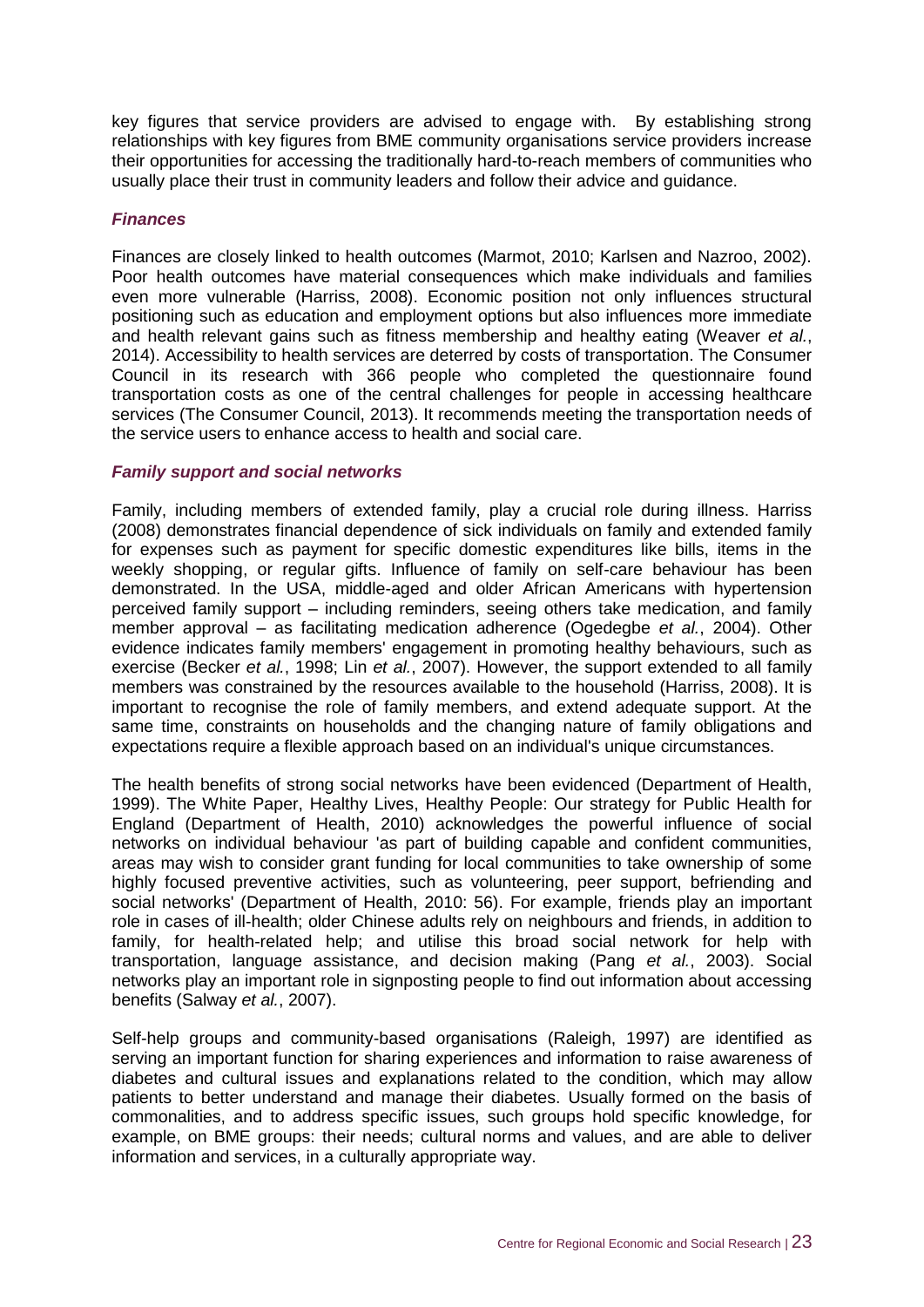#### *Patient involvement*

Patient involvement is a widely-used term in the literature on health and social care and is often used interchangeably with other similar terms such as 'service user involvement', 'patient engagement', 'patient partnership', and 'patient collaboration' (Barnes *et al.*, 1998; Beenstock *et al*., 2001; Johnstone *et al.*, 2009).

Patient involvement recognises that the personal experience of patients and service users helps to develop interventions and services that are responsive to their needs and are applicable to real life situations (Ridley and Jones, 2002; Gallivan, 2012; Ismail *et al.*, 2014) and the ethical argument that service users and the public have a right to have a say about services that are provided for them (Department of Health, 2005).

There is a considerable literature and body of evidence about the successes and challenges of different kinds of national and local initiatives designed to secure the engagement of patients and service users, including some of the more seldom-heard groups (Farrell, 2004; Lapsley, 2004; Ismail *et al.*, 2014). The present commitment to patient involvement in the designing of health services reflects the current policy commitment to personalisation and patient-centred care (Department of Health, 2006; 2008).

Stewart and Taylor (1995) argued that determining which issues the service users are allowed to be involved in is central to an understanding of participations and empowerment. Moreover, Ridley and Jones (2002) argued in their literature review that there are greater benefits to directly involving patients in their own care which included; (a) empowering patients and giving people a greater sense of dignity and worth; (b) better informing patients by demanding more information about their health conditions, treatment and care which could result in reduction of inappropriate use of services and; (c) a greater likelihood that patients will act in accordance with the treatment plan if it has been explained and they understand it.

#### <span id="page-30-0"></span>**The possibilities of an asset-based approach**

This section provides a brief overview of the literature on asset-based approaches. It begins by discussing what is meant by the term 'asset-based approach' before situating the rise to prominence of asset-based approaches in the wider national policy and political context, and discussing how this research could be reframed around an understanding of some of the underpinning principles of how asset-based approaches can be implemented.

#### *What do we mean when we talk about asset-based approaches?*

The aim of asset-based approaches is to promote and develop the individual and community level factors that support good health and well-being whilst ameliorating the symptoms and consequences of poor health. They are encapsulated by the following quote from Morgan and Ziglio (2007), who describe a health asset as:

*"…any factor or resource which enhances the ability of individuals, communities and populations to maintain and sustain health and well-being. These assets can operate at the level of the individual, family or community as protective and promoting factors to buffer against life's stresses."*

Similarly, Foot and Hopkins (for the IDA, 2010) in a report into how asset-based approaches could improve community health and well-being, described them as: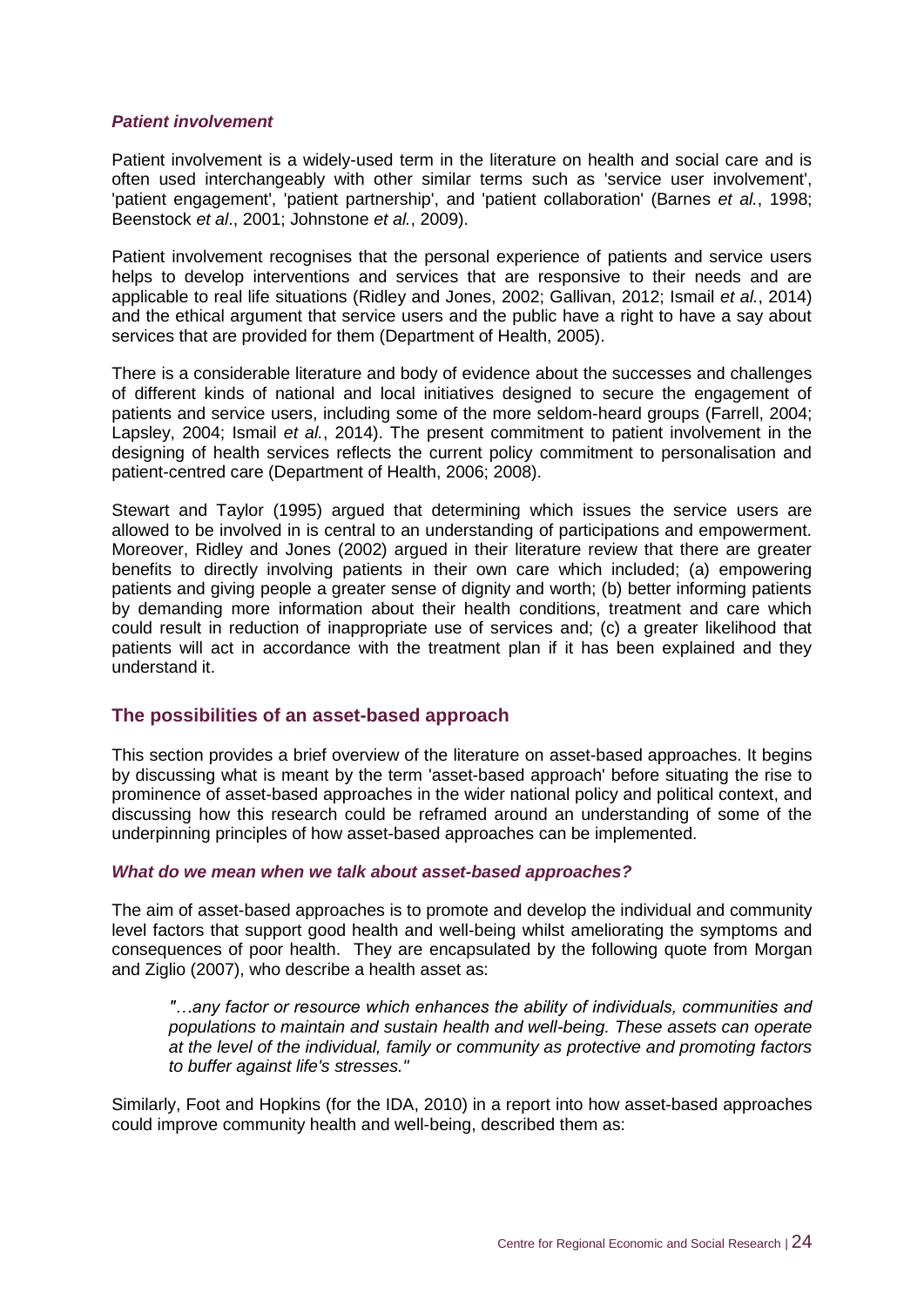*"Asset approaches make visible, value and utilise the skills, knowledge, connections and potential in a community. They promote capacity, connectedness, reciprocity and social capital.*

*The aim is to redress the balance between meeting needs and nurturing the strengths and resources of people and communities. Asset working seeks ways to value the assets, nurture and connect them for the benefit of individuals, families and neighbourhoods.*

*The professional's role is to support people to recognise and mobilise the assets and resources they have."*

In their detailed review of *evidence about* and *practice of* asset-based approaches in health, care and well-being Hopkins and Rippon (2015) identified five key inter-linked assets that contribute to health and well-being and highlighted the evidence base underpinning these relationships:

- 1. **Communities:** engaging with people with a shared sense of cultural or geographic identity provides valuable sources of resilience, support, opportunities for participation and a greater sense of control over their lives; all things which have the potential to contribute positively to psychosocial well-being and wider socially determined health outcomes (Marmot, 2010).
- 2. **Social networks (social capital):** well-developed social networks facilitated through civic/community organisations and more informal linkages such as self-help, peer support or mutual aid - can create high levels of 'social capital', which is associated with higher levels of health and well-being at both individual and community levels (Putnam, 2000). This includes through the generation of tangible resources such as money; reinforcement of positive behaviour and socio-cultural norms; mobilisation, cooperation and collective action for mutual and individual benefit; and increasing social equity by improving access to resources and power.
- 3. **Connectedness:** the quality and quantity of social relationships with family, friends, neighbours and social networks have been shown to affect morbidity and mortality (Holt-Lundstad *et al.*, 2010). There is evidence of a clear link between stronger social relationships and lower mortality that is at least comparable to more commonlyassociated lifestyle risk factors such as smoking, excessive alcohol consumption, obesity and lack of physical activity. Linked to this, social isolation and loneliness have been associated with a variety of health problems, from raised blood pressure and weakened immune system to increased risk of depression and heart attack (Victor and Bowling, 2012)
- 4. **Resilience:** it has been argued that individual resilience the capacity and capabilities required to overcome adversity - is promoted by long-term relationships in the family, neighbourhood and wider civic society, alongside secure parenting, educational progress, satisfying work and support for self-esteem (Harrison, 2013). Similarly, a resilient community or neighbourhood is characterised by a 'collective held belief' in its 'ability to adapt and thrive in spite of adversity' (Seaman, 2014). However, the concept of resilience has been criticised in some quarters (Hickman *et al*., forthcoming) for its propensity to detract from the real issues, such as poverty or discrimination, to which people and communities are expected to be resilient.
- 5. **Psychosocial health:** positive mental well-being and access to key psychosocial resources - attributes such as self-esteem, self-efficacy, and optimism that help people manage stressful events - are important to a person's overall enjoyment of life. There are marked social class differences in mental illness and mental well-being, with the less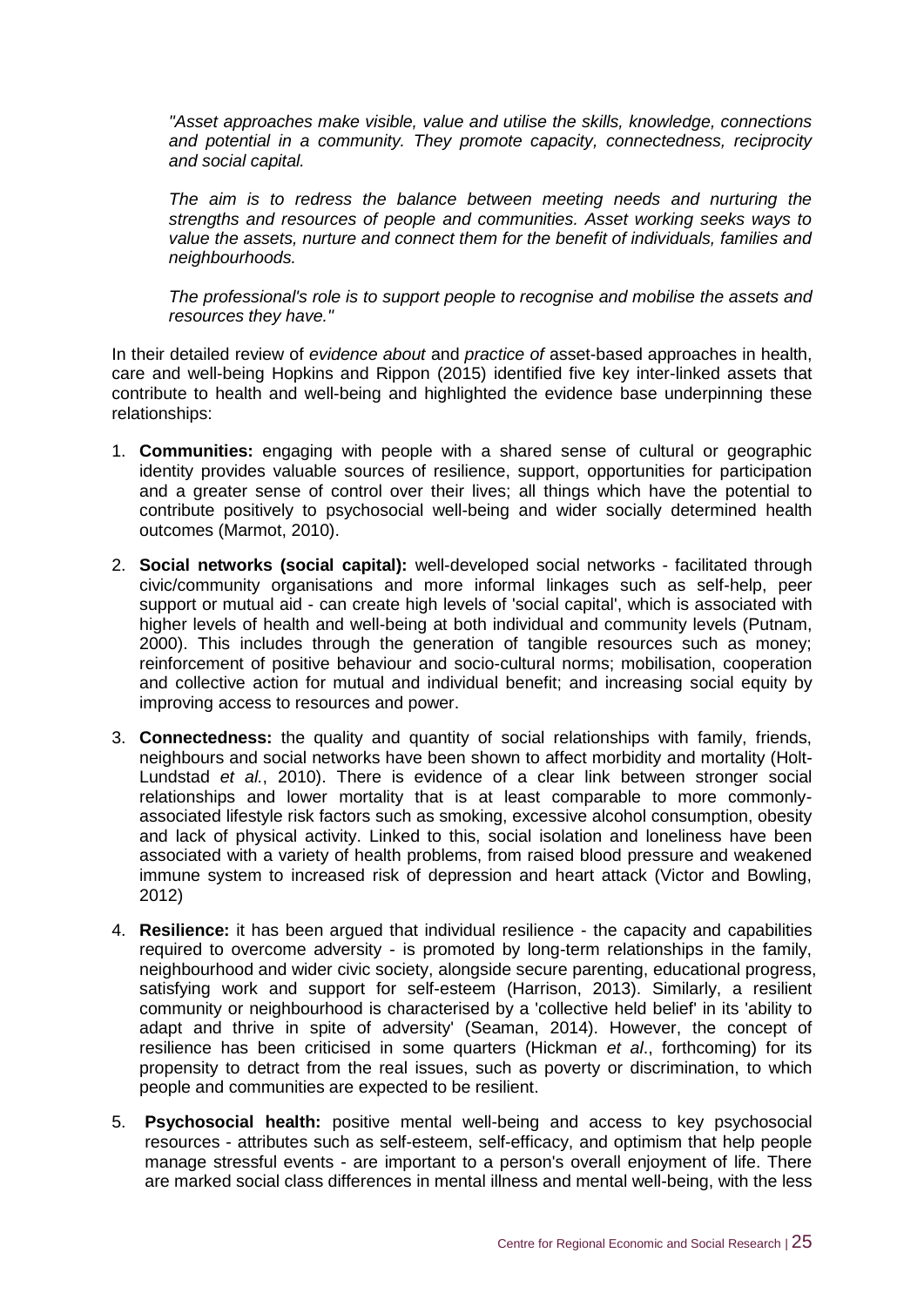materially wealthy in society more likely to experience mental health problems and low mental well-being. Poor mental well-being therefore needs to be understood as both a cause and a consequence of inequality and health inequity.

#### *Understanding the wider context*

The rise to prominence of asset-based approaches needs to be understood in the context of marked changes in public services both nationally and locally, with local authorities and their statutory health partners increasingly constrained in budgetary resources available to them. This challenge, in combination with widening health inequalities and a rapidly ageing population, is a major driving force behind the change in emphasis in some quarters towards asset-based working in health and social care. However, as Hopkins and Rippon (2015) highlight, at the moment developments in asset-based working are in their infancy, and evidenced in small projects or pilots, rather than large programmes or system wide approaches to their implementation. This is despite several national policy and strategy documents advocating a much wider role for asset-based working in mainstream health and care. For example, NHS England's 2014 publication, *Improving General Practice - a call to action (Phase 1 report)* makes the case for preventative care, advice and interventions that will support communities and individuals to better manage their own health to avoid becoming ill, and prevent unnecessary interventions. Similarly, the Department of Health's *Wellbeing: Why it matters in health policy?* (2014) makes the case for a stronger focus on action for well-being to improve health outcomes as it is estimated that high levels of subjective well-being can increase life by four to 10 years. In addition to these national developments, numerous local *Better Care Fund* plans and *Health and Well-being Strategies* make reference to an increased role for voluntary and community organisations and co-production of solutions with service users.

However, none of the national policy documents referenced provides significant additional resources for asset-based working. Although there are some area-level examples of funding for asset-based working, for critics of these approaches, or more accurately, critics of the current policy interest in such approaches, the failure to question the balance of power between public services, communities and corporate interests is a real concern. Hopkins and Rippon (2015) argue that asset-based approaches provide a smokescreen for reductions in statutory provision of public health, care and welfare services, alongside further marketisation of public services, and the withdrawal of the social rights of citizens (Friedli, 2012). South *et al.* (2013) reinforce this point, arguing that involving members of the public in health service design and delivery (i.e. co-production) should not be a pretext for reducing public services. Rather, it should be embraced as a mechanism for reducing barriers to the resources necessary for good health, and should be framed as a key strategy for increasing equity in health.

#### *Towards an asset-based approach to BME long-term conditions support in Nottingham City*

Although there is a wealth of literature on what asset-based approaches are and the benefits of applying them, methods by which they can be implemented by commissioners have been less well-documented. However, Morgan (2014) does suggest a set of principles that can support the practical implementation of asset-based approaches which can be applied in a health and care context:

- Prioritising approaches that emphasise building positive well-being and associated psychosocial resources.
- Involving individuals and local communities effectively and appropriately, for example by embedding the principles of co-production.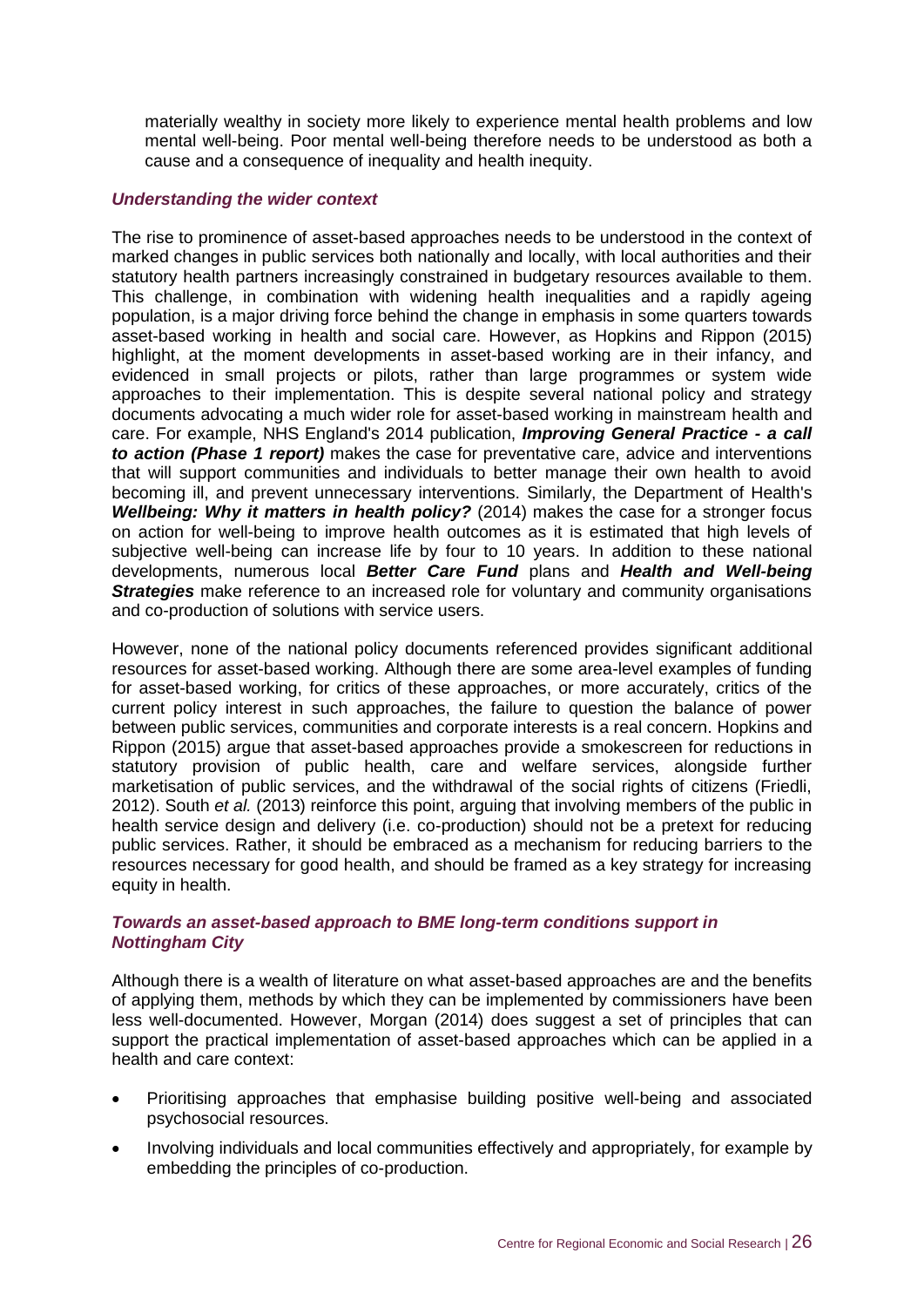- Connecting the individual with community and broader society, including through solutions and activities that utilise and develop voluntary organisations and community groups.
- Working in a decision-focused, multi-professional and multidisciplinary way, including through integration of teams working in health, social care and community development.
- Securing investment from a variety of sources (statutory and non-statutory) through a multi-method, evidence-based approach.

Hopkins and Rippon (2015) draw on Morgan's ideas, alongside their own research findings to propose a logical model, or theory of change, through which to explore and analyse the mechanisms for change in the asset-based-projects. This model can in turn be used conceptualise how the CCG and its statutory, voluntary and community sector partners might implement an asset-based approach to increasing the uptake of long-term conditions support in Nottingham City. As such it provides a helpful framework through which to conceptualise the qualitative phase of this study, by repositioning each strand as a series of underpinning research questions that can be explored with commissioners, practitioners, community representatives and residents with long-term conditions. An overview of Hopkins and Rippon's (2015) model, and how this can reframed as a series of research questions, is provided in figure 7.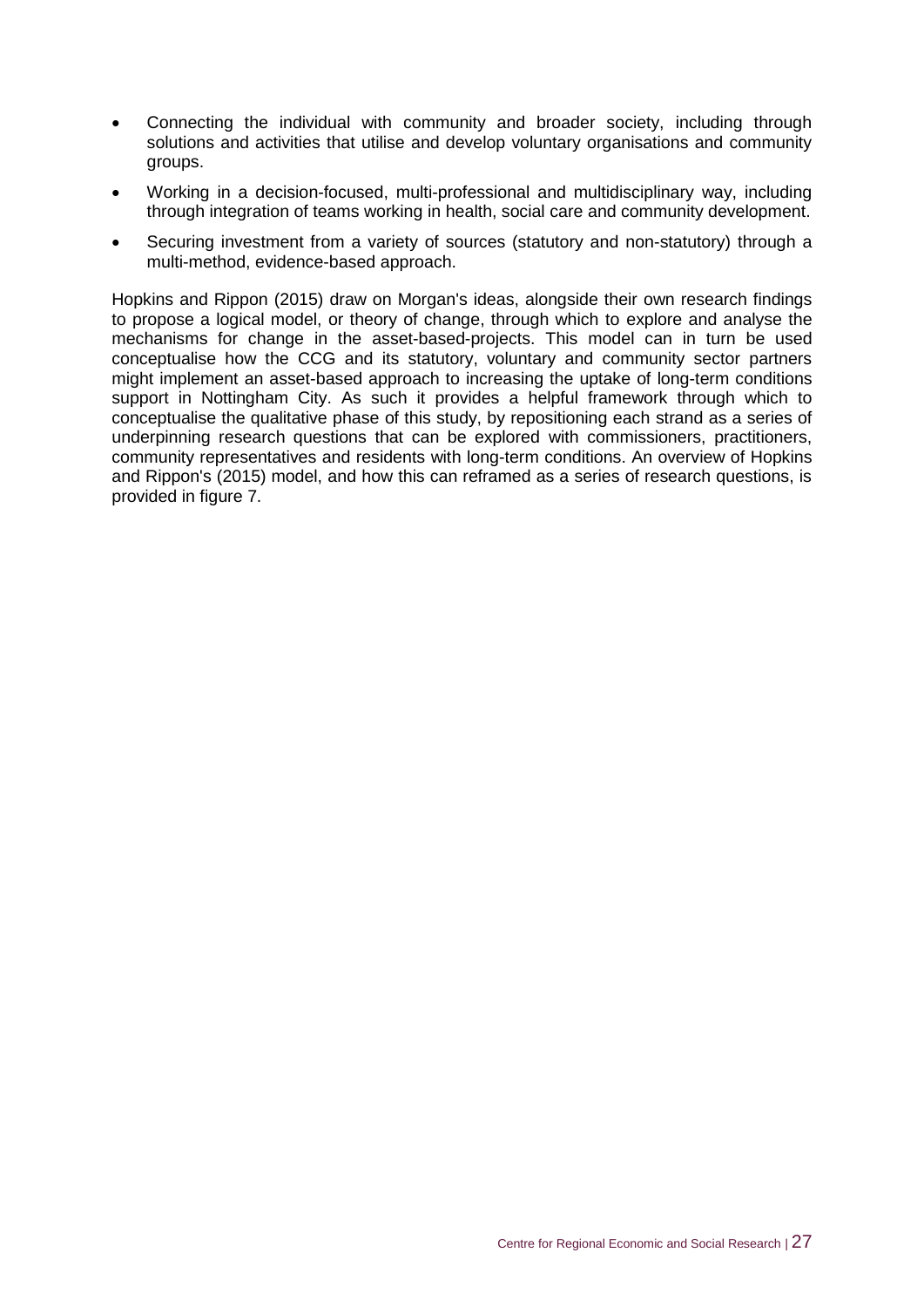|                        |  |  | Figure 7: A framework for researching an asset-based approach to increasing the uptake of long-term conditions support in |  |  |  |  |  |
|------------------------|--|--|---------------------------------------------------------------------------------------------------------------------------|--|--|--|--|--|
| <b>Nottingham City</b> |  |  |                                                                                                                           |  |  |  |  |  |

|                      | <b>Elements of the Model</b>                                                                                                                                                                                                                                                                                                                                                                                                                 | <b>Linked Research Questions</b>                                                                                                                                                                                                                                                                                      |
|----------------------|----------------------------------------------------------------------------------------------------------------------------------------------------------------------------------------------------------------------------------------------------------------------------------------------------------------------------------------------------------------------------------------------------------------------------------------------|-----------------------------------------------------------------------------------------------------------------------------------------------------------------------------------------------------------------------------------------------------------------------------------------------------------------------|
| 1. Reframing         | Changing the way that practitioners and commissioners think about ●<br>$\bullet$<br>how they work<br>Requires significant culture change that moves organisational<br>thinking and processes away from disease, illness or deficit .<br>defined targets to longer-term outcomes linked to individual and<br>community level well-being                                                                                                       | To what extent does the CCG and its partners recognise<br>and take account of assets in the planning and delivery of<br>LTC services?<br>What challenges need to be overcome before asset-<br>based thinking and practice can be implemented?                                                                         |
| 2. Recognising       | 'Mapping' the assets that are already in place, but also stimulating .<br>$\bullet$<br>a wider approach to engaging in dialogue with and between local<br>people, helping them to identify the range of resources already<br>available to them<br>Means understanding and agreeing what assets can be connected<br>and how they can be used.                                                                                                 | What assets currently exist and to what extent do<br>practitioners and communities recognise and relate to<br>those assets?<br>Are there any barriers that need to be overcome before<br>these assets can be utilised?<br>What gaps in assets currently exist and how can they be<br>filled or more assets developed? |
| 3. Mobilising        | Asset mapping and recognition must be linked to an ambition for •<br>$\bullet$<br>utilising these assets for positive effect<br>Being clear about why and asset-based approach is needed, how<br>it will be developed and implemented, and the outcomes it is<br>aiming to achieving                                                                                                                                                         | How can assets be mobilised in a way that improves<br>local BME residents' uptake of long-term conditions<br>services?<br>What is the long-term ambition or vision for asset-based<br>approaches in Nottingham City?                                                                                                  |
| $4.Co-$<br>producing | Asset-based approaches should be co-produced and the intended .<br>$\bullet$<br>outcomes agreed by all stakeholders in the process<br>Means moving away from often passive community consultations .<br>$\bullet$<br>about service improvement toward a form of engagement that<br>genuinely recognises all stakeholders as equals, with their own<br>assets and strengths, through which a common purpose and set of<br>outcomes are agreed | What are the shared long-term possibilities for an asset-<br>based approach?<br>How can these be co-produced to ensure positive<br>outcomes for all local stakeholders?                                                                                                                                               |

Source: Adapted from Hopkins and Rippon (2015)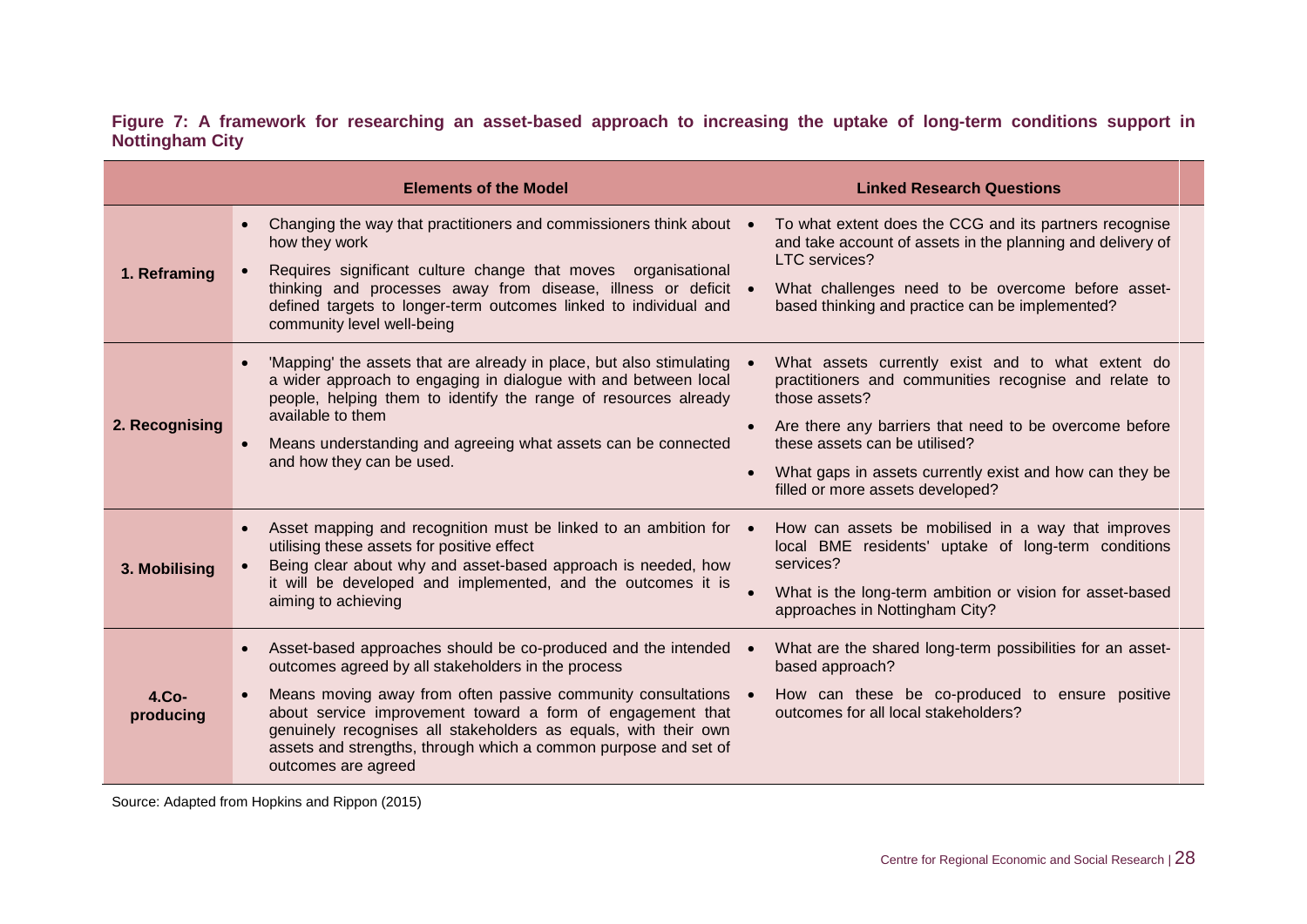## <span id="page-35-0"></span>4. **Practice-based examples** 4

This chapter provides a series of practice-based boxed examples of services and solutions of relevance to the research aims. The examples provided are not necessarily specific to diabetes or respiratory conditions, nor are they all BME-specific, but they have been selected to illustrate the types of approaches that commissioners and their partners seeking to increase the uptake of services might develop.

#### <span id="page-35-1"></span>**BME-specific examples**

*Diabetes support and education in a minority ethnic group, delivered through bilingual health advocates* 

An intervention was developed for diabetes education using a 'sharing stories' approach, led by bilingual health advocates. It was delivered through a Community Centre on a deprived estate in East London, attended mainly by elderly Bangladeshis.

A regular women's lunch club was established, and the attendees, despite having lived in the United Kingdom for 20-30 years, spoke little English. Many of the women were strict Purdah observers and wore a burqa covering all but the eyes. Half of the women had diabetes and most had a relative with the condition. A weekly diabetes storytelling group was established by word of mouth and proved popular from the outset. It grew from eight to 42 regular attenders in 18 months.

Health advocate training included taster sessions for advocates to identify and reflect on their knowledge gaps and learning needs in relation to diabetes and group support through which a number of structured sessions were organised. During the sessions participants shared stories about clients in small groups. Success factors for the project included:

- Buy-in from top/middle management and HR. For example, adjusting job descriptions and allowing flexibility at a practitioner level
- Having a regular venue and time for group session and establishing multiple referral routes (such as self-referral, referral by advocate, or referral by a doctor or nurse)
- Involving clinicians to refer patients and support advocate led initiatives.

Source: Greenhalgh, T, Collard, A, and Begum, N. (2005) *Sharing stories: complex intervention for diabetes education in minority ethnic groups who do not speak English*. BMJ 330: 628–31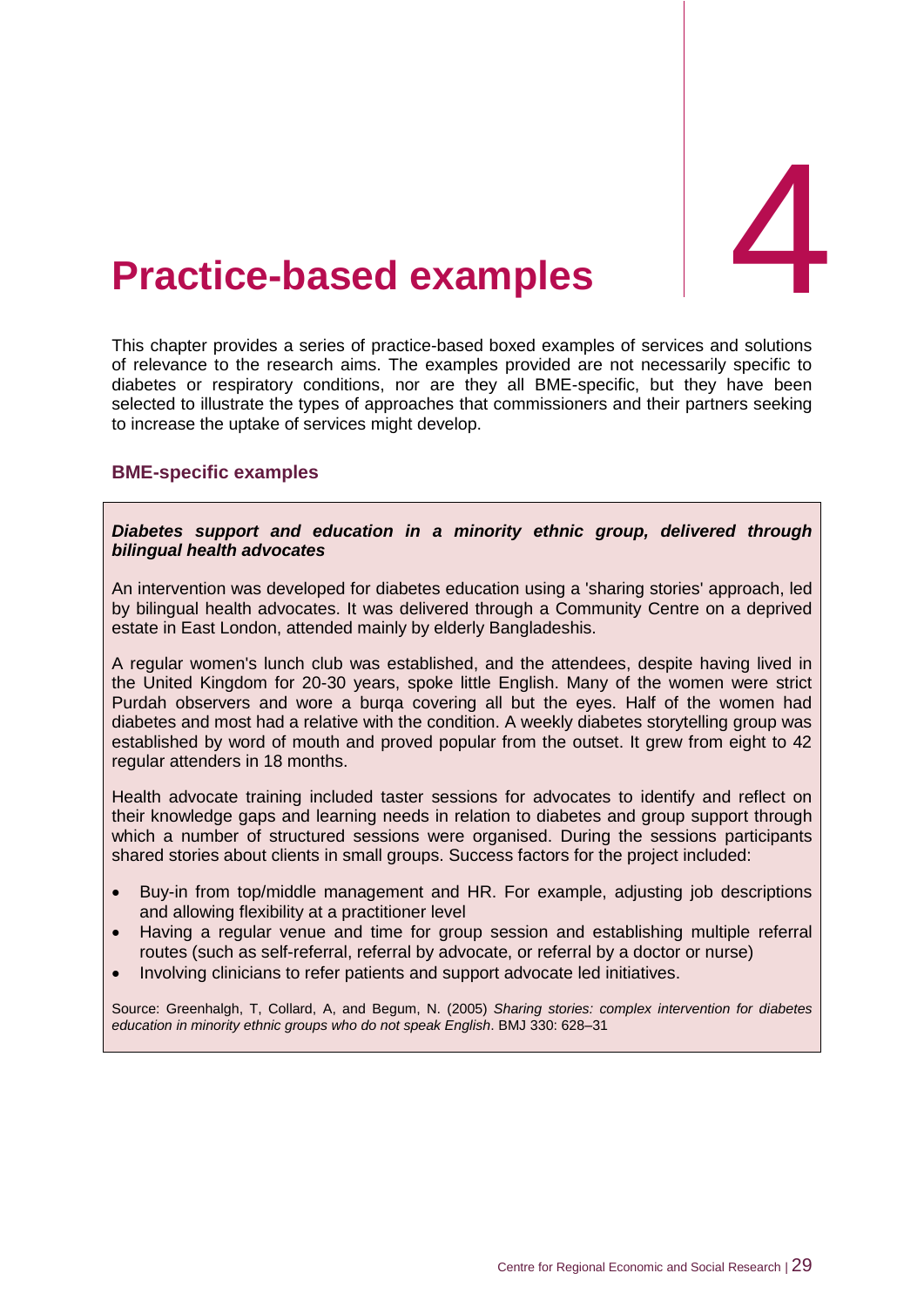#### *Partnership working between mainstream and BME voluntary sector organisations: the Alzheimer's Society's Information Programme for South Asian Families*

BME communities are significantly under-represented in the take-up of dementia services. In response this project provided a culturally tailored adaptation of the Alzheimer's Society's (AS) Carer Information and Support Programme. AS recognised the limits of their cultural expertise and worked in partnership with a local BME community and faith organisations to deliver the service to key BME populations. An independent evaluation of the programme identified a number of key outcomes:

- Community outcomes: participants in the programme, and their families, experienced improved knowledge and understanding of dementia and reported changes in care practices, improved up-take of services, and accessing peer support. In addition, there was some evidence of a greater willingness to discuss dementia across BME communities.
- Organisational outcomes: AS, as the lead organisation, saw an increase on the cultural knowledge, understanding and awareness of BME communities amongst staff. Similarly, BME community and faith organisations welcomed the opportunity to work with a larger and more established organisation like AS, which they felt had improved their capacity and capability to meet specific the needs of the populations they served.

Source: Blakey, H, Parveen, S and Oyebode, J (2015) *'David and Goliath': the benefits and challenges of voluntary sector partnerships in dementia service provision for South Asian communities*. Paper to the Voluntary Sector and Volunteering Conference, September 2015.

#### *Evaluation and piloting with third sector providers*

*Sharing Voices*, a community organisation in Bradford, West Yorkshire, provides services to help improve the mental health and well-being of inner-city residents. The starting point of the service was the recognition that generic psychiatric services were not necessarily the most adequate way of treating people from BME backgrounds in Bradford (a city where over 50% of people are from a BME background).The organisation has developed constructive links with the Primary Care Trust to deliver comprehensive services as a team. *Sharing Voices* demonstrates good practice in terms of delivering the best services for BME communities by:

- tailoring support to the needs of the clients by using long-term, in-depth assessments
- documenting and providing evaluation data (including client feedback) for their services to evidence their work
- establishing a good relationship with commissioners in the care trust and PCT
- working closely with clients and providers to develop grassroots health initiatives, e.g. training Imams to deliver culturally appropriate mental health advice to the community.

Source: Turner, D., Salway, S., Chowbey, P. & Mir, G. (2012). *Mini Case Study Book*. Sheffield, Centre for Health and Social Care Research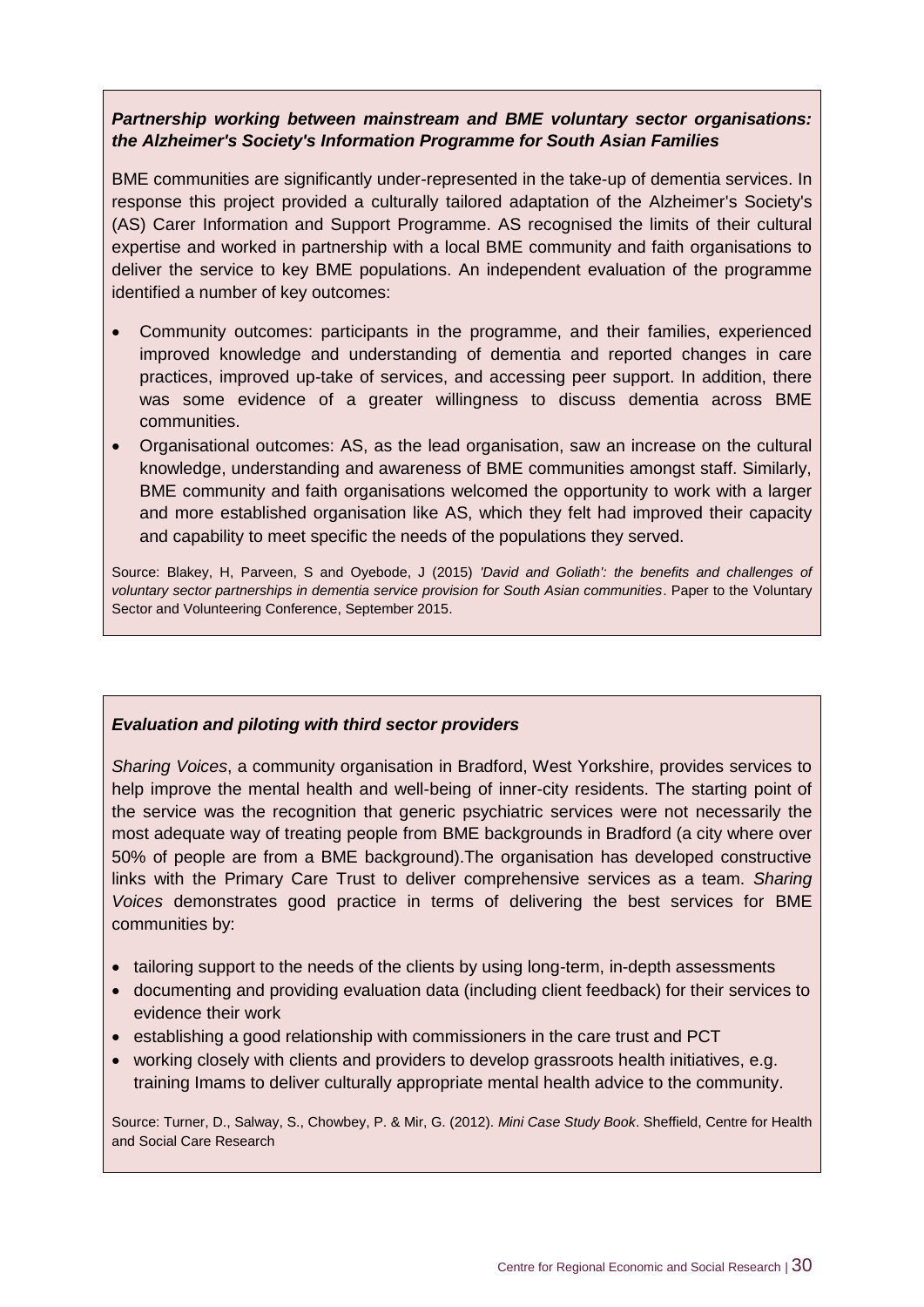#### *Packaging information for decision makers*

NHS Sheffield used an innovative approach to raise awareness among BME groups about the importance of reacting quickly in the event of suspected stroke symptoms. They delivered a social marketing approach which would target tailored stroke messages to BME communities. This approach involved:

- piloting and developing awareness messages with a sample of community members from several ethnic groups
- designing materials based on qualitative evidence condensing materials into a more digestible format
- training community members as 'champions'
- spreading the message with customised materials to the rest of the community.

Source: Turner, D., Salway, S., Chowbey, P. & Mir, G. (2012). *Mini Case Study Book*. Sheffield, Centre for Health and Social Care Research.

#### *Raising awareness of vitamin D deficiency among Liverpool's Somali community*

GPs in Liverpool identified a widespread vitamin D deficiency among the Somali community after seeing a large number of patients presenting with muscle and bone pain and general malaise. Working collaboratively with colleagues in Public Health and researchers at Liverpool School of Tropical Medicine, the team undertook a small study confirming that 80% of people from a Somali background were deficient in vitamin D. A more in-depth follow-up study revealed that dietary preferences in the community were compounding the problem. Responding to this issue, the team:

- produced a short booklet for local health practitioners about the importance of early testing for vitamin D deficiency
- inspired commissioners at Liverpool PCT to use this knowledge to inform a central part of their Health Start programme aimed at pregnant women
- used the knowledge to enable commissioners to effectively target the local population and educate health workers.

Source: Turner, D., Salway, S., Chowbey, P. & Mir, G. (2012). *Mini Case Study Book*. Sheffield, Centre for Health and Social Care Research.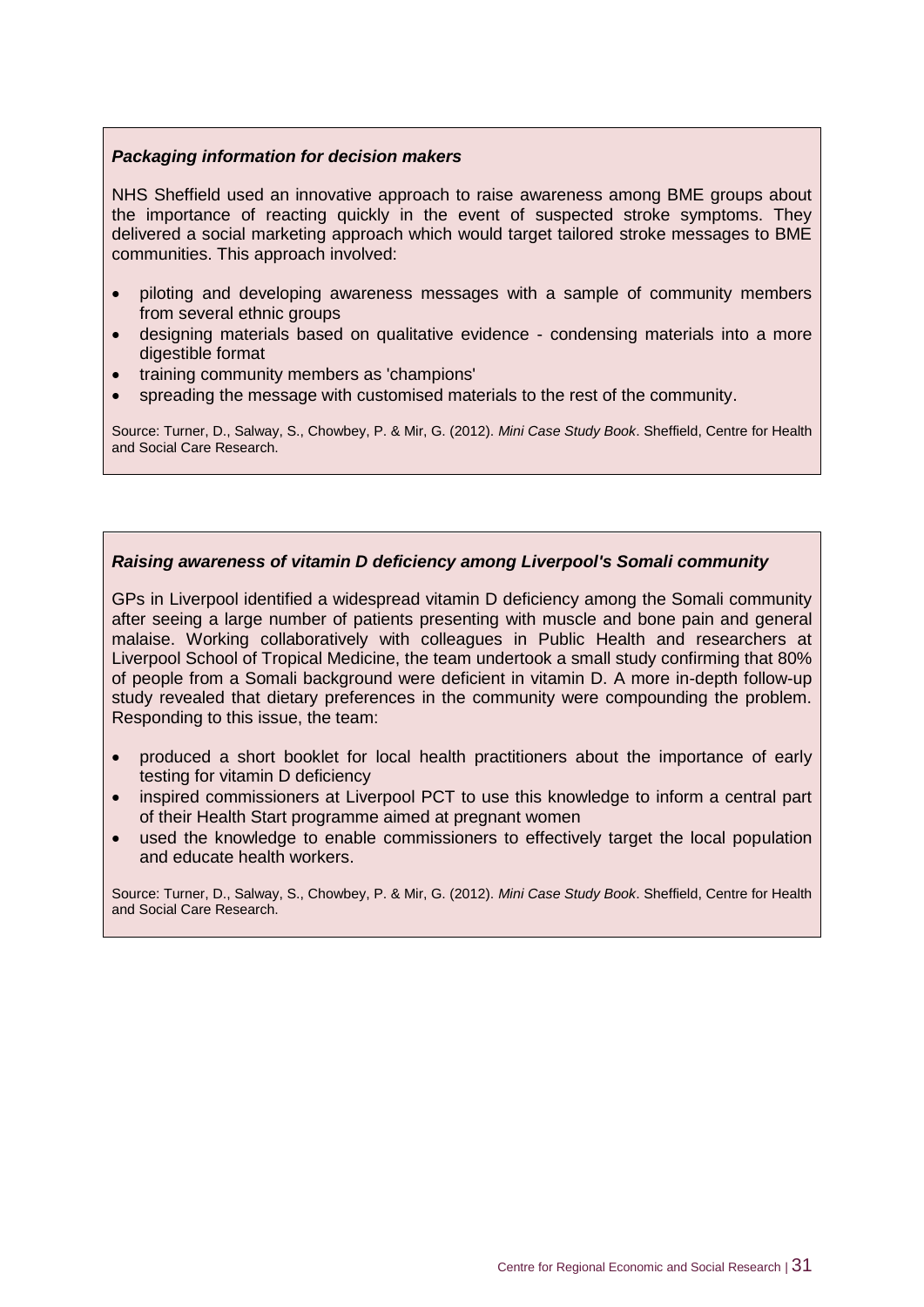#### *Linking people with long-term health conditions to healthy community activities: development of Patient-Led Assessment for Network Support (PLANS)*

This project was funded by the NIHR Collaboration for Leadership in Applied Health Research and Care for Greater Manchester. The objective was to combine insights from service users with long-term conditions to assist the development of a community referral intervention designed to promote engagement and improve access to health-relevant resources.

A series of focus groups and interviews were held with members of community groups in Greater Manchester, designed as an iterative and collaborative approach, to elicit the role of personal and community networks that support long-term condition management (LTCM) to develop a community referral tool.

- Stage 1: involved exploring the meaning and role of the community and voluntary sector for people with long-term conditions. At this stage a group of people were recruited from health support groups and community centres offering activities to local people. These groups were selected on the basis that they had local memberships and provided activities or services which were relevant to health or well-being and were in areas of high deprivation.
- Stage 2: involved developing, refining and piloting the PLANS assessment tool. Six participatory workshops with members of a patient and public involvement (PPI) group recruited from Stage 1. Then eight interviews were conducted with people with long-term conditions recruited from existing contacts, who had agreed to participate in the PPI work to refine the intervention and provide feedback about practical implementation. This stage included a related resource called CONECTS (Community and Networks for Condition Support), a series of short films about the experiences of two people with vascular disease and their difficulties managing their health, who have tried taking part in community activities (specifically walking and slimming groups). These films were shown to participants in the focus groups to encourage reflections on their experiences of engaging in social and community activities.

These stages informed the development of a tool designed to improve awareness of existing local resources and make clear links to local support based on the criteria of expressed 'need' and 'acceptability': PLANS. The idea of PLANS was to reflect the everyday needs and concerns of people who live with a long-term condition and consolidate up-to-date information about health-relevant local resources into one website. The website contains a self-assessment questionnaire, which is completed by users who are provided with a tailored set of options based on personal preference.

The project concluded that a tool to increase social contact and promote community support and engagement within deprived populations has potential to address some of these factors and hopefully reduce the impact of social deprivation. The close engagement with people with long-term conditions during the development of PLANS helped inform a grassroots understanding of the range of health-relevant support which is valued and locally available. Working sensitively with the concerns and priorities of people living with long-term conditions has significant potential to improve the effectiveness of health-care campaigns in general.

Source: Blickem, C., Kennedy, A., Vassilev, I., Morris, R., Brooks, H., Jariwala, P., Rogers, A. (2013). *Linking people with long-term health conditions to healthy community activities: development of Patient-Led Assessment for Network Support (PLANS)*. Health Expectations, 16(3), e48–e59.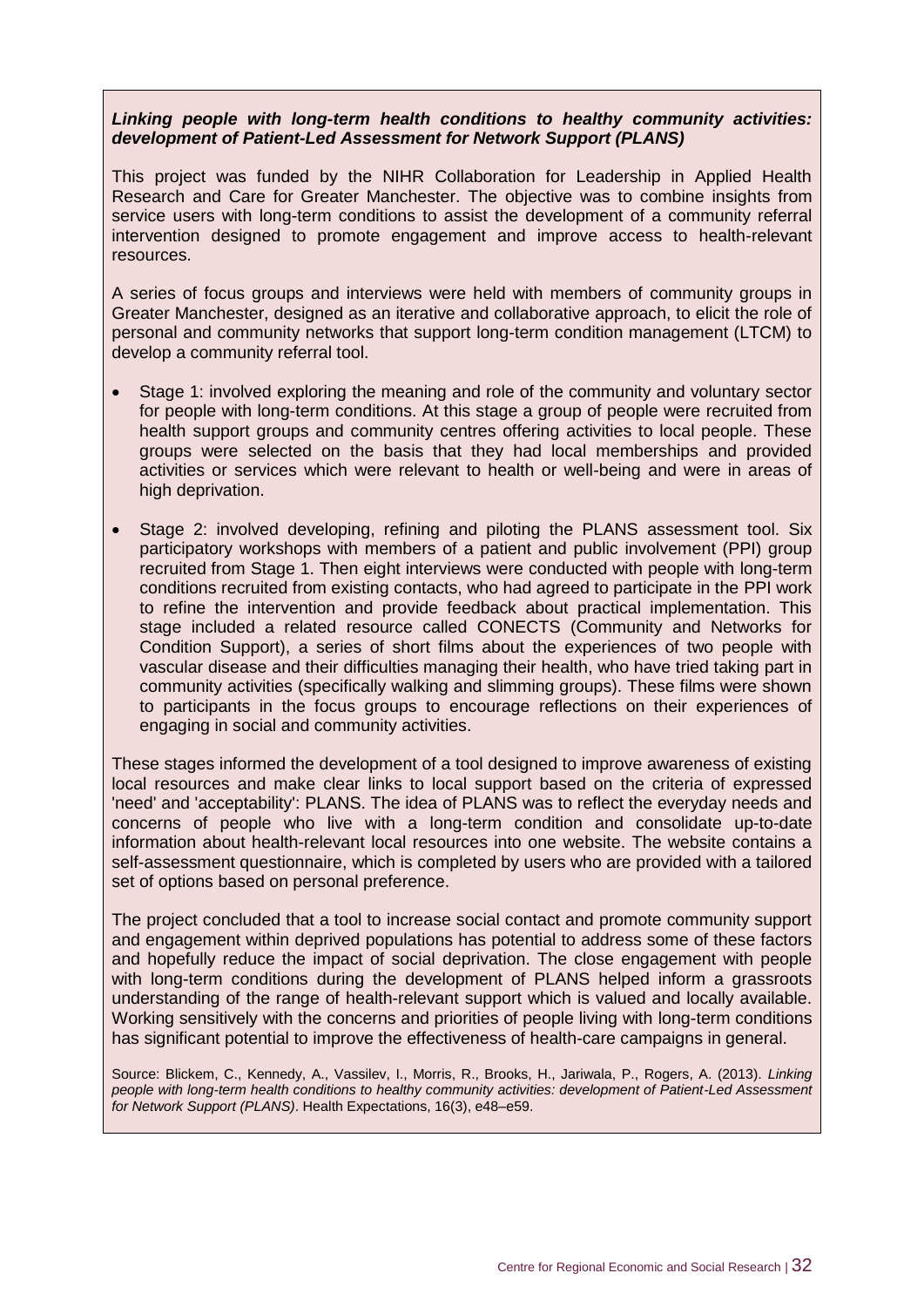#### *Community outreach*

Coventry PCT ran a pilot study of the Expert Patient Programme (EPP), in which patients with chronic health conditions were trained by peers to build confidence and expertise in managing their condition. However, a study by Coventry University and Coventry PCT showed zero attendance of BME groups in the project. In response to the problem, Coventry PCT appointed a member of staff with expertise in Punjabi Sikh culture and language to help gain access to respondents to improve use of EPP courses for different groups across Coventry. As a result of this study, Coventry PCT has implemented some of the findings, including recruitment of a BME EPP specialist to work with the community in local languages, and is now bucking the national trend of struggling to attract BME attendees on this course.

Source: Turner, D., Salway, S., Chowbey P, & Mir, G., (2012) *Mini Case Study Book: Real world examples of using evidence to improve health services for minority ethnic people*, NIHR CLAHRC for South Yorkshire

#### <span id="page-39-0"></span>**Wider Examples**

*Building the capacity of community organisations to engage with GPs/Primary Care providers: NHS Rotherham CCG and its social prescribing and GP referral projects*

NHS Rotherham CCG and Voluntary Action Rotherham have developed the Social Prescribing Service to provide GPs operating through Integrated Case Management Teams (ICMTs) with a referral pathway for patients with long-term conditions to access sources of non-medical support provided by voluntary and community sector organisations. A team of five advisors is employed to receive referrals from ICMTs, identify patient needs, and make appropriate onward referrals to voluntary and community services.

A series of 'pump-priming' grants have been made to local and voluntary and community organisations to develop new services and increase capacity within existing services in support of the Social Prescribing Services. This includes a grant to a number of local BME community organisations to provide BME-specific support, including advocacy isolated individuals and exercise classes for men from south Asian communities.

Following a successful pilot the service has been 'mainstreamed' through the Better Care Fund and the learning used to develop further pilots specific to mental health and dementia support.

Source: Bashir, N and Dayson, C (2015) *The social and economic impact of the Rotherham Social Prescribing Pilot*. Sheffield: Centre for Regional Economic and Social Research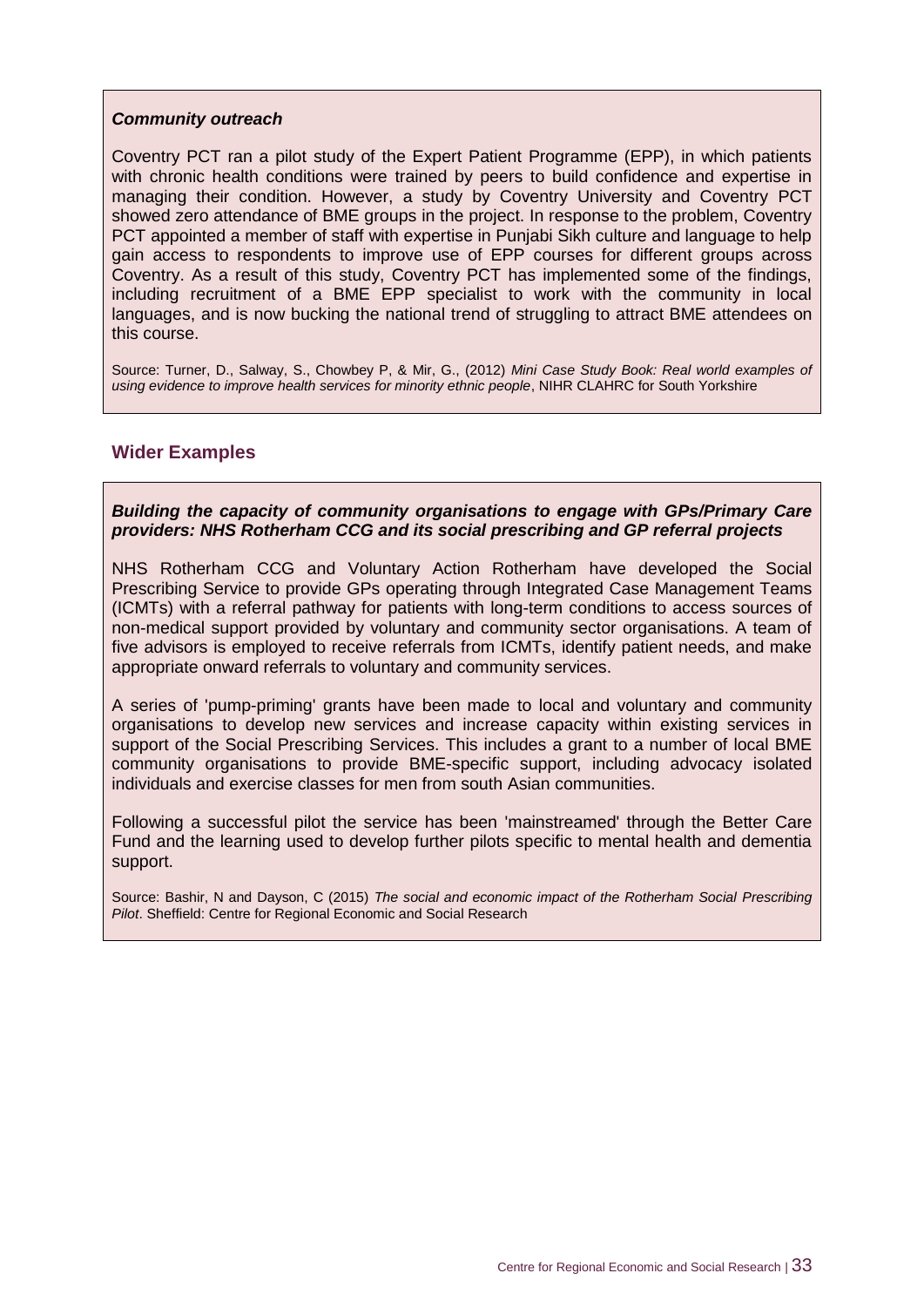#### *Asset-based approaches to healthcare and support*

*Community Well-being Officers* support Doncaster Council's Well-being service, by reaching out to elderly people, a vulnerable and hard-to-reach group, and help them to engage with relevant services to meet their needs. Approximately, 17% of Doncaster's population are aged 65+ and the proportion of elderly people in this borough is expected to increase by 30% in 2030. Elderly people face various issues, of which many have underlying loneliness problems. To address some of these issues, Community Well-being Officers provide elderly people with one-to-one support to access advice and information, preventative services and activities to maintain health and independence. Clients are signposted to a range of services: NHS services; community groups and organisations; and departments within the Council etc.

The requirements of the community well-being officer (CWO) are:

- they are members of the community they work in
- their roles involve carrying out a variety of tasks that are related to health promotion and healthcare.

Source: Begum, S. (2015). *A qualitative investigation of the role of community well-being officers in meeting the needs of the elderly population.* Sheffield: School of Applied Health and Related Research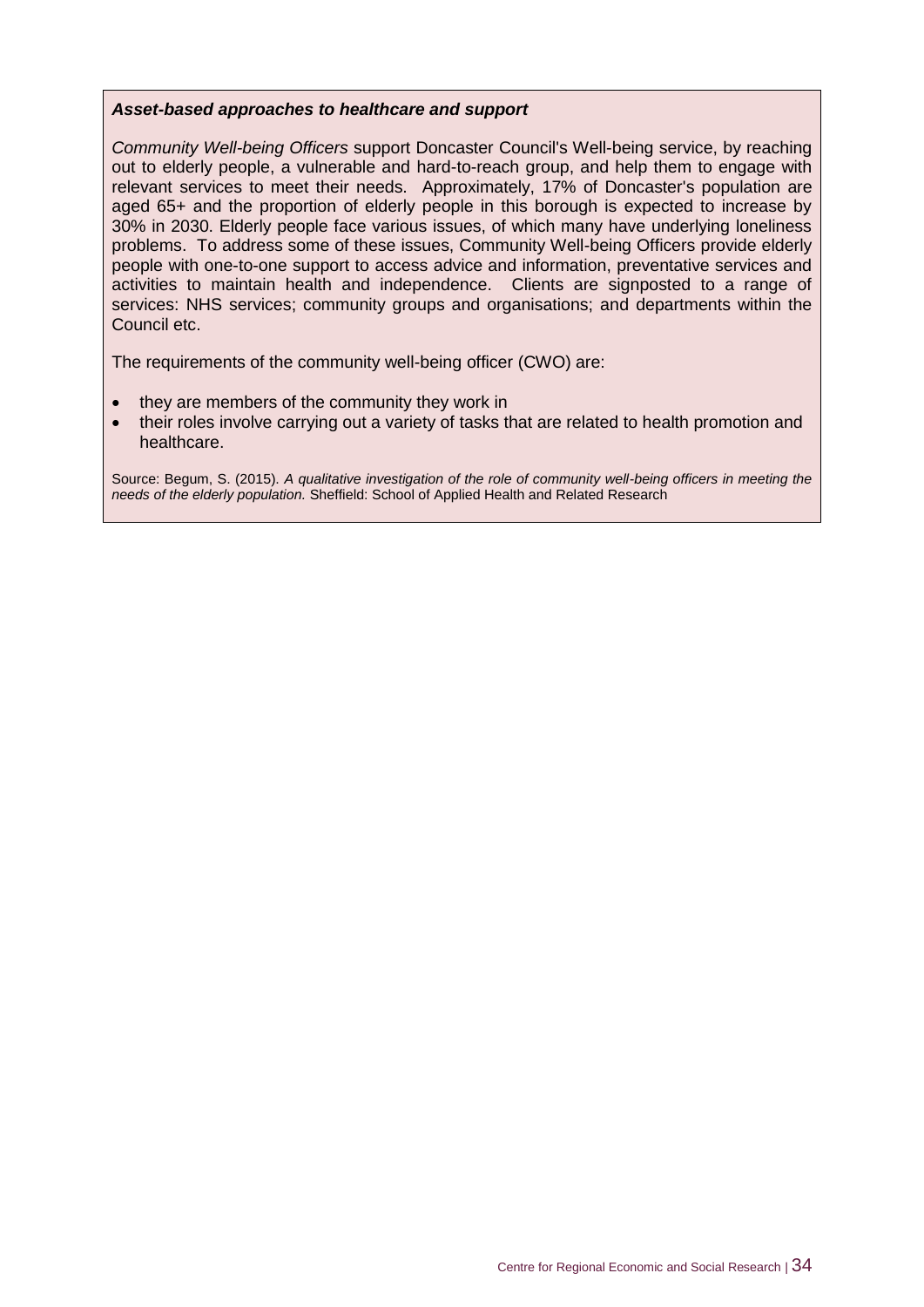<span id="page-41-0"></span>

#### <span id="page-41-1"></span>**Literature on barriers to support**

The following literature has directly informed the section in the report on barriers to support:

Allmark, P., Salway, S., Crisp, R. & Barley, R. (2010). Ethnic minority customers of the Pension, Disability and Carers Service: An evidence synthesis. London, DWP.

Basáñez, T., Blanco, L., Collazo, J. L., Berger, D. E. & Crano, W. D. (2013). Ethnic groups' perception of physicians' attentiveness: implications for health and obesity. Psychology, Health & Medicine, 18, (1), 37-46.

Boman, A., Bohlin, M., Eklöf, M., Forsander, G. & Törner, M. (2015). Conceptions of Diabetes and Diabetes Care in Young People with Minority Backgrounds. Qualitative Health Research, 25, (1), 5-15.

Chowbey, P., Salway, S., Ismail, M., Gerrish, K. & Moullin, M. (2008). Responding to diverse needs: Eating disorders in BME communities in Sheffield. Report of a Feasibility Study Conducted for South Yorkshire Eating Disorders Association (Syeda). Sheffield, Centre for Health & Social Care Research.

Gerrish, K., Ismail, M. & Naisby, A. (2010). Tackling TB together: a community participatory study of the socio-cultural factors influencing an understanding of TB within the Somali community in Sheffield. Project Report. Sheffield Hallam University.

Gerrish, K., Naisby, A. & Ismail, M. (2012). The meaning and consequences of tuberculosis among Somali people in the United Kingdom. Journal of Advanced Nursing, 68, (12), 2654- 2663.

Knifton, L. (2012). Understanding and addressing the stigma of mental illness with ethnic minority communities. Health Sociology Review, 21, (3), 287–298.

Kohli, N. & Dalal, A. K. (1998). Culture as a factor in causal understanding of illness: A study of cancer patients. Psychology and Developing Societies, 10, (2), 115-129.

Mainous, A. G., Baker, R., Majeed, A., Koopman, R. J., Everett, C. J., Saxena, S. & Tilley, B. C (2006). English Language Skills and Diabetes and Hypertension among Foreign-Born South Asian Adults in England. Public Health Reports (1974), 121, (3), 331-336.

Peek, M. E., Wagner, J., Tang, H., Baker, D. C., & Chin, M. H. (2011). Self-reported racial/ethnic discrimination in healthcare and diabetes outcomes. Med Care, 49, (7), 618- 625.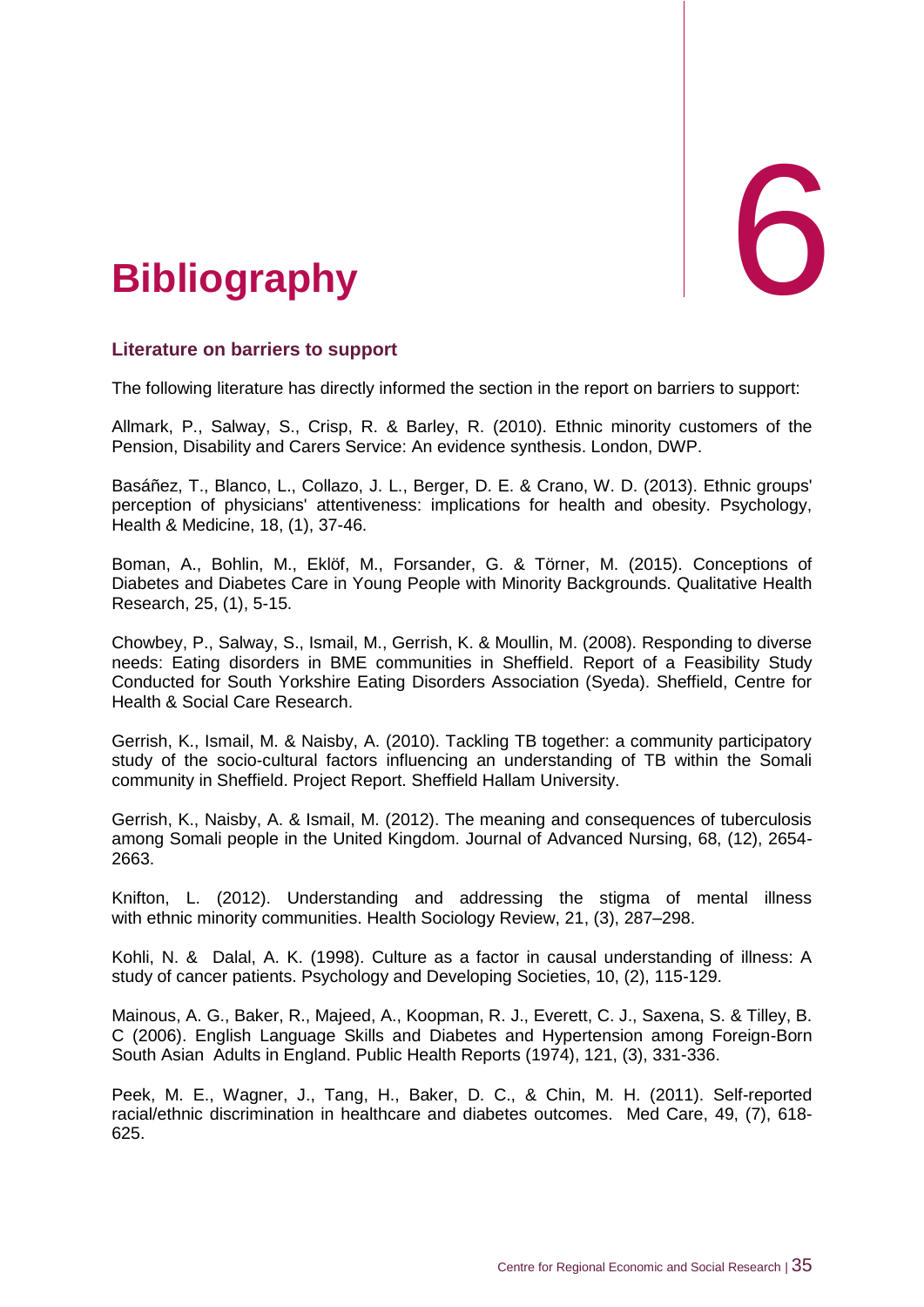Pesantes, M. A., Lazo-Porras, M., Abu Dabrh, A. M., Ávila-Ramírez, J. R., Caycho, M., Villamonte, G. Y., Sánchez-Pérez, G. P., Málaga, G., Bernabé-Ortiz, A. & Miranda J. J. (2015). Resilience in Vulnerable Populations with Type 2 Diabetes Mellitus and Hypertension: A Systematic Review and Meta-analysis. Canadian Journal of Cardiology, 31, 1180-1188.

Piette, J. D., Heisler, M., Harand, A., & Juip, M. (2010). Beliefs about Prescription Medications among Patients with Diabetes: Variation Across Racial Groups and Influences on Cost-Related Medication Underuse. Journal of Health Care for the Poor and Underserved, 21, 349-361.

Råberg Kjøllesdal, M. K., Hjellset, V. T., Bjørge, B., Holmboe-Ottesen, G., & Wandel, M. (2011). Perceptions of risk factors for diabetes among Norwegian-Pakistani women participating in a culturally adapted intervention. Ethnicity & Health, 16, (3), 279-297.

Raleigh, V. S. (1997). Diabetes and hypertension in Britain's ethnic minorities: implications for the future of renal services. British Medical Journal, 314, 209-213.

Salway, S., Platt, L., Harriss, K. & Chowbey, P. (2007). Long-term health conditions and Disability Living Allowance: exploring ethnic differences and similarities in access. Sociology of Health & Illness, 29, (6), 907-930.

Sidhu, M. S., Gale, N. K., Gill, P., Marshall, T., Taylor, B. & Jolly, K. (2014). A systematic review of lay-led group-based self-management interventions for minority ethnic populations diagnosed with long-term conditions in high-income countries. Diversity and Equality in Health and Care, 11, 225-36.

Vargas, R. B., Davis, R. B., McCarthy, E. P., Li, D. & Iezzoni, L. I. (2004). Racial and Ethnic Differences in Utilization of Health Services in Patients with Diabetes Enrolled in Medicaid. Journal of Health Care for the Poor and Underserved, 15, 562-575.

Wilson, C., Alam, R., Latif, S., Knighting, K., Williamson, S. & Beaver, K. (2012). Patient access to healthcare services and optimisation of self-management for ethnic minority populations living with diabetes: a systematic review. Health and Social Care in the Community, 20, (1), 1–19.

#### <span id="page-42-0"></span>**Literature on enabling factors**

The following literature has directly informed the section in the report on enabling factors:

Barnes, M. & Shardlow, P. (1997). From passive recipient to active citizen: participation in mental health user groups. Journal of Mental Health, 6, 3, 289 - 300.

Beenstock, J., Tyler, S. & Evans, M. (2001). Public involvement in primary care. British Journal of Health Care Management, 7, (5), 185-7.

Brach, C. & Fraserirector, I. (2000). Can cultural competency reduce racial and ethnic health disparities? A review and conceptual model. Medical Care Research and Review, 57, (4), 181-217.

Chowbey, P., Salway, S., Ismail, M., Gerrish, K. & Moullin, M. (2008). Responding to diverse needs: Eating disorders in BME communities in Sheffield. Report of a Feasibility Study Conducted for South Yorkshire Eating Disorders Association (Syeda). Sheffield, Centre for Health & Social Care Research.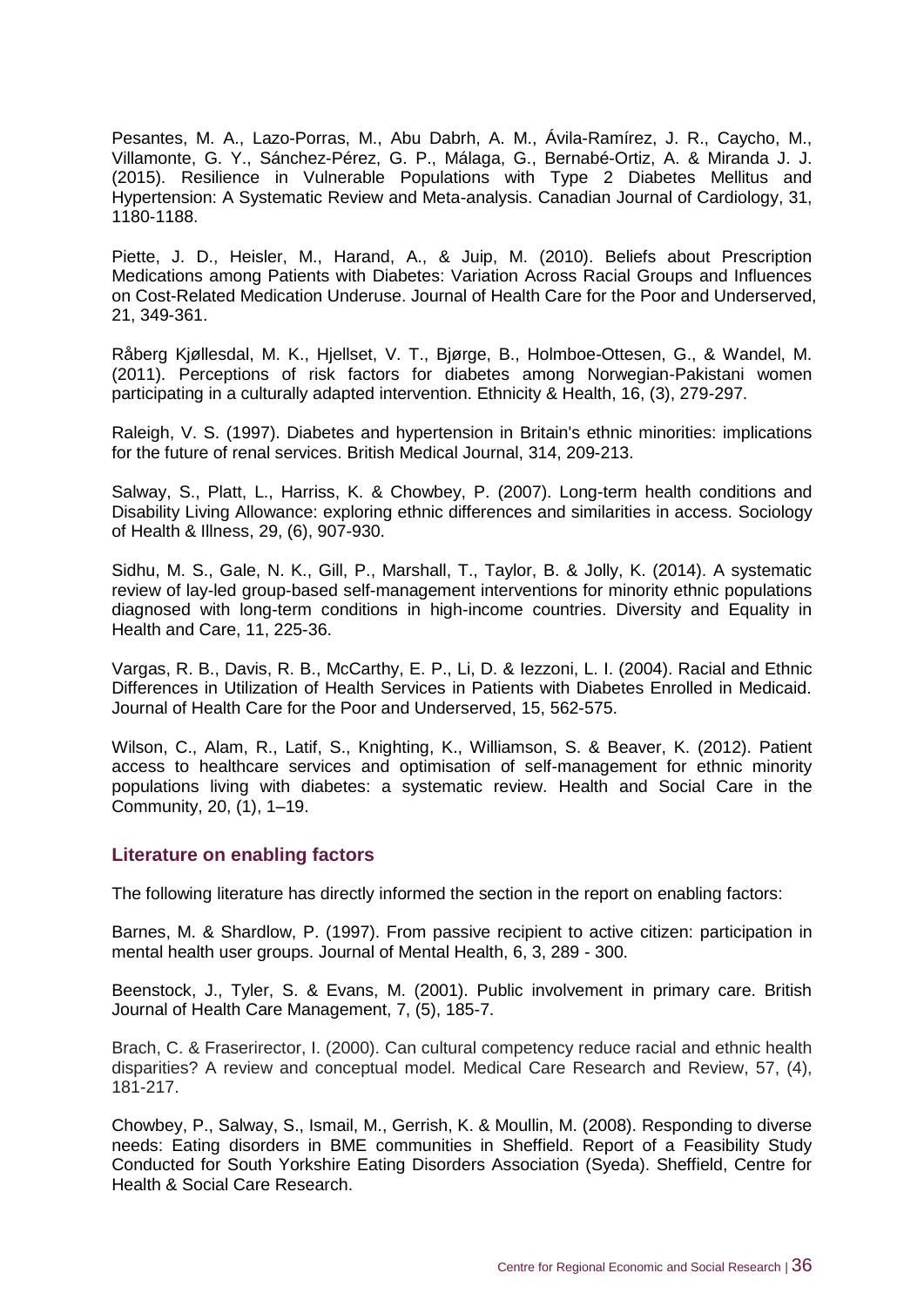Department of Health (1999). Our Healthier Nation Healthy Lives, Healthy People: Our strategy for Public Health for England. London, Department of Health.

Department of Health (2005). Creating a Patient-led National Health Service. London, Department of Health.

Department of Health (2006). Our Health Our Care Our Say: a new direction for community services. London, Department of Health.

Department of Health (2008). High Quality Care for All. London, Department of Health.

Farrell, C. (2004). Patient and Public Involvement in Health: The Evidence for Policy Implementation – A Summary of Results of the Health in Partnership Research Programme. London, Department of Health.

Gallivan, J., Kovacs Burns, K., Bellows, M. & Eigenseher, C. (2012). The Many Faces of Patient Engagement. Journal of Participatory Medicine, 4. Accessed online at: http://www.jopm.org/evidence/research/2012/12/26/the-many-faces-of-patient-engagement/

Harriss, K. A. (2008). Long-term ill-health and livelihoods among Pakistanis in the UK: class, gender and household economies (Doctoral dissertation, London School of Hygiene & Tropical Medicine).

Ismail, M. M., Gerrish, K., Naisby, A., Salway, S. & Chowbey, P. (2014). Engaging minorities in researching sensitive health topics by using a participatory approach. Nurse Researcher, 22, (2), 44-48.

Johnstone M. J. & Kanitsaki, O. (2009). Engaging patients as safety partners: some considerations for ensuring a culturally and linguistically appropriate approach. Health Policy, 90, 1–7.

Karlsen, S., & Nazroo, J. Y. (2002). Relation between racial discrimination, social class, and health among ethnic minority groups. American Journal of Public Health, 92, (4), 624-631.

Lapsley, P. (2004). Public involvement in health care. British Medical Journal. 328: 462.

Povlsen, L., Olsen, B., & Ladelund, S. (2004). Diabetes in children and adolescents from ethnic minorities: barriers to education, treatment and good metabolic control. Journal of advanced nursing, 50, (6), 576-582.

Raleigh, V. S. (1997). Diabetes and hypertension in Britain's ethnic minorities: implications for the future of renal services. British Medical Journal, 314, 209-213.

Ridley, J. & Jones, L. (2002). User and Public Involvement in Health Services: A Literature Review. Scottish Health Feedback. ISBN 1 899751 12 2. Accessed online at: <http://www.sehd.scot.nhs.uk/involvingpeople/A%20literature%20review.pdf>

Salway, S. (2014). Guest editorial: Ethnic diversity: opportunities and challenges for nursing research. Journal of Research in Nursing, 19, (6), 456-459.

Turner, D., Salway, S., Chowbey P, & Mir, G., (2012) Mini Case Study Book: Real world examples of using evidence to improve health services for minority ethnic people, NIHR CLAHRC for South Yorkshire.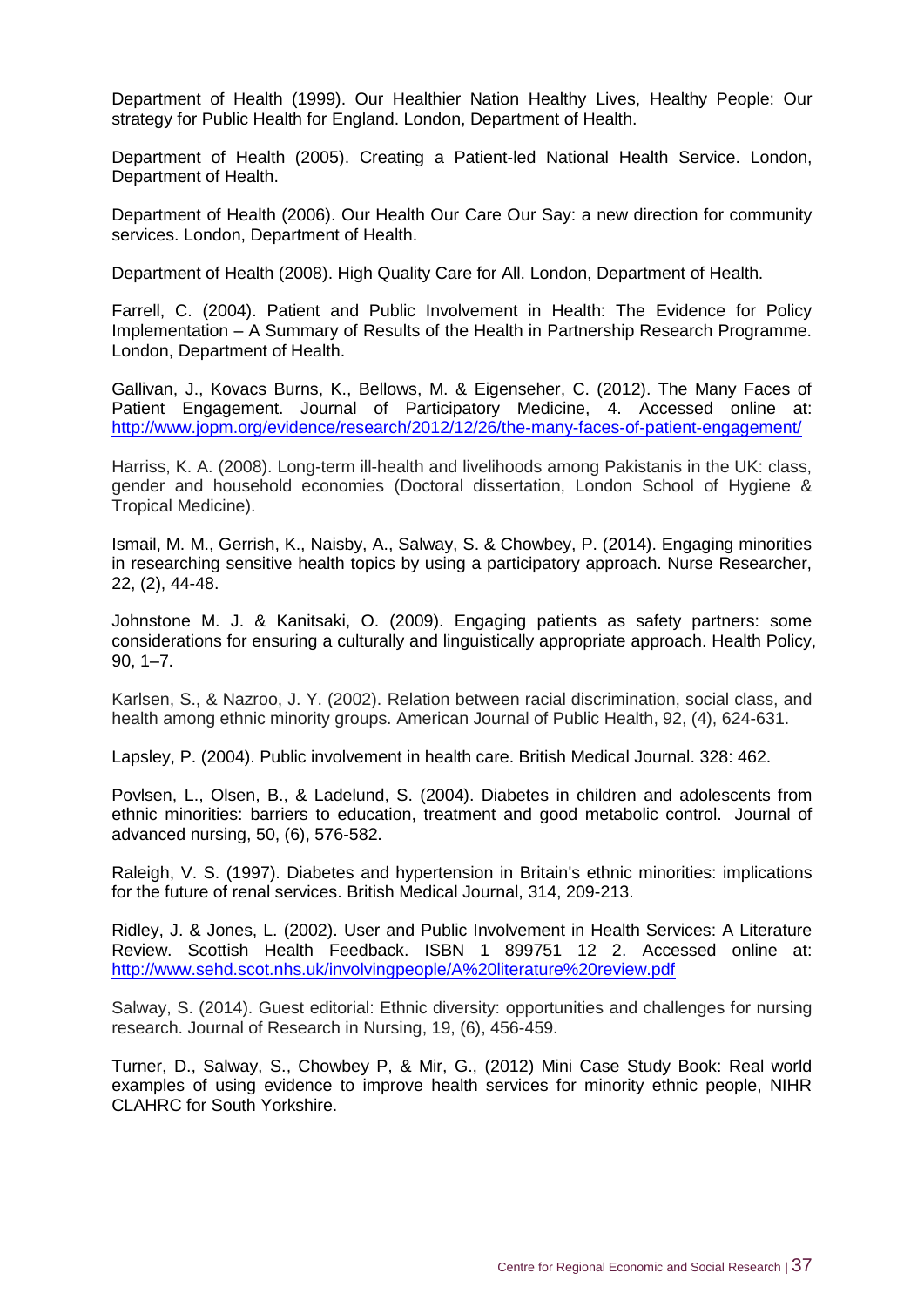Weaver, R. R., Lemonde, M., Payman, N., & Goodman, W. M. (2014). Health capabilities and diabetes self-management: the impact of economic, social, and cultural resources. Social Science & Medicine, 102, 58-68.

#### <span id="page-44-0"></span>**Literature on asset-based approaches**

The following literature has directly informed the section in the report on asset-based approaches:

Buck, A. & Gregory, S. (2013). Improving the public's health: A resource for local authorities. London: The King's Fund.

Department of Health (2012). Caring For Our Future: reforming care and support. London: Department of Health.

Department of Health (2014). Wellbeing and why it matters to health policy. London: Department of Health.

Foot, J. & Hopkins, T. (2010). A glass half-full: how an asset approach can improve community health and wellbeing. London: IDeA.

Friedli, L. (2012). What we've tried, hasn't worked: the politics of assets based public health. Critical Public Health 23 (2) pp131–145.

Harrison, E. (2013). Bouncing back? Recession, resilience and everyday lives. Critical Social Policy, 33 (1), pp. 97-113.

Hickman, P., Batty, E., Dayson, C., Flint, J., Foden, M., Muir, J., Ambrose, A. & Green, S. (2015 - forthcoming). 'Getting-by', Coping and Resilience in Difficult Times: Final Report. Sheffield: Centre for Regional Economic and Social Research.

Holt-Lunstad J., Smith, T., and Layton, J. (2010). Social relationships and mortality risk: a meta-analytic review. Plos Medicine, 7 (7).

Hopkins, T. & Rippon, S. (2015). Head, hands and heart: asset-based approaches in health care :a review of the conceptual evidence and case studies of asset-based approaches in health, care and wellbeing. London: Health Foundation.

Marmot, M. (2010). Fair Society, Healthy Lives: Strategic Review of Health Inequalities in England post 2010 (The Marmot Review). Institute of Health Equity.

Morgan, A. & Ziglio, E. (2007). Revitalising the evidence base for public health: an assets model. Promotion & Education 2007; Suppl 2:17-22Putnam, R (2010). Bowling alone. New York: Touchstone.

Morgan, A. (2014). Revisiting the asset model: a clarification of ideas and terms. Global Health Promotion 21(2), pp3–6.

NHS (2014). Improving general practice: a call to action (Phase one report), London: NHS England.

NICE (2014). Guideline (PH49) Behaviour Change: Individual Approaches.

Seaman, P (2014). Resilience for public health: supporting transformation in people and communities. Glasgow: Glasgow Centre for Population Health.

South J., White J., & Gamsu, M. (2013). People-Centred Public Health. Bristol: Policy Press.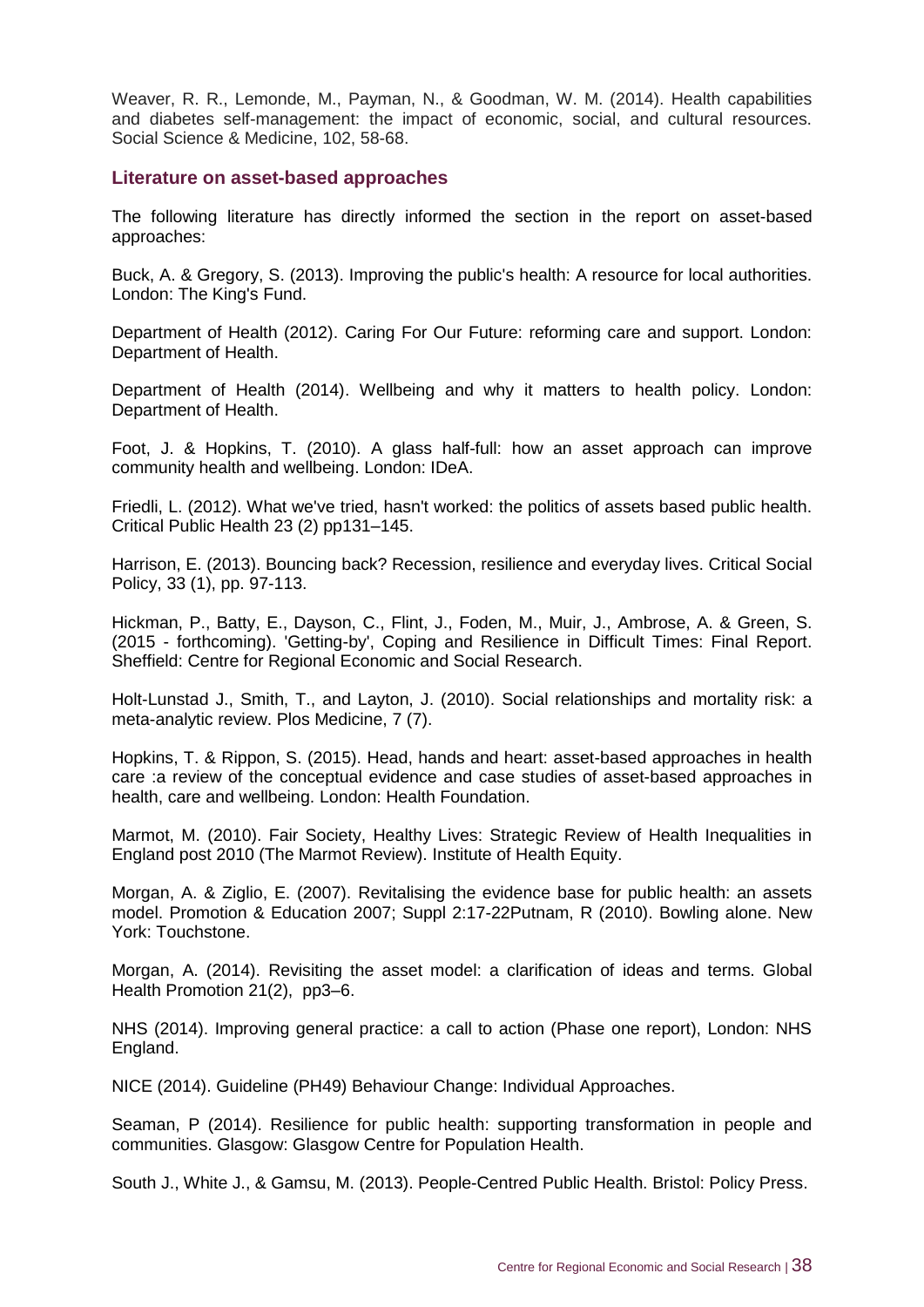Victor, C. & Bowling, A. (2012). Longitudinal analysis of loneliness amongst older people in Great Britain. Journal of Psychology: Interdisciplinary and Applied, 146 (3).

#### <span id="page-45-0"></span>**Other literature reviewed**

The following literature was identified and reviewed but has not directly informed the evidence review:

Albert, N. M., Trochelman, K., Meyer, K. & Nutter, B. (2009) Characteristics Associated with Racial Disparities in Illness Beliefs of Patients with Heart Failure, Behavioral Medicine, 35:4, 112-125.

Bradley, E. H., Curry, L. A., McGraw, S. A., Webster, T. R., Kasl, S. V. & Andersen, R. (2004) Intended use of informal long-term care: the role of race and ethnicity. Ethnicity & Health, 9(1), 37–54.

Angel, R. & Thoits, P. (1987) The Impact of Culture on the Cognitive Structure of Illness. Cult Med Psychiatry. 11(4), 465-94.

Atkin, K. (1991) Health, illness, disability and black minorities: a speculative critique of present day discourse. Disability, Handicap and Society , 6(1), 37-47.

August, K. J., & Sorkin, D. H. (2011). Support and Influence in the Context of Diabetes Management: Do Racial/Ethnic Differences Exist? Journal of Health Psychology, 16(5), 711– 721.

Basu, J. (2005) Severity of Illness, Race, and Choice of Local Versus Distant Hospitals Among the Elderly. Journal of Health Care for the Poor and Underserved, 16(2), 391-405. The Johns Hopkins University Press.

Basu, J. and Friedman, B. (2007). A re-examination of distance as a proxy for severity of illness and the implications for differences in utilization by race/ethnicity. Health Economics, 16: 687–701.

Becker, G. (2004). Deadly Inequality in the Health Care "Safety Net": Uninsured Ethnic Minorities' Struggle to Live with Life‐Threatening Illnesses. Medical Anthropology Quarterly, 18(2).

Boneham, M.A., Williams, K.E., Copeland, J. R. M., McKibbin, P., Wilson, K., Scott, A. & Saunders, P.A. (1997). Elderly people from ethnic minorities in Liverpool: mental illness, unmet need and barriers to service use. Health & Social Care in the Community, 5, 173–180.

Bowen, M. E., & González, H. M. (2008). Racial/Ethnic Differences in the Relationship Between the Use of Health Care Services and Functional Disability: The Health and Retirement Study (1992–2004). The Gerontologist, 48(5), 659–667.

Brewer-Lowry, A. N., Arcury, T. A., Bell, R. A., & Quandt, S. A. (2010). Differentiating Approaches to Diabetes Self-Management of Multi-ethnic Rural Older Adults at the Extremes of Glycemic Control. The Gerontologist, 50(5), 657–667.

Chandola, T. (2001). Ethnic and class differences in health in relation to British South Asians: using the new National Statistics Socio-Economic Classification. Social Science and Medicine*,* 52*,* 1285*–*1296*.*

Doyle, Y., Moffat, P. & Corlett, S. (1994). Coping with disabilities: the perspective of young adults from different ethnic backgrounds in Inner London. Social Science and Medicine, 38, 1491-1498.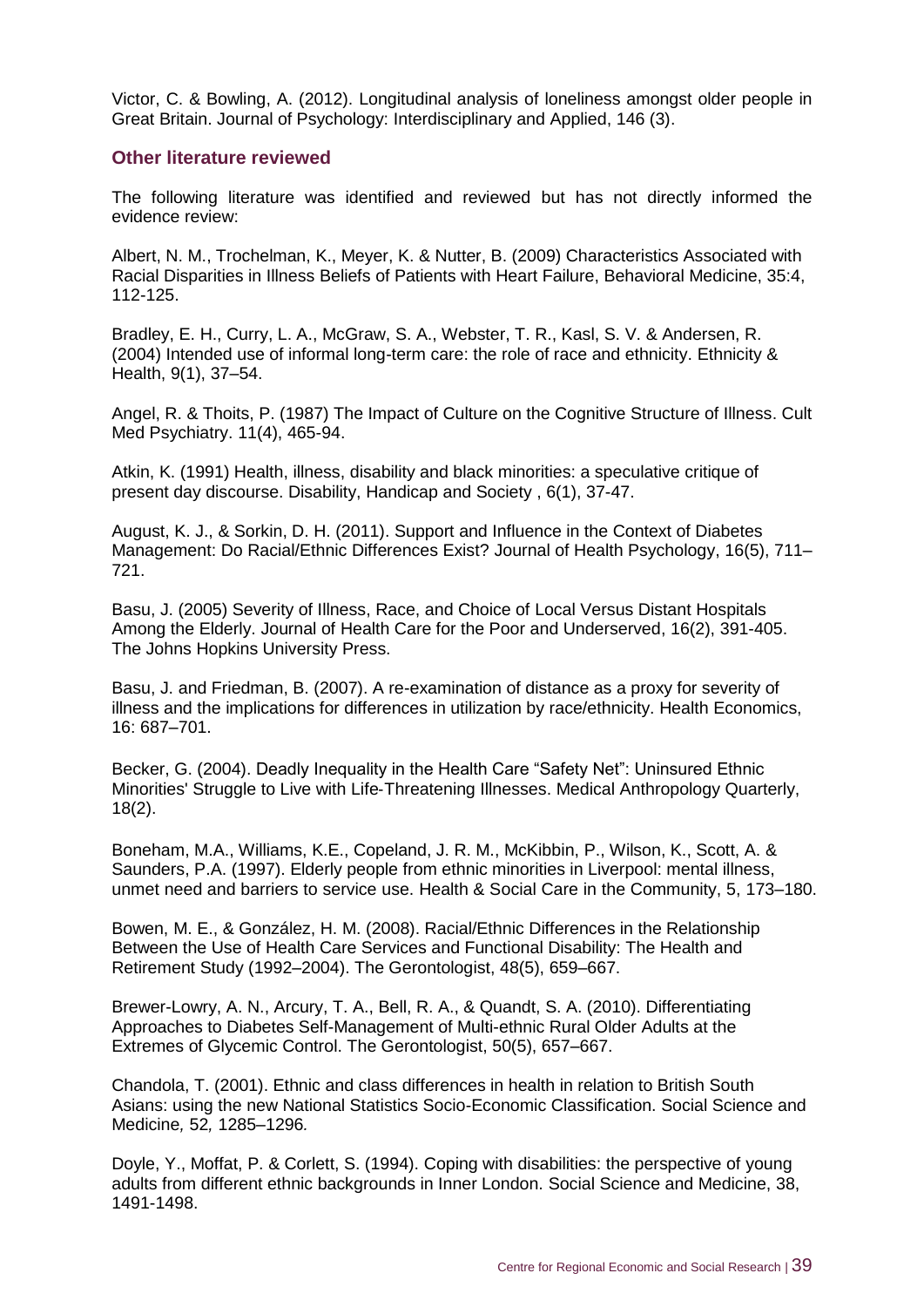Ell, K., Lee, P. & Xie, B. (2010). Depression Care for Low-Income, Minority, Safety Net Clinic Populations With Comorbid Illness. Research on Social Work Practice, 20: 467-475.

Falcone, D. & Broyles, R. (1994). Access to Long-Term Care: Race as a Barrier. Journal of Health Politics, Policy and Law, 19(3): 583-595.

Gallant, M. P., Spitze, G., & Grove, J. G. (2010). Chronic Illness Self-care and the Family Lives of Older Adults: A Synthetic Review Across Four Ethnic Groups. Journal of Cross-Cultural Gerontology, *25*(1), 21–43.

Galon, P., Wineman, N. M. & Grande, T. (2012). Influence of Race on Outpatient Commitment and Assertive Community Treatment for Persons With Severe and Persistent Mental Illness. Archives of Psychiatric Nursing, 26(3), 202–213.

Green, V. (2004). Understanding different religions when caring for diabetes patients. British Journal of Nursing ,13:11, 658-662.

Gulliford, M., Pearce, A. & Sedgwick, J. (2003). Evaluation of equity in diabetes health care in relation to African and Caribbean ethnicity. Ethnicity & Health, 8(2), 121-133.

Hayward, M., Miles, T., Crimmins, E. & Yang, Y. (2000). The significance of socioeconmic tsatus in explaining the racial gap in chronic health conditions. American Sociological Review, 65, 910-930.

Hoppitt, T., Shah, S., Bradburn, P., Gill, P. Calvert, M. et al. (2012). Reaching the 'hard to reach': Strategies to recruit black and minority ethnic service users with rare long-term neurological conditions. International Journal of Social Research Methodology, 15(6), 485– 95.

Hunt, L. M., Truesdell, N. & Kreiner, M. (2013). Genes, Race, and Culture in Clinical Care: Racial Profiling in the Management of Chronic Illness. Medical Anthropology Quarterly, 27(2), 253-271.

Johnson, N. E. (2000) The racial crossover in comorbidity, disability, and mortality. Demography, 37(3), 267–283.

Keval, H. (2009) Cultural negotiations in health and illness: the experience of type 2 diabetes among Gujarati-speaking South Asians in England. Diversity in Health and Care, 6.

Krause, N. & Wray, L. (1991) Psychosocial Correlates of Health and Illness among Minority Elders. Generations: Journal of the American Society on Aging, 15(4), 25-30.

Larrison, C. R., & Schoppelrey, S. L. (2011). Therapist Effects on Disparities Experienced by Minorities Receiving Services for Mental Illness. Research on Social Work Practice, 21(6), 727–736.

Lo, C. C., Cheng, T. C. & Howell, R. J. (2014) Access to and Utilization of Health Services as Pathway to Racial Disparities in Serious Mental Illness. Community Mental Health Journal, 50(3), 251-257.

Longres, J.F. & Torrecilha, R. S. (1992). Race and the diagnosis, placement, and exit status of children and youth in a mental health disability system. Journal of Social Services Research, 15, 43–63.

Lyles, C. R., Karter, A. J., Young, B. A., Spigner, C., Grembowski, D., Schillinger, D. & Adler, N. E. (2011). Correlates of Patient-Reported Racial/Ethnic Health Care Discrimination in the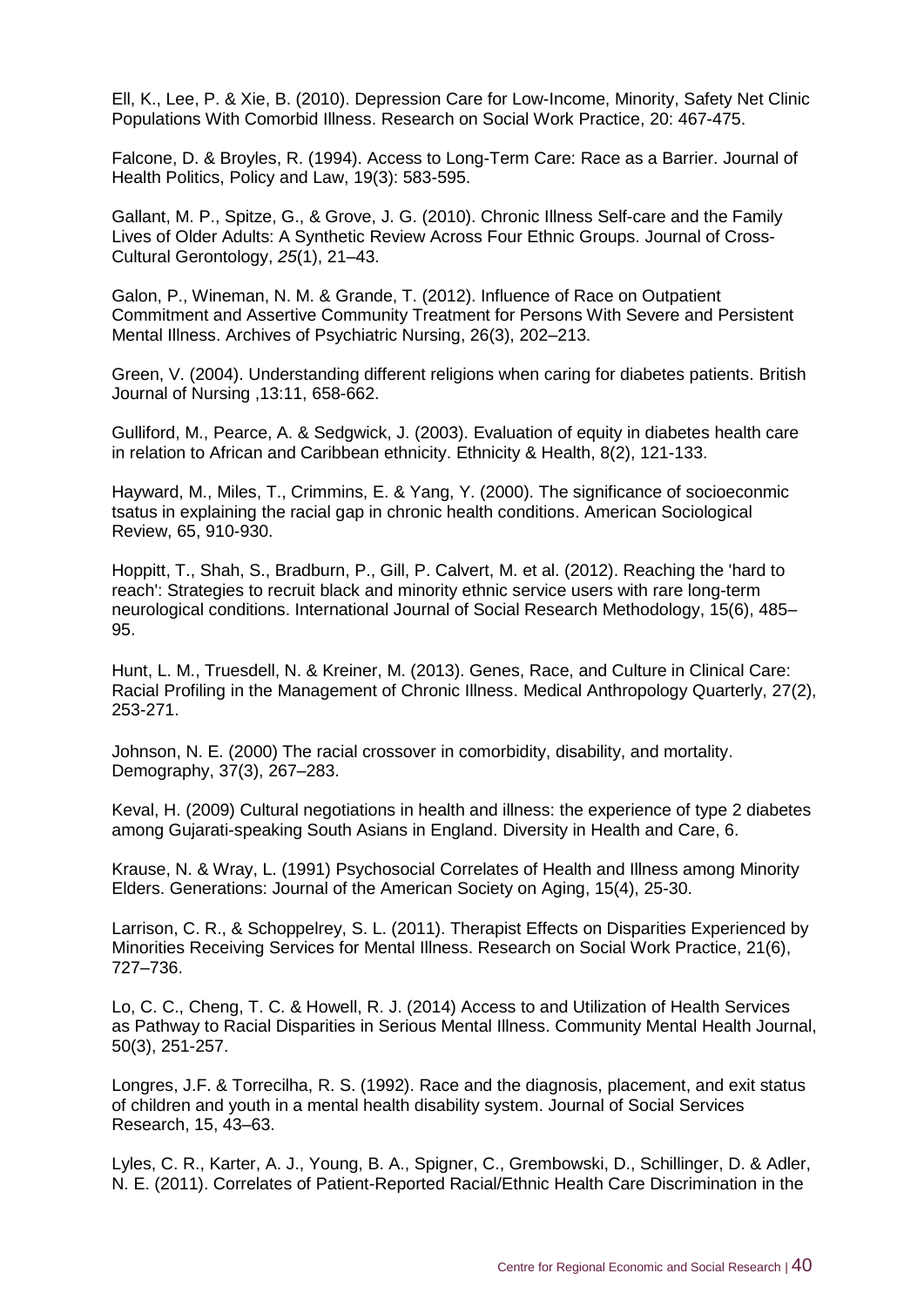Diabetes Study of Northern California (DISTANCE). Journal of Health Care for the Poor and Underserved, 22(1), 211-225. The Johns Hopkins University Press.

Marcus, A. C. & Stone, J. D. (1982). Racial/Ethnic Differences in Access to Health Care: Further Comments on the Use-Disability Ratio. Medical Care, 20(9), 892-900.

Mc Manus, V. & Savage, E. (2010). Cultural perspectives of interventions for managing diabetes and asthma in children and adolescents from ethnic minority groups. Child: Care, Health and Development, 36, 612–622.

McKinlay J. B., Marceau, L. D. & Piccolo, R. J. (2012). Do doctors contribute to the social patterning of disease? The case of race/ethnic disparities in diabetes mellitus. Medical Care Research and Review, 69(2), 176–93.

Mereish, E. H. (2012). The intersectional invisibility of race and disability status: an exploratory study of health and discrimination facing Asian Americans with disabilities. Ethnicity and Inequalities in Health and Social Care, 5(2), 52-60.

Mitchell, J., Mathews, H. & Hack, K. (2000). Difference by Race in Long-Term Care Plans. Journal of Applied Gerontology**,** 19(4), 424**-**440**.**

Neal, D., Magwood, G., Jenkins, C. & Hossler, C. L. (2006). Racial Disparity in the Diagnosis of Obesity among People with Diabetes. Journal of Health Care for the Poor and Underserved, 17, 106-15.

Nickerson, K. J., Helms, J. E., & Terrell, F. (1994). Cultural mistrust, opinions about mental illness and Black students' attitude toward seeking psychological help from White counselors. Journal of Counseling Psychology, 41, 378-385.

Pérez-Stable, E., Nápoles-Springer, A. & Miramontes, J. (1997). The Effects of Ethnicity and Language on Medical Outcomes of Patients with Hypertension or Diabetes. Medical Care, 35(12), 1212-1219.

Pfeiffer, D., Sam, A., Guinan, M., Ratliffe, K., Robinson, N. et al. (2004). Ethnic and Religious Perspectives on Disability and the Helping Professions. The Social Science Journal, 41(4), 683–687.

Quah, S. & Bishop, G, (1996). Seeking Help for Illness. The Roles of Cultural Orientation and Illness Cognition. Journal of Health Psychology, 1(2), 209-222.

Rubin, R. M., White-Means, S. I. & Feagin, T. (2003). Impacts of the 1997 Balanced Budget Act on venipuncture beneficiaries. Journal of Applied Gerontology, 22,252-268.

Saha, S., Fernandez, A., & Pérez-Stable, E. (2007). Reducing Language Barriers and Racial/Ethnic Disparities in Health Care: An Investment in Our Future. Journal of General Internal Medicine, *22*(2), 371–372.

Salway, S., Platt, L., Harriss, K. & Chowbey, P. (2007). Long-term health conditions and Disability Living Allowance: exploring ethnic differences and similarities in access. Sociology of Health and Illness, 29(6), 907-930.

Schenker, Y., Karter, A. J., Schillinger, D., Warton, E. M., Adler, N. E., Moffet, H. H., Ahmed, A. & Fernandez, A. (2010). The impact of limited English proficiency and physician language concordance on reports of clinical interactions among patients with diabetes: the DISTANCE Study. Patient Education and Counseling, 81(2), 222–228.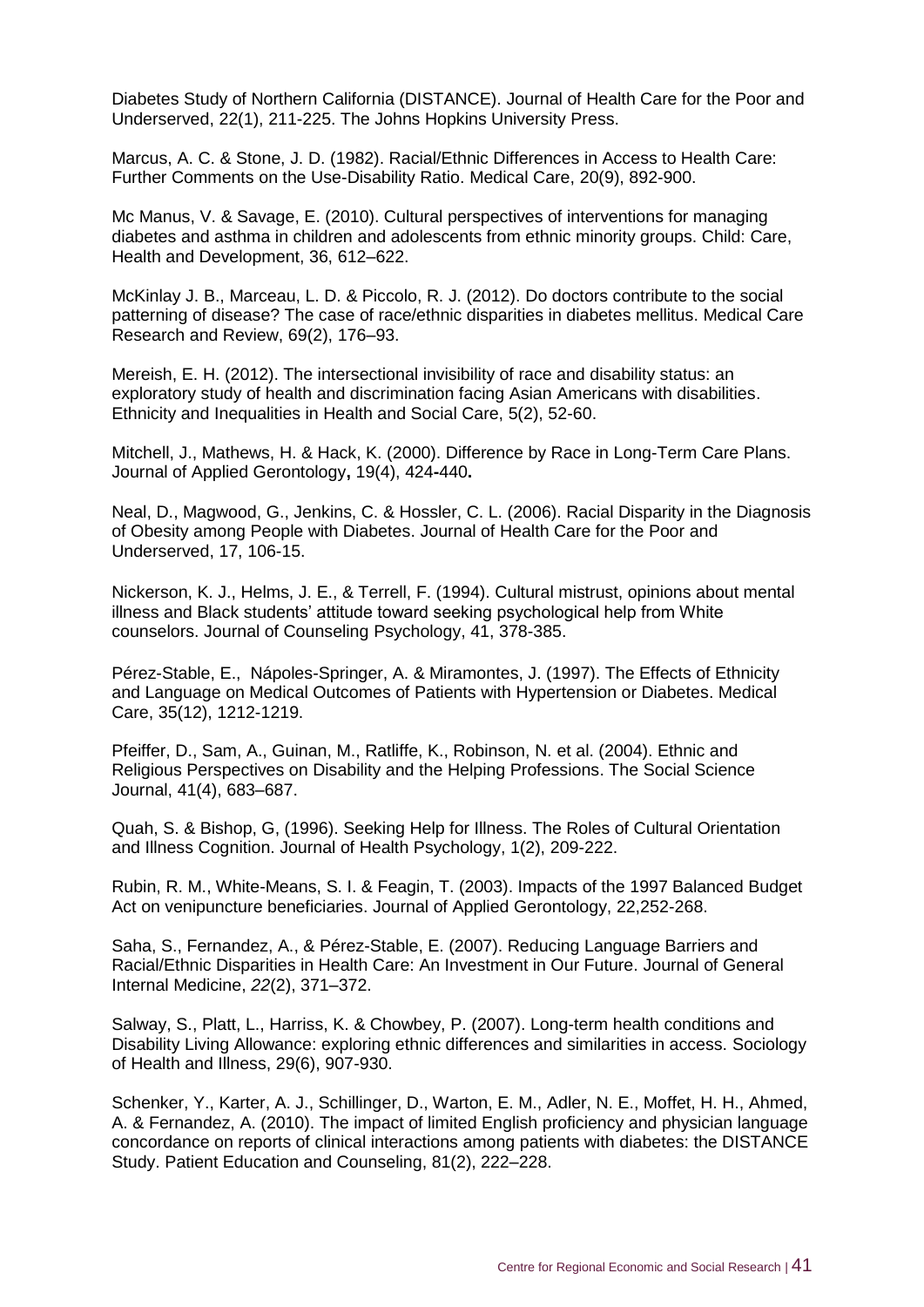Shavers, V. L., Fagan, P., Jones, D., Klein, W. M. P., Boyington, J., Moten, C., & Rorie, E. (2012). The State of Research on Racial/Ethnic Discrimination in the Receipt of Health Care. American Journal of Public Health, 102(5), 953–966.

Shim, J. (2005). Constructing 'Race' across the Science-Lay Divide: Racial Formation in the Epidemiology and Experience of Cardiovascular Disease. Social Studies of Science, 35(3), 405-436.

Siddique, R. M., Amini, S. B., Connors, A. F., & Rimm, A. A. (1998). Race and sex differences in long-term survival rates for elderly patients with pulmonary embolism. American Journal of Public Health, 88(10), 1476–1480.

Smith, D., Feng, Z., Fennell, M. L., Zinn, J. & Mor, V. (2008). Racial Disparities in Access to Long-Term Care: The Illusive Pursuit of Equity. Journal of Health Politics, Policy and Law**,**  33(5), 861-881.

Smith, N. & Grundy, E. (2011). Time period trends in ethnic inequalities in limiting long term illness in England and Wales. Ethnicity and Inequalities in Health and Social Care, 4(4), 200- 209.

Stott, D. (1994). Ethnic differentials in long-term illness reporting: a case study of South Bedfordshire. Health and Social Care in the Community, 2(2), 119-25.

Whaley, A. L. (2001). Cultural Mistrust of White Mental Health Clinicians Among African Americans with Severe Mental Illness. American Journal of Orthopsychiatry, 71, 252–256.

Whyte, S. R. & Ingstad, B. (1998). Help for People with Disabilities: Do Cultural Differences Matter?. World Health Forum, 19(1), 42-46.

Young, R. C & Ford, J. G..(2001). Standards for assessment of lung function and respiratory health in minority populations: some challenges linger into the new millennium. Journal of Health Care for the Poor and Underserved, 12(2), 152-61.

Zeh, P., Harbinder, K., Cannaby, A. & Sturt, J. (2014). Cultural barriers impeding ethnic minority groups from accessing effective diabetes care services: a systematic review of observational studies. Diversity and equality in health and care, 11(1), 9-33.

Ali, Z, Fazil, Q., Bywaters, P., Wallace, L. & Singh, G. (2001). Disability, Ethnicity and Childhood: A critical review of research, Disability & Society, 16(7), 949-967.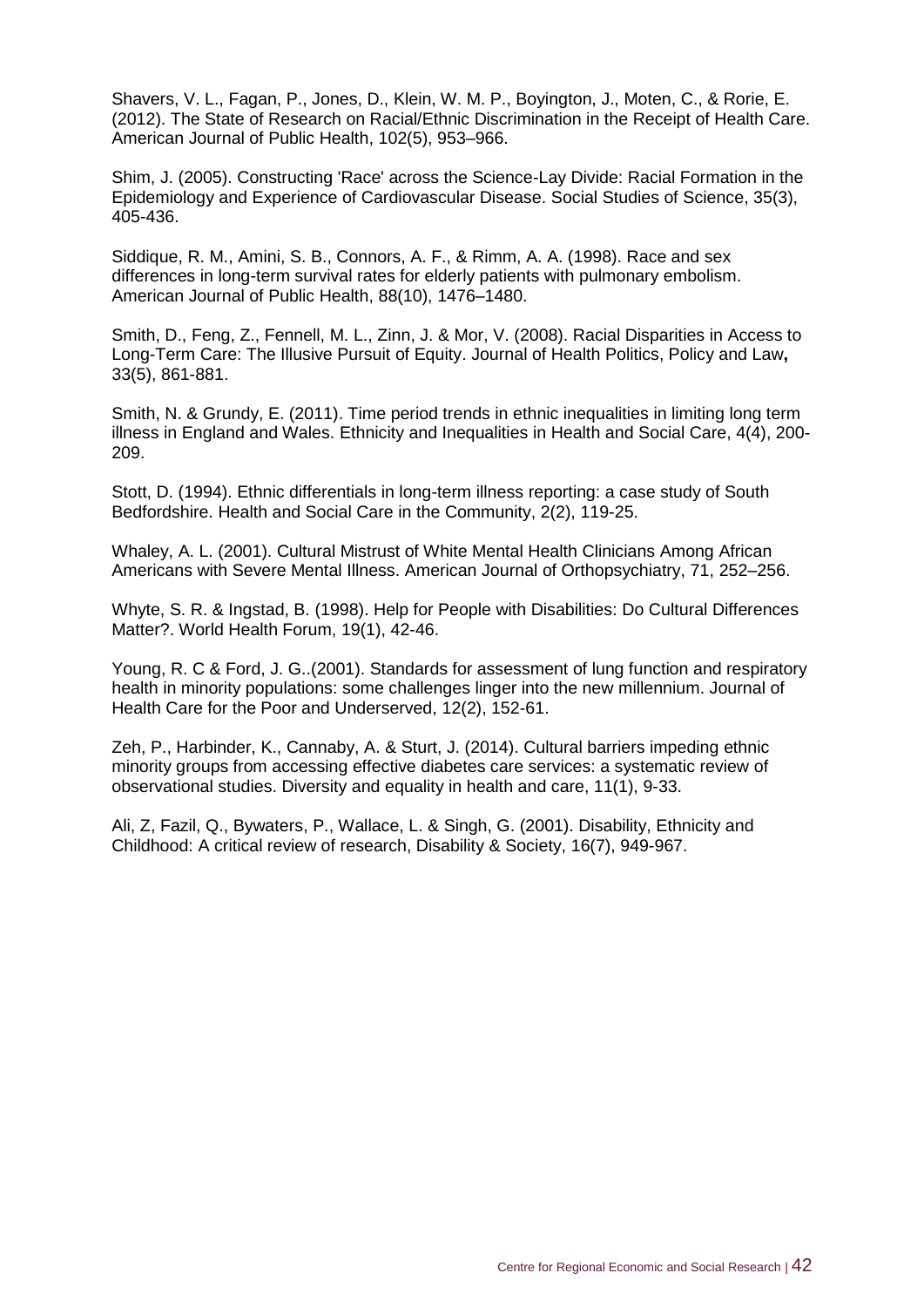# <span id="page-49-0"></span>**Appendix 1: Detailed 2011 Population Statistics**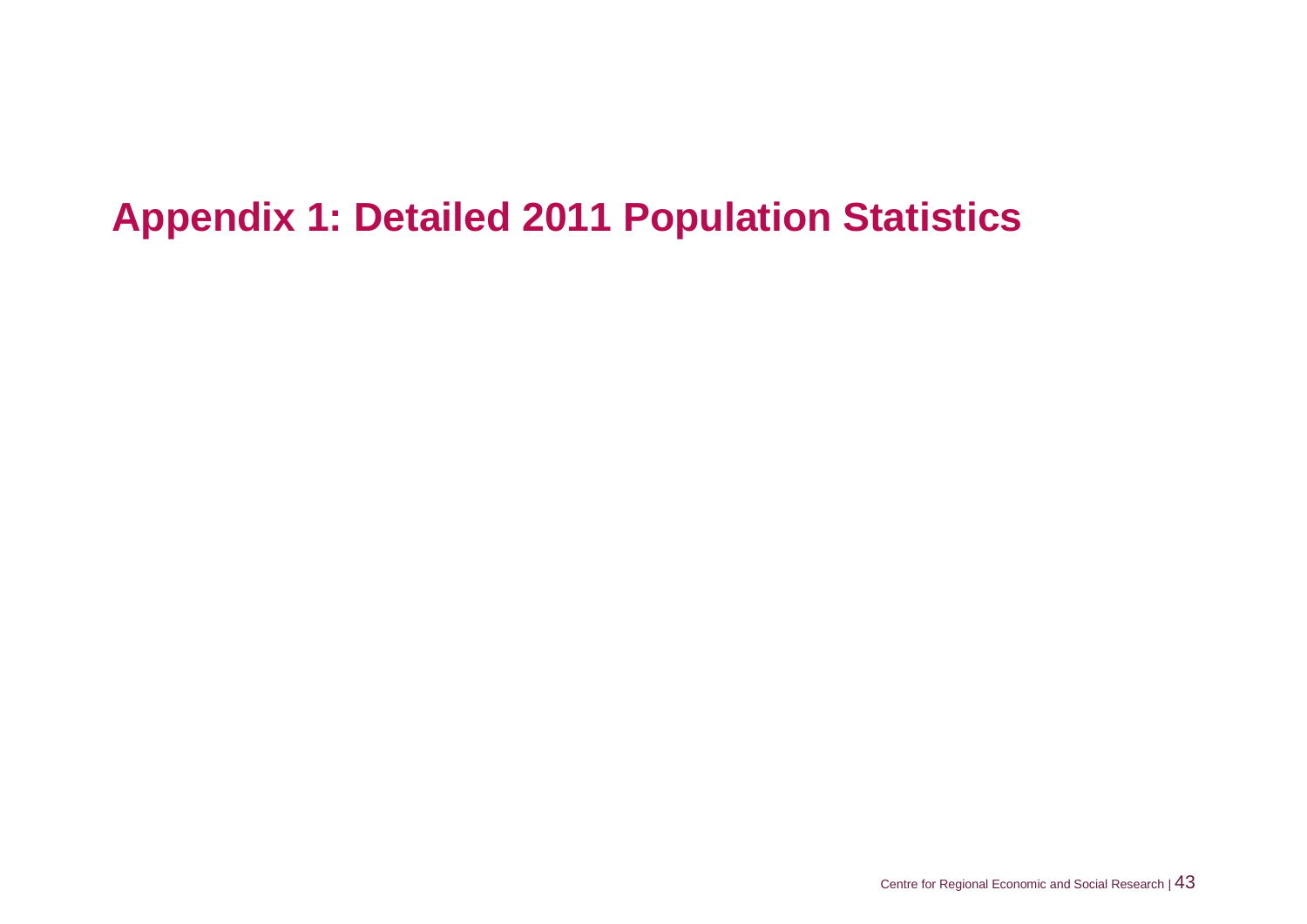| <b>Area</b>                      | CDG <sub>1</sub> | CDG <sub>2</sub> | CDG <sub>3</sub> | CDG <sub>4</sub> | CDG <sub>5</sub> | CDG <sub>6</sub> | CDG <sub>7</sub> | CDG8 | <b>Nottingham</b> | <b>East Midlands</b> | <b>England</b> |
|----------------------------------|------------------|------------------|------------------|------------------|------------------|------------------|------------------|------|-------------------|----------------------|----------------|
| White and Black Caribbean        | 26.3             | 24.0             | 16.7             | 8.5              | 11.1             | 14.8             | 5.7              | 15.4 | 14.0              | 5.4                  | 8.3            |
| White and Black African          | 3.0              | 3.3              | 3.2              | 2.3              | 2.1              | 2.0              | 0.9              | 1.9  | 2.3               | 2.1                  | 1.8            |
| White and Asian                  | 3.3              | 3.2              | 3.8              | 4.0              | 3.4              | 4.1              | 4.0              | 3.9  | 3.8               | 4.3                  | 4.5            |
| <b>Other Mixed Ethnic Group</b>  | 4.9              | 4.2              | 3.0              | 2.7              | 2.9              | 3.4              | 2.3              | 3.6  | 3.2               | 3.7                  | 3.1            |
| Indian or British Indian         | 9.4              | 10.0             | 7.8              | 13.2             | 10.8             | 7.6              | 23.2             | 14.3 | 11.4              | 18.1                 | 34.7           |
| Pakistani or British Pakistani   | 4.6              | 7.6              | 23.0             | 17.9             | 33.3             | 19.9             | 20.7             | 13.6 | 19.3              | 14.4                 | 10.1           |
| Bangladeshi, British Bangladeshi | 0.7              | 0.7              | 1.4              | 1.6              | 1.5              | 1.1              | 0.7              | 1.0  | 1.2               | 5.6                  | 2.7            |
| Chinese                          | 3.3              | 2.6              | 2.4              | 11.3             | 1.9              | 7.3              | 14.7             | 9.0  | 6.9               | 4.9                  | 5.0            |
| Afghan                           | 0.0              | 0.6              | 0.6              | 0.8              | 0.5              | 0.6              | 0.1              | 0.7  | 0.6               | 0.9                  | 0.5            |
| Filipino                         | 0.4              | 2.2              | 1.9              | 0.5              | 0.5              | 0.3              | 0.1              | 1.6  | 0.9               | 1.7                  | 1.1            |
| Iranian                          | 0.5              | 0.3              | 0.5              | 0.9              | 0.4              | 0.8              | 1.7              | 0.9  | 0.7               | 0.8                  | 0.5            |
| Kashmiri                         | 0.3              | 0.2              | 0.9              | 0.6              | 1.5              | 1.0              | 1.0              | 1.0  | 0.8               | 0.3                  | 0.3            |
| Kurdish                          | 0.3              | 0.4              | 0.4              | 0.9              | 0.5              | 1.1              | 0.8              | 0.8  | 0.7               | 0.5                  | 0.6            |
| Malaysian                        | 0.1              | 0.1              | 0.1              | 2.2              | 1.2              | 0.2              | 0.7              | 0.5  | 0.8               | 0.2                  | 0.4            |
| Nepalese (includes Gurkha)       | 0.1              | 0.1              | 0.0              | 0.2              | 0.5              | 0.4              | 0.1              | 0.4  | 0.3               | 0.8                  | 0.2            |
| Sri Lankan                       | 0.7              | 0.2              | 0.5              | 0.8              | 0.5              | 0.3              | 0.8              | 0.5  | 0.5               | 1.9                  | 1.0            |
| Thai                             | 0.2              | 0.1              | 0.1              | 0.7              | 0.1              | 0.3              | 1.1              | 0.6  | 0.4               | 0.4                  | 0.4            |
| Turkish                          | 0.3              | 0.1              | 0.1              | 0.3              | 0.2              | 0.5              | 0.1              | 0.2  | 0.3               | 0.5                  | 0.2            |
| Vietnamese                       | 0.2              | 0.2              | 0.2              | 0.5              | 0.2              | 1.1              | 0.2              | 0.4  | 0.5               | 0.4                  | 0.3            |
| <b>Black African</b>             | 12.6             | 13.4             | 12.9             | 11.7             | 8.2              | 12.7             | 5.5              | 12.1 | 11.4              | 12.6                 | 8.6            |
| <b>Black Caribbean</b>           | 20.0             | 18.9             | 11.9             | 7.9              | 10.1             | 11.2             | 4.7              | 8.3  | 10.8              | 7.6                  | 5.9            |
| <b>Black British</b>             | 4.0              | 3.2              | 2.5              | 1.5              | 1.2              | 2.0              | 0.9              | 1.8  | 2.0               | 1.7                  | 1.0            |
| Somali                           | 0.0              | 0.0              | 0.0              | 0.2              | 0.2              | 0.3              | 0.0              | 0.1  | 0.1               | 0.5                  | 0.4            |

## **Table A1: Detailed Breakdown of Nottingham City BME Population by CDG (% of resident BME population)**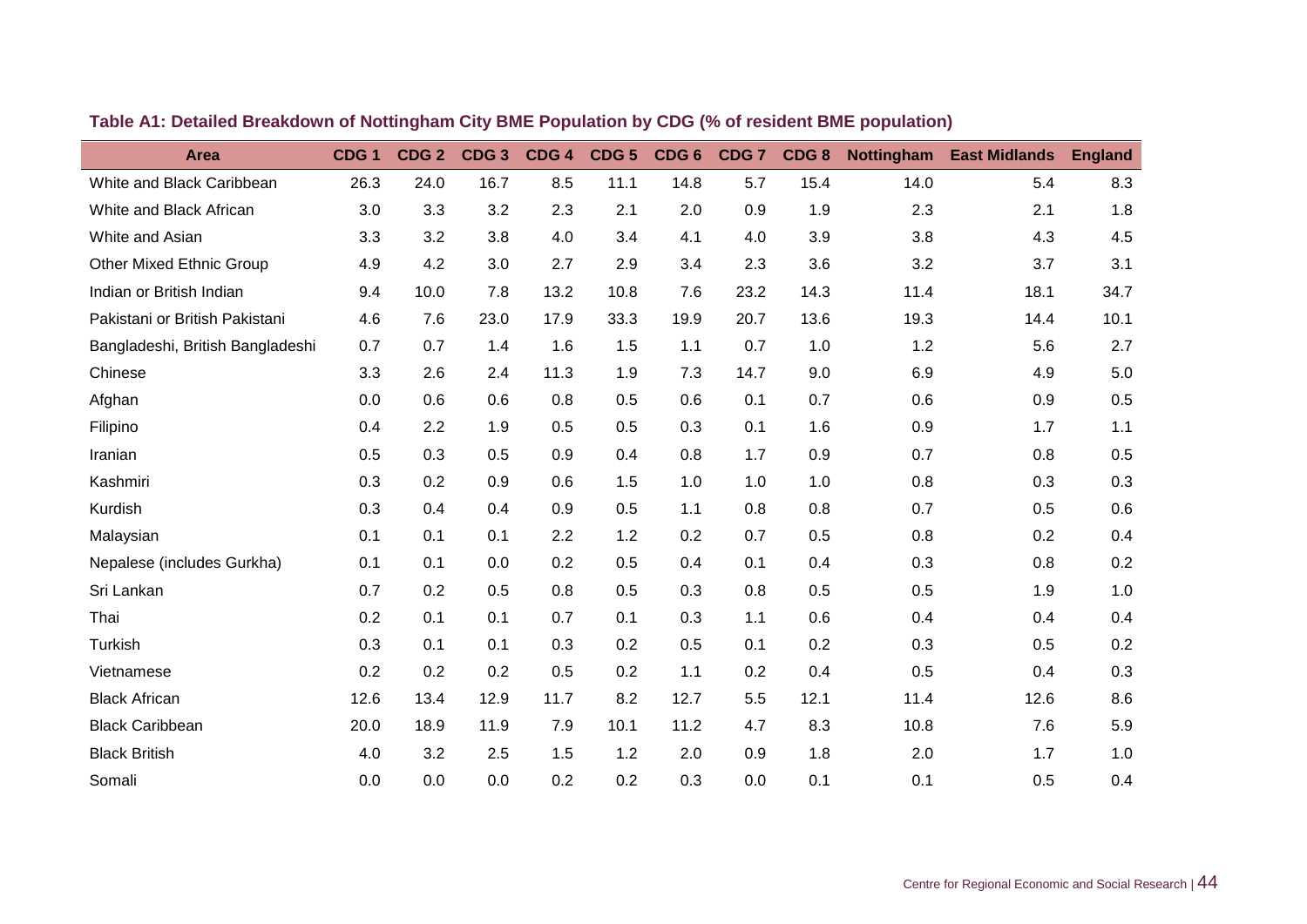| Arab                      | ບ.ບ | 0.6 |     | 4.1 | 2.0 | 4.4 | ა.ხ |          | 2.0 |
|---------------------------|-----|-----|-----|-----|-----|-----|-----|----------|-----|
| <b>Other Ethnic Group</b> |     | 4.1 | 3.8 | 4.8 | 51  | 5.6 | 4.2 | 70<br>.o | 6.5 |

Source: 2011 Census, Office for National Statistics

## **Table A2: Detailed Breakdown of Nottingham City BME Population by CDG (no of BME residents)**

|                                  | CDG <sub>1</sub> | CDG <sub>2</sub> | CDG <sub>3</sub> | CDG <sub>4</sub> | CDG <sub>5</sub> | CDG <sub>6</sub> | CDG <sub>7</sub> | CDG <sub>8</sub> |              | <b>Total</b> |  |
|----------------------------------|------------------|------------------|------------------|------------------|------------------|------------------|------------------|------------------|--------------|--------------|--|
| <b>Area</b>                      |                  |                  |                  |                  |                  |                  |                  |                  | $\mathsf{n}$ | Per cent     |  |
| White and Black Caribbean        | 1,210            | 1,766            | 2,096            | 1,506            | 1,240            | 2,687            | 407              | 1,254            | 12,166       | 4%           |  |
| White and Black African          | 136              | 241              | 399              | 408              | 230              | 368              | 67               | 155              | 2,004        | 1%           |  |
| White and Asian                  | 151              | 236              | 472              | 714              | 384              | 747              | 285              | 315              | 3,304        | 1%           |  |
| <b>Other Mixed Ethnic Group</b>  | 226              | 307              | 383              | 479              | 324              | 617              | 162              | 293              | 2,791        | 1%           |  |
| Indian or British Indian         | 431              | 734              | 981              | 2,344            | 1,211            | 1,375            | 1,660            | 1,165            | 9,901        | 3%           |  |
| Pakistani or British Pakistani   | 212              | 557              | 2,898            | 3,175            | 322              | 3,616            | 1,482            | 1,109            | 16,771       | 5%           |  |
| Bangladeshi, British Bangladeshi | 30               | 52               | 175              | 291              | 167              | 206              | 47               | 81               | 1,049        | 0%           |  |
| Chinese                          | 153              | 195              | 300              | 2,011            | 213              | 1,330            | 1,053            | 733              | 5,988        | 2%           |  |
| Afghan                           | 1                | 43               | 70               | 140              | 53               | 111              | 10               | 58               | 486          | $0\%$        |  |
| Filipino                         | 19               | 159              | 244              | 81               | 60               | 48               | 9                | 131              | 751          | 0%           |  |
| Iranian                          | 24               | 20               | 68               | 152              | 43               | 140              | 125              | 76               | 648          | 0%           |  |
| Kashmiri                         | 12               | 18               | 108              | 100              | 170              | 176              | 74               | 79               | 737          | 0%           |  |
| Kurdish                          | 16               | 26               | 51               | 152              | 60               | 205              | 54               | 67               | 631          | 0%           |  |
| Malaysian                        | 4                | 6                | 17               | 385              | 133              | 39               | 52               | 39               | 675          | 0%           |  |
| Nepalese (includes Gurkha)       | 5                | 6                | 5                | 28               | 60               | 77               | 8                | 33               | 222          | $0\%$        |  |
| Sri Lankan                       | 33               | 14               | 58               | 148              | 52               | 56               | 55               | 38               | 454          | 0%           |  |
| Thai                             | 8                | 8                | $\overline{7}$   | 124              | $\overline{7}$   | 55               | 81               | 45               | 335          | $0\%$        |  |
| Turkish                          | 16               | 6                | 15               | 51               | 19               | 87               | $\overline{7}$   | 19               | 220          | $0\%$        |  |
| Vietnamese                       | 7                | 15               | 29               | 87               | 21               | 197              | 11               | 35               | 402          | 0%           |  |